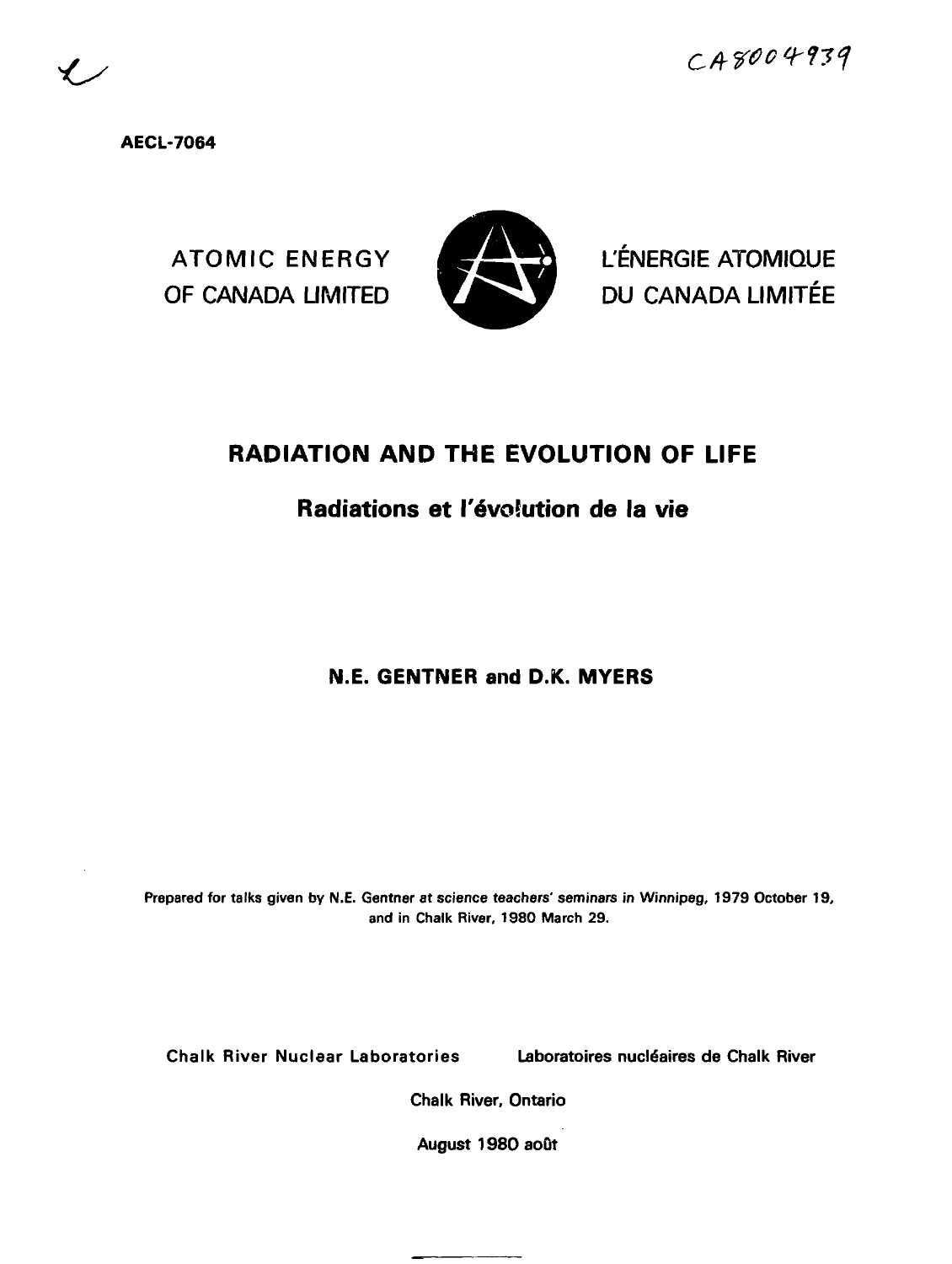# ATOMIC ENERGY OF CANADA LIMITED

RADIATION AND THE EVOLUTION OF LIFE

# by

# N.E. Gentner and D.K. Myers

(Prepared for talks given by N.E. Gentner at science teachers' seminars in Winnipeg, 1979 October 19, and in Chalk River, 1980 March 29).

> Health Sciences Division Chalk River Nuclear Laboratories Chalk River, Ontario KOJ IJO

> > 1980 August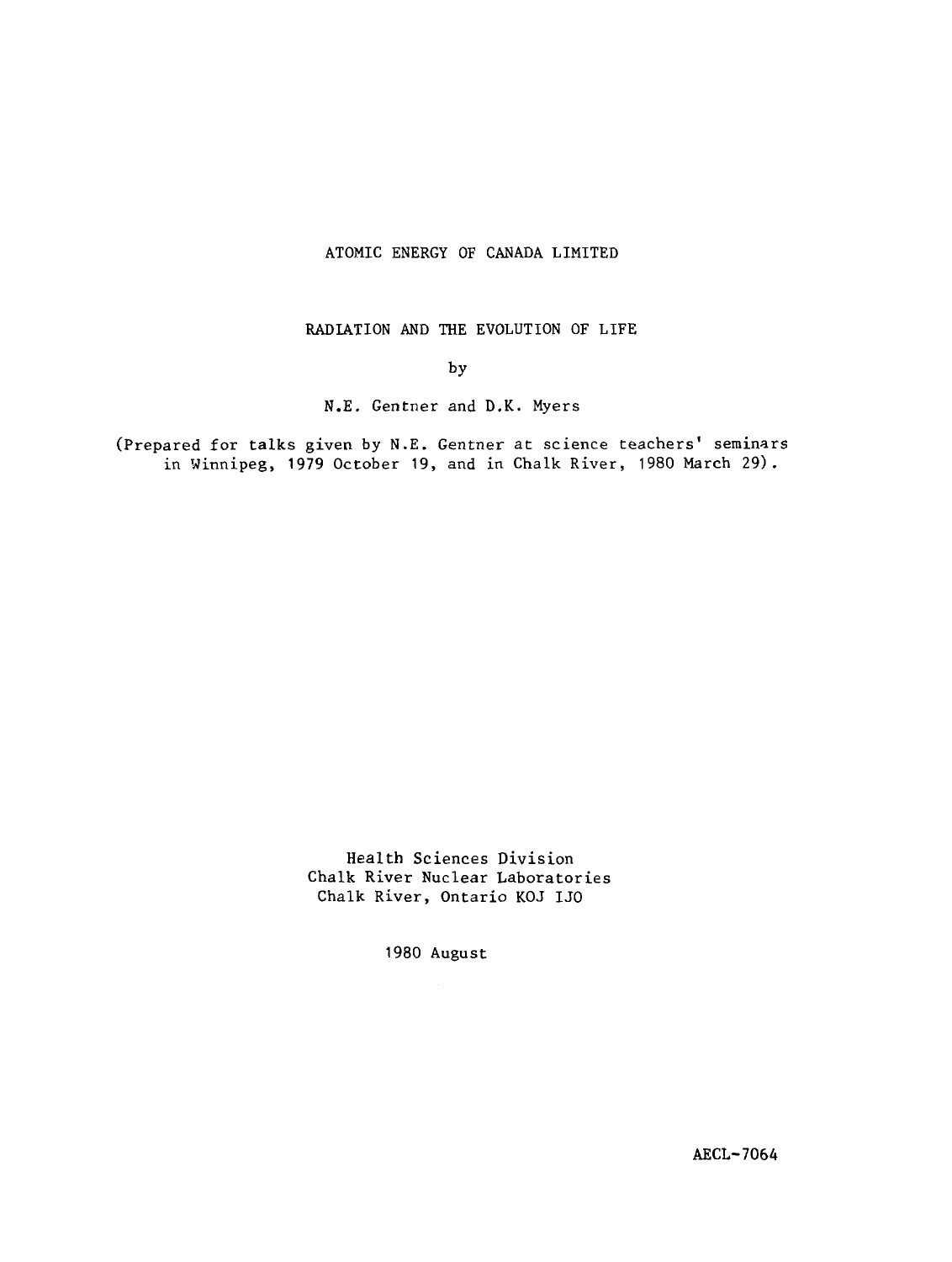# L'ENERGIE ATOMIQUE DU CANADA, LIMITEE

# Radiations et l'évolution de la vie

par

N.E. Gentner et D.K. Myers

# Résumé

On passe en revue: (a) la nature de différentes formes de radiation; (b) l'énergie rayonnante venant du soleil qui atteint la terre; (c) le rôle de cette énergie dans l'évolution chimique prébiotique; (d) les idées actuelles sur les origines de la vie; (e) la dépendance des organismes vivants de l'énergie rayonnante; (f) les mécanismes responsables de l'évolution de la vie tant du point de vue de la génétique moderne que de la biologie moléculaire; (g) les conséquences biologiques des modifications engendrées dans les substances génétiques; et (h) le rôle des rayonnements ionisants dans la production des changements génétiques et dans l'évolution. En dernière analyse, les processus biosynthétiques de la vie sont actionnés par l'énergie rayonnante provenant du soleil. Cette vision d'ensemble se concentre nécessairement sur les régions de l'infrarouge, de la lumière visible et de l'ultraviolet du spectre à la sortie du soleil, étant donné que ces radiations particulières sont responsables de la plupart de l'énergie rayonnante atteignant la surface de la terre. Les rayonnements ionisants semblent avoir joué au mieux un rôle mineur dans l'évolution biologique. De petits accroissements dans les quantités de rayonnements ionisants se trouvant sur la terre ne devraient donc pas avoir d'effet significatif sur la vie ou son évolution.

> Laboratoires nucléaires de Chalk River Chalk River, Ontario KOJ IJO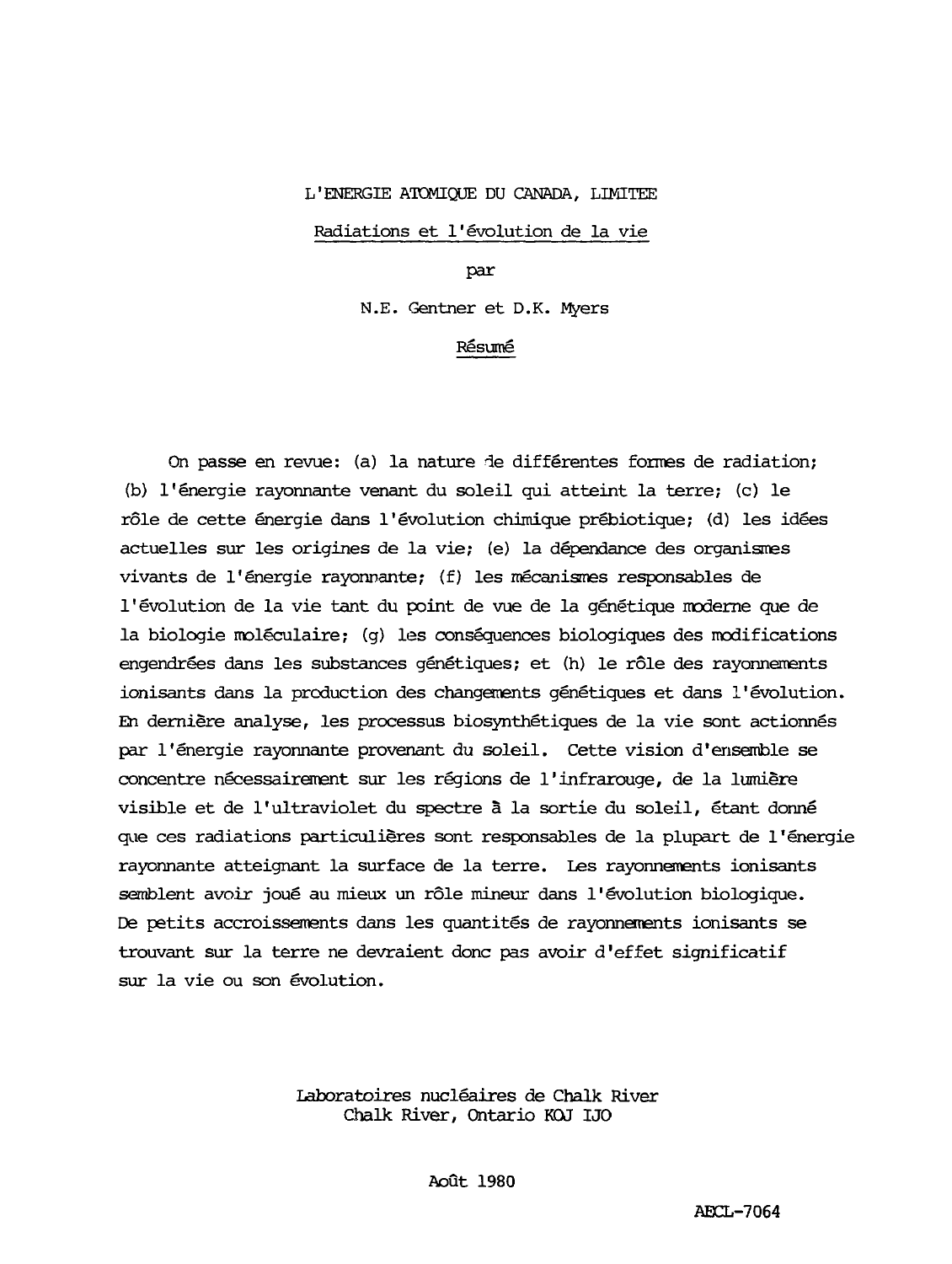#### ATOMIC ENERGY OF CANADA LIMITED

RADIATION AND THE EVOLUTION OF LIFE

by

N.E. Gentner and D.K. Myers

# **ABSTRACT**

A general review is presented of: (a) the nature of various forms of radiation; (b) radiant energy which reaches the earth from the sun; (c) the role of this energy in prebiotic chemical evolution; (d) current ideas on the origin of life; (e) the dependence of living organisms upon radiant energy; (f) the mechanisms responsible for the evolution of life, from the viewpoint of modern genetics and molecular biology; (g) the biological consequences of alterations in the genetic material; and (h) the role of ionizing radiation in production of genetic changes and in evolution. In the final analysis, the biosynthetic processes of life are driven by radiant energy from the sun. This overview is necessarily focussed on the infrared, visible and ultraviolet regions of the solar output spectrum since these particular radiations are responsible for most of the radiant energy that reaches the earth's surface. Ionizing radiation appears to have played at best a minor role in biological evolution. Small increments in the amounts of ionizing radiation are therefore unlikely to have a significant effect on life or its evolution.

> Chalk River Nuclear Laboratories Chalk River, Ontario KOJ LJO

> > 1980 August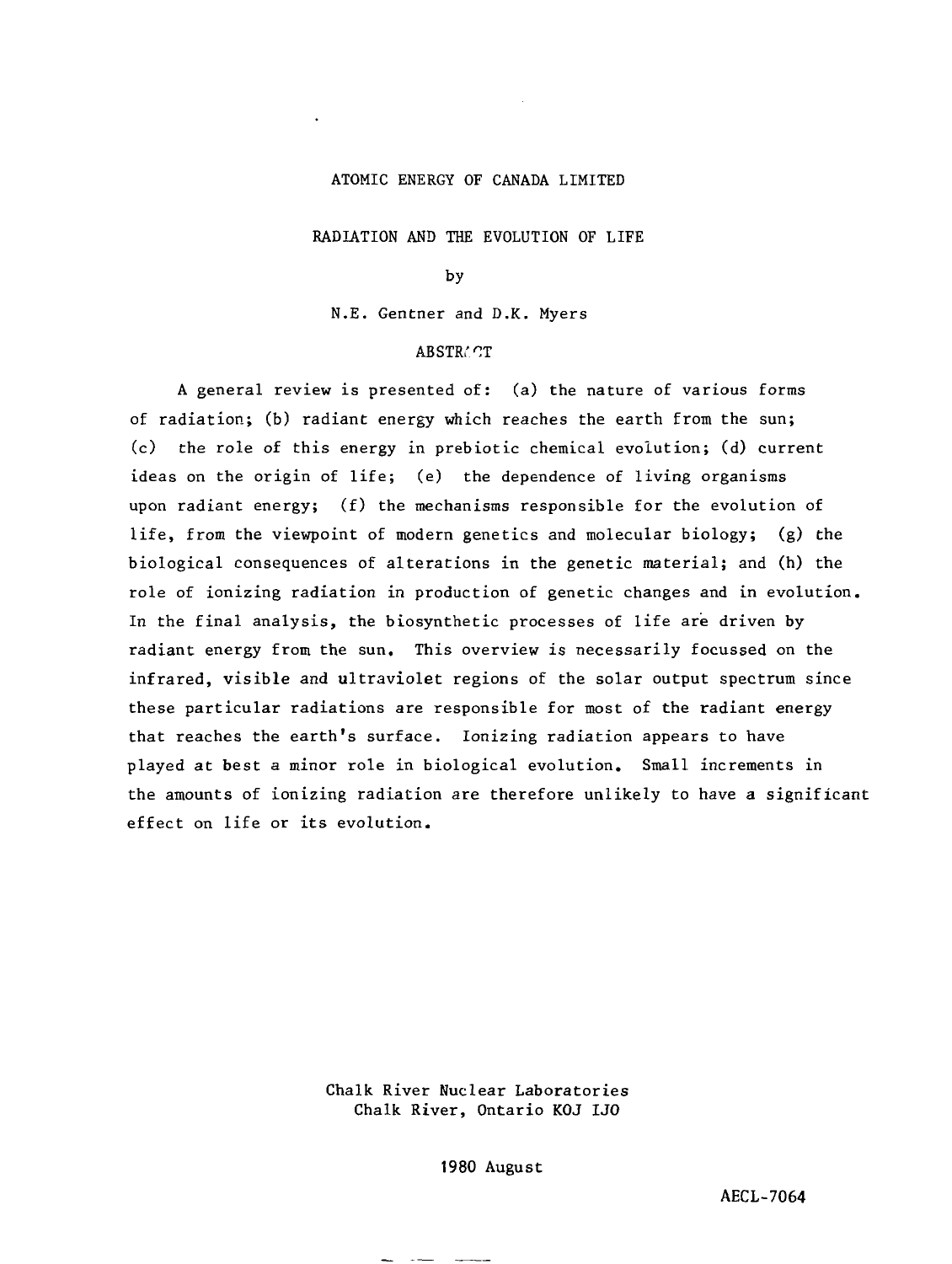# CONTENTS

| Introduction                                           | 1            |
|--------------------------------------------------------|--------------|
| What is radiation?                                     | $\mathbf{1}$ |
| Evolution of the solar system                          | 4            |
| The sun                                                | 5            |
| Chemical evolution $-$ the origin of organic compounds | 6            |
| The first appearance of life                           | 11           |
| Fossil records                                         | 14           |
| Sources of energy for evolution                        | 16           |
| Vision                                                 | 20           |
| Darwinian evolution and natural selection              | 20           |
| DNA, the genetic material                              | 22           |
| DNA replication                                        | 24           |
| The flow of genetic information                        | 26           |
| Mutation from DNA damage                               | 28           |
| DNA repair systems                                     | 32           |
| Evolutionary jumps                                     | 34           |
| Sexual reproduction                                    | 36           |
| Genetic variability - how much exists?                 | 42           |
| Ionizing radiation and evolution                       | 43           |
| Prognosis for the future?                              | 46           |
| Acknowledgements                                       | 48           |
| References                                             | 49           |

 $\overline{a}$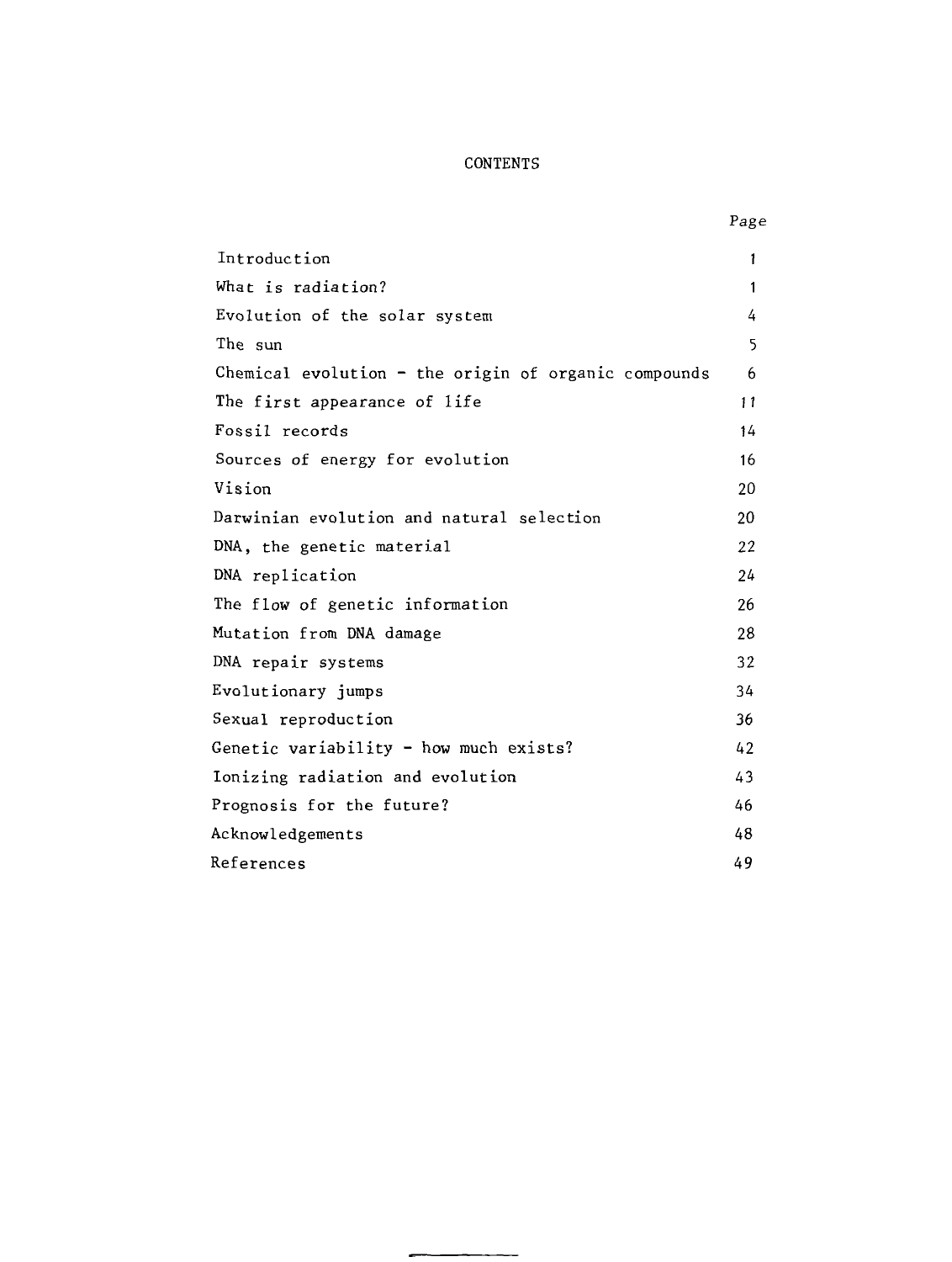#### INTRODUCTION

Any presentation on radiant energy and life should begin with the single most important fact: we live about 150 million kilometres away from a giant fusion reactor, the sun, which provides us directly with heat and light and indirectly with the food and oxygen essential to our life. Without radiation from the sun, none of us would be here.

Large amounts of energy are continuously being transported throughout the universe in the form of various types of radiation. Electromagnetic radiation from the sun is the major source of energy received by our planet,  $\overline{a}$ in total approximately 10 kilogram-calories (kcal\*) per year. To put this in perspective, although this is only one-billionth (10 <sup>3</sup> of the sun's output, it is roughly equivalent to the energy produced by twenty million power stations such as the one operating at Pickering, Ontario, or one such power reactor for each ten square miles of earth's surface.

Humans have found their own practical uses for each of the various types of radiant energy. A much more fascinating story emerges, however, if we examine what nature has done with these radiations. Radiation has always been there, long before humans ever existed or discovered how to use radiation for their own benefit. Radiation is energy, and life requires energy to sustain it. In fact, the origin, evolution and present nature of life may be shown to be a consequence of radiant energy from the sun. In their turn, life processes had a profound effect on the make-up of the solar radiation penetrating to the surface of this planet.

In this presentation, we shall first describe briefly the nature of various types of radiation, and second, discuss why radiant energy is a natural life force. These interrelationships are best outlined in the context of evolution. Given the requisite energy input and the raw materials available on the primeval earth, most scientists would now agree that life on this planet and its evolution was an inevitable natural event. If these natural physical and chemical laws hold elsewhere, as expected, the whole of biology and life may be viewed as a cosmic event.

#### WHAT IS RADIATION?

The primary form of radiant energy with which we will be concerned is electromagnetic radiation. This energy is transported across space in small discrete packages called photons or quanta depending on whether their particle

\* 1 kcal = 4186 J. Units of energy will be expressed as kcal in this paper.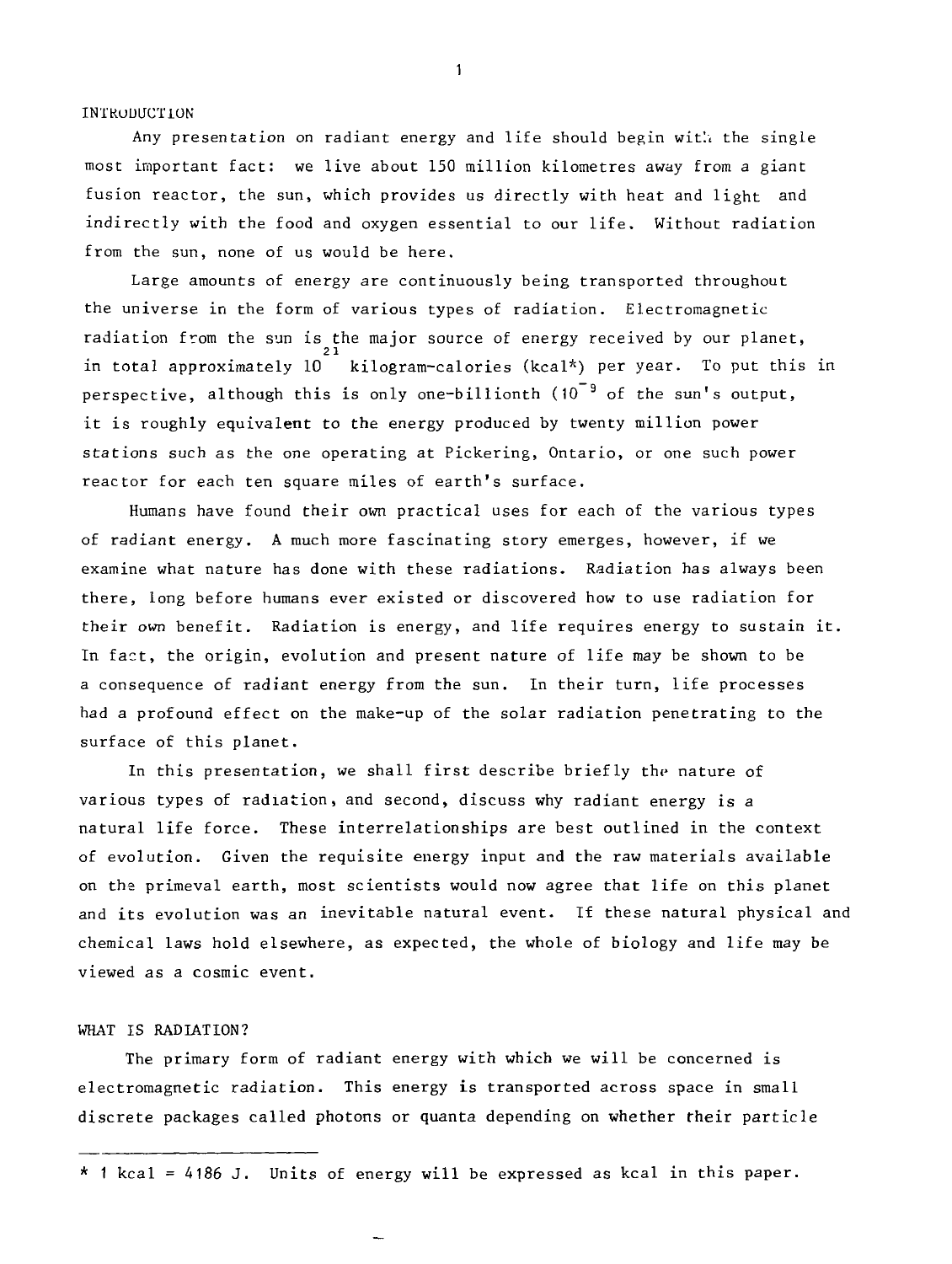or wave property is emphasized. In space, a complete range of electromagnetic radiations is present, although most of the solar energy is carried by infrared, visible and near ultraviolet radiation.

The relationship between the energy of a photon and its wavelength is given by the equation

$$
E = \frac{hc}{\lambda}
$$
  
's universal constant (1.5)

where  $h =$ Planck's universal constant  $(1.58 \times 10^{16} \text{ kcal·s}),$ c = velocity of light (3 x 10 enrs )  $\sqrt{cm}$ 

The intensity of light is the rate of delivery of photons. The work that a single quantum can do is determined by its wavelength: the shorter the wavelength the greater is the energy content per quantum.

It is important to understand this relationship between wavelength and energy content. Every chemical reaction, including those used in life processes, has a characteristic value for its energy of activation; this may be regarded as the amount of energy which must be put into a chemical system in order to "excite" molecules to react. An energy barrier to reaction must be overcome. To break covalent bonds generally requires about 40-90 kcal'mol covalent bonds generally requires about 40-90 kcal·mol<sup>-1</sup>of energy corresponding to photons with wavelengths between700 and 320 ran. (To obtain the energy in  $k$ cal-mol  $kcal$   $\text{mol}^{-1}$  corresponding to a particular wavelength, multiply the energy for a molecules per mole,) For synthetic reactions, the energies of activation are generally in the range 15-65 kcal mol<sup>-1</sup>, corresponding to wavelengths of 1900-440 nm. Reactions with simpler molecules, such as those available primitive earth as precursors of biological molecules, generally require much higher energy. From one point of view, we might consider ourselves fortunate today: the bulk of the sun's radiation falls in the proper range to promote biologically useful and important chemical reactions. But is it effect or cause? It may well be more appropriate to consider life and radiation the other way around - that the life which developed on this planet had to employ reactions consistent with this range of energies. We shall show that solar radiation and life are intimately related, and that shorter, more energetic wavelengths were available in the distant past to build a store of organic molecules in the absence of life.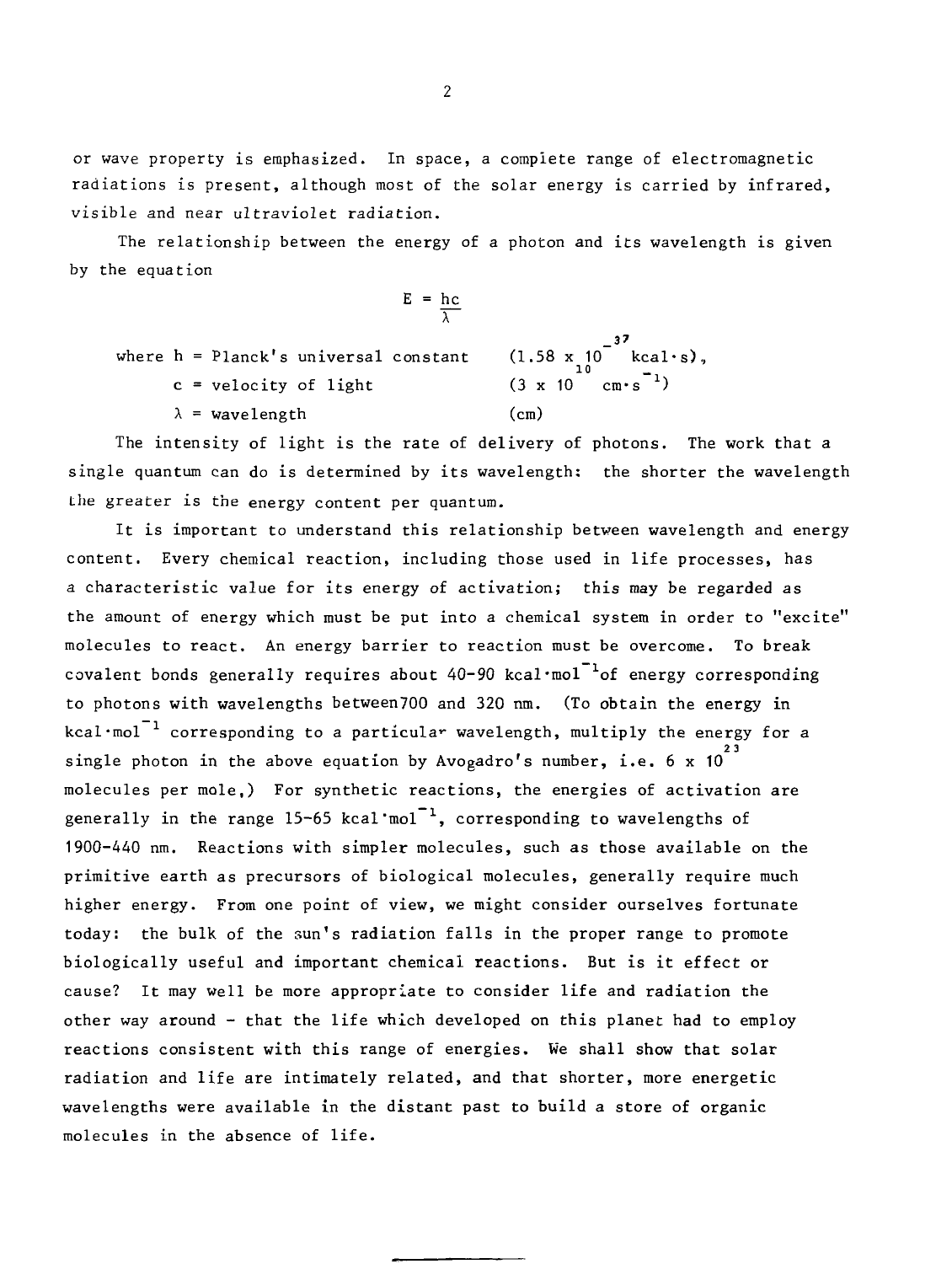The electromagnetic radiation spectrum is continuous. Operationally, in terms of the uses man makes of it, this spectrum has been divided into various "regions". Since the energy changes with wavelength, the properties of these broad divisions are different. Iu order of decreasing wavelength (or increasing energy per quantum), electromagnetic radiations include the following:

- (a) radio waves (wavelength -1 mm to -1 km), which have relatively little effect upon living organisms (although the shorter wavelengths may cause dielectric heating) and which our society uses for purposes of communication;
- (b) infrared (wavelength 700 nm to 1000 nm), which carries essential heat from the sun to the earth;
- (c) visible light (400 to 700 nm), to which our visual apparatus is remarkably sensitive, and which is utilized by green plants for photosynthesis, thus providing us with oxygen in our atmosphere and ultimately all our foodstuffs;
- (d) near ultraviolet (UV) light (300 to 400 nm), which produces vitamin D from precursors in the skin and also produces skin tan, sunburn and skin cancer;
- (e) far UV light (100 to 300 nm) which does not now reach the earth's surface because it is absorbed by oxygen and ozone in the atmosphere;
- (f) X-rays (less than 10 nm), similar to those used for medical diagnostic purposes; and

(g) gamma-rays (less than 0.1 nm), similar to those used in cancer radiotherapy. The energy of X- and gamma-ray photons is 100 to 100,000 times greater than that of visible photons; this is sufficient to enable them to penetrate the tissues of the body. A portion of such energy is absorbed in tissues; its deposition can cause chemical changes or damage to biological material. Of such damage, that deposited in the genetic material (DNA) is considered to be of the greatest biological consequence.

In addition to the above, the field of radiation biology is also concerned with certain high-speed distinct particles with a definite mass; these include alpha particles (the nuclei of helium atoms), beta particles (electrons), and protons (nuclei of hydrogen atoms). Alpha(positively charged) and beta (negatively charged) particles, as well as gamma-rays (no electrical charge), are produced during the natural disintegration of such radioactive substances in the earth as certain isotopes of potassium, uranium or thorium. These energetic particles can also cause damage to DNA and other bodily constituents and, together with X- and gamma-rays, are classified in the general category of ionizing radiation.

The most energetic high-speed particles in existence are the primary cosmic rays. A steady rain of such particles, primarily the nuclei of the more

 $3<sup>1</sup>$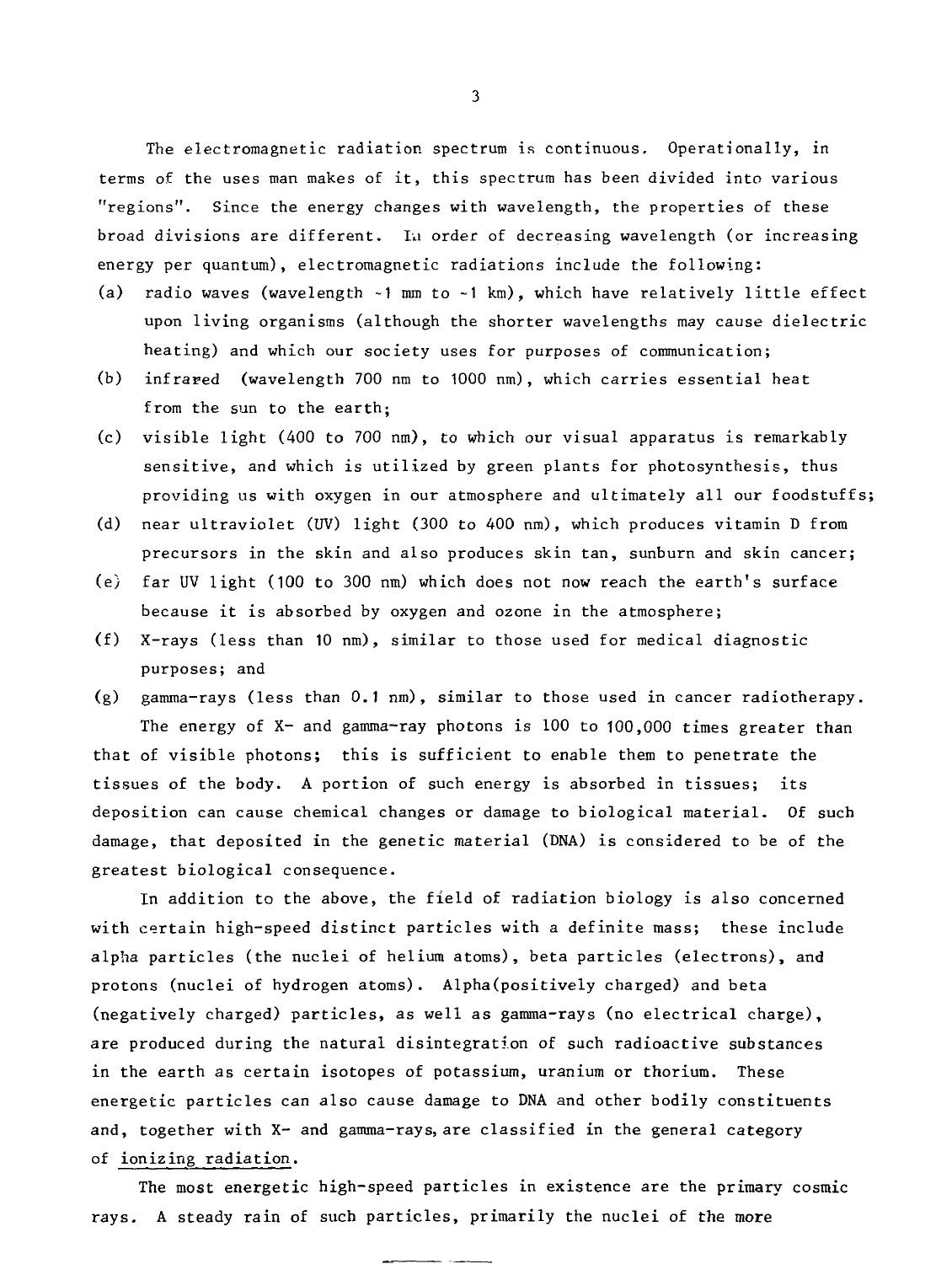abundant elements in the universe, moving at nearly the speed of light, is continually impinging on the earth from all directions. The primary cosmic radiation consists of about 87% protons, 11% alpha particles, 1% heavier nuclei, and 1% electrons. The most energetic of these subatomic particles may each have a kinetic energy equivalent to that of a well-hit tennis ball and carry approximately  $10^{14}$  times as much energy as does the alpha particle emitted during the natural radioactive decay of uranium. If it were not for the atmosphere, roughly 10,000 of these particles would reach each square centimetre of the earth's surface every hour. The study of these particles has revealed much about the origin and nature of the universe. From a biologist's point of view, however, the important factor is that these primary particles are absorbed by the earth's atmosphere, resulting in exposure of living organisms to showers of secondary cosmic radiation of much lower energy and in the continuous production of radioactive isotopes such as carbon-14 and tritium (hydrogen-3) in the atmosphere.

We see, then, that the earth is (and always has been) bathed in a sea of radiation, both from without and within.

#### EVOLUTION OF THE SOLAR SYSTEM

According to the nebular hypothesis for the origin of our solar system, an interstellar cloud of gas and dust collapsed into itself some 4-6 billion years ago, forming a "spinning disc". At the centre of this disc, a body formed which was so dense and hot that it ignited as a nuclear fusion reactor and became a star - our sun.

The planets are also believed to have been formed from collisions and clumping of interstellar dust. Such a coagulated core, held in orbit around the sun, would continue to sweep up enormous quantities of dust grains from the nebular disc and gradually accrete to a solid planet, possibly within only a few million years. (The current rate of influx of extra-terrestial dust to the earth is estimated to be about one tonne or 10<sup>'</sup> kg each hour.)

This newly formed planet then began to heat up because of gravitational collapse, meteorite impacts, and the radioactive decay of uranium, thorium and potassium. As its interior became molten, a process of differentiation into a core, mantle and crust followed; heavy materials, mainly iron and nickel, sank inwards while lighter materials rose to the outer layers (the mantle and crust). The mantle consisted largely of silicates and oxides of most of the chemical elements, including the radioactive elements uranium and thorium. All but the lightest elements (hydrogen and helium) were held by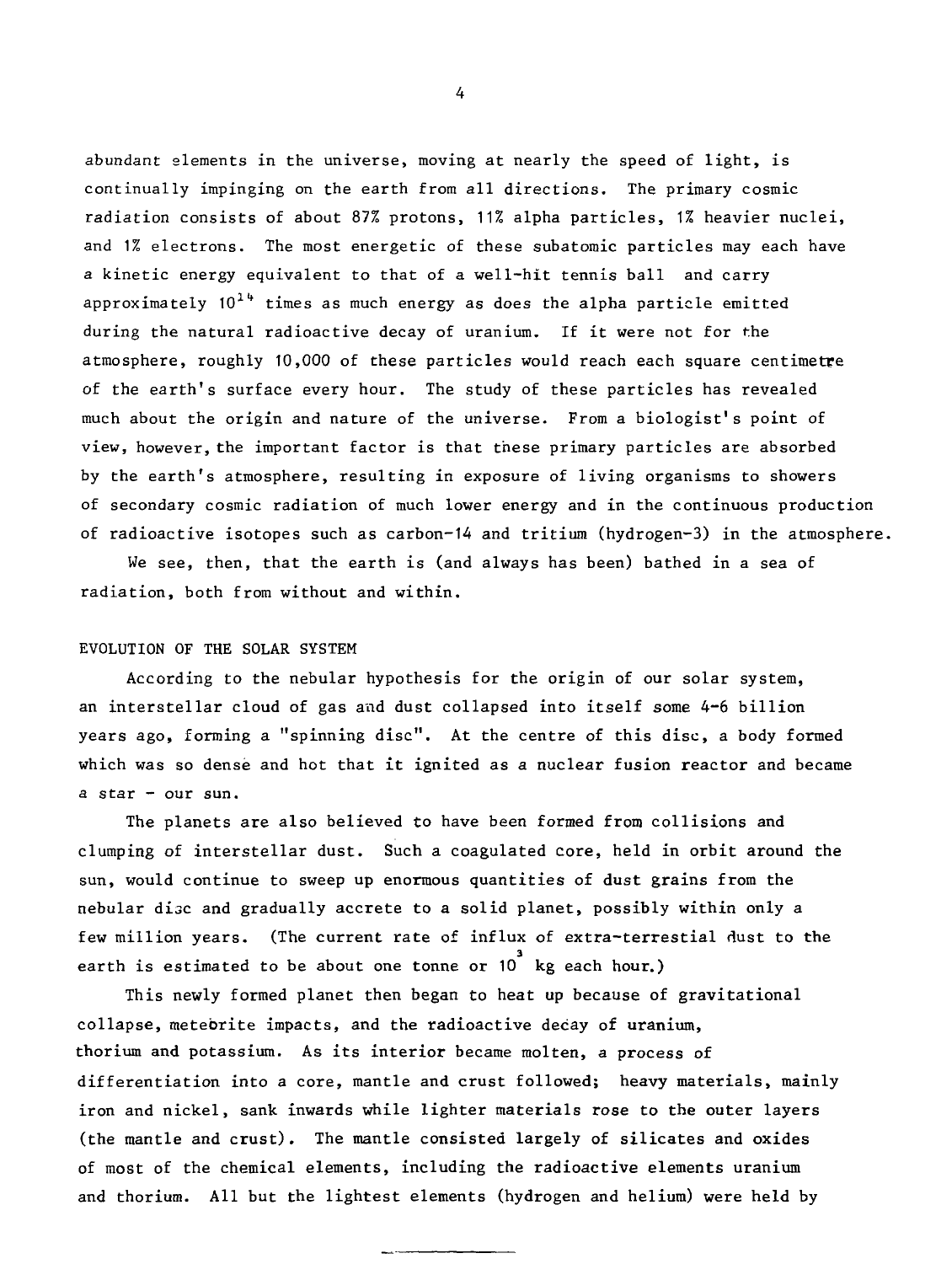earth's gravity, and the accretion atmosphere gradually evolved into a primordial atmosphere rich in methane, ammonia and water. As the differentiated crust cooled, atmospheric water and gases condensed and oceans appeared. Chemical reactions between compounds of this primitive reducing atmosphere (to be discussed later) probably gave rise to a primordial oceanic soup of organic compounds.

A minimum date for when these events occurred has been determined by radioactive dating of rocks. The oldest rocks found to date on the surface of the earth solidified about 3.6 billion years ago, but our planet is thought to be somewhat older. Meteorites, which are essentially primitive chunks of rocks from our solar system, date back to about 4.6 billion years, as do the oldest rocks recovered from the surface of the moon.

#### THE SUN

The sun itself appears to be mainly a ball of hot hydrogen weighing about 2 x  $10^{27}$  tonnes or three hundred thousand times the mass of the earth. The enormous output of the sun suggested to early scientists that a source of energy far more potent than chemical combustion must be operative. The sun's internal temperature is about ten million degrees Celsius. In this core, we now recognize that nuclear transmutation reactions occur; one of the main cycles converts hydrogen to helium. The energy released by such reactions is approximately one million times greater than would be obtained by combustion or burning of this hydrogen with oxygen to form water. The energy release by these nuclear fusion reactions is so efficient that the sun has an expected lifetime of 10 billion years. This "fire" is now probably about halfway through its lifetime.

There is violent activity on the surface of the sun, as evidenced by the appearance of sunspots, eruptions or solar flares, and the solar corona. Auroral displays, and "storms" in the earth's magnetic field (which disrupt radio communications),are associated with solar flares. A "solar wind", a stream of charged particles, is continuously expanding outward from the sun into space. These solar particles, like the primary cosmic particles, are mainly hydrogen and helium nuclei, but in general the solar wind is much less energetic than the cosmic particles. Most of the solar wind particles never reach the earth's atmosphere because they are deflected by the earth's magnetic field; the ionizing radiation reaching the earth's surface is due almost exclusively to cosmic rather than solar particles. However, some of these solar particles are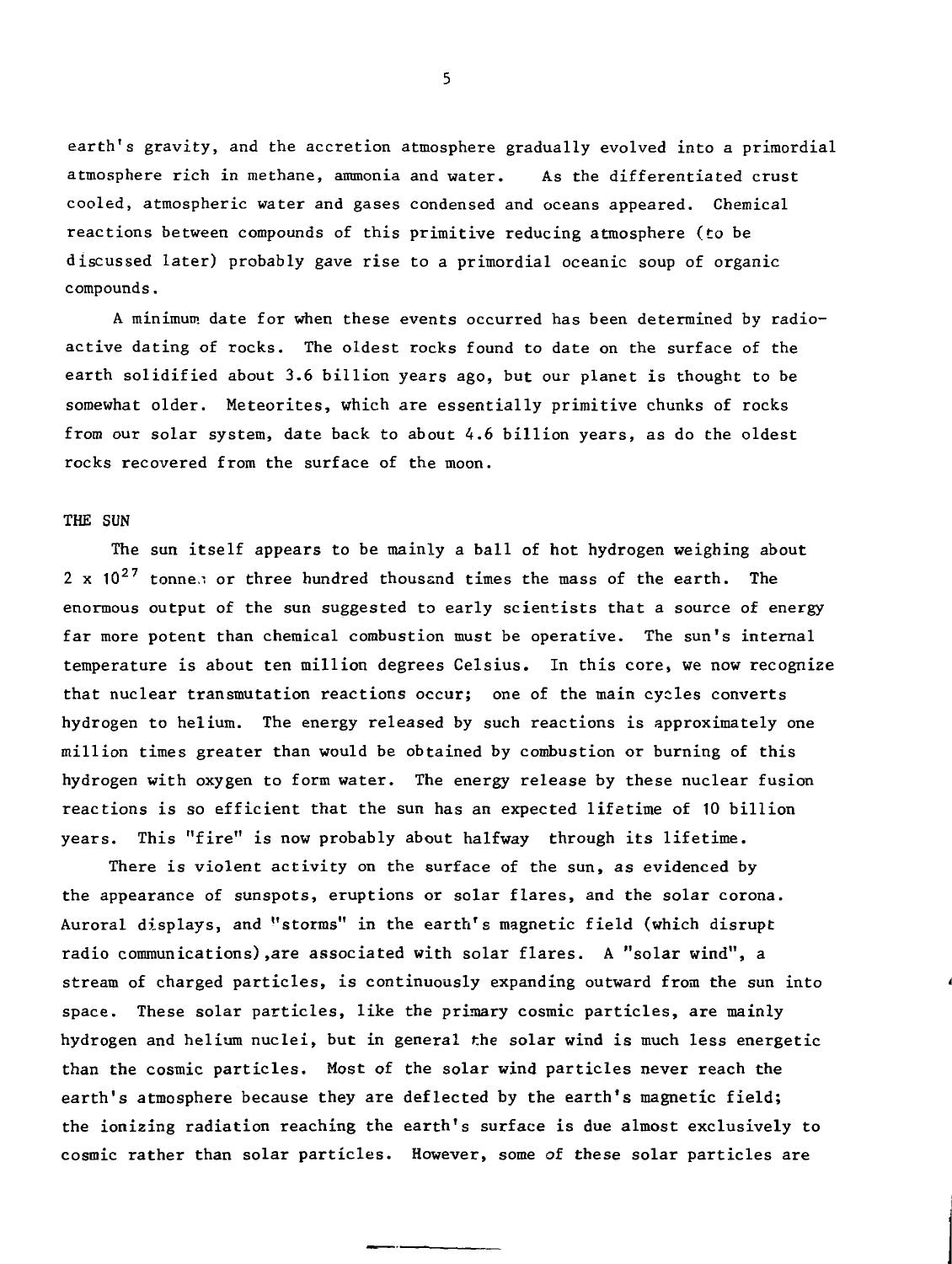trapped by the earth's magnetic field and form toroid-shaped radiation belts (the van Allen belts) around the earth. One belt is of high energy protons about 3,000 km above the earth, at the magnetic equator; the second is composed of energetic electrons, about 15,000 km out. The radiation contours of these belts follow the lines of force of the earth's magnetic field. Astronauts must traverse the radiation fields associated with the belts, and an important aspect of the planning for space trips involves minimizing their exposure to ionizing radiation.

Although the nature of the solar radiation output is much the same now as it was in the time before life on earth began, the particular wavelengths which actually reach the earth's surface now are different from five billion years ago. The factors affecting the nature of the radiation reaching the surface are consequences of life 'Itself. An examination of the present radiation spectrum at various distances from the surface will let us appreciate the changes which have occurred (Fig.1). At about 50 km or more above the earth's surface, a wide range of wavelengths is present; this range essentially represents the actual solar output. The boundaries for the central 90% of this energy are 230 nm and 1,600 nm. In the upper atmosphere at present, at 22-25 km, an ozone layer strongl} absorbs wavelengths of solar radiation below about 320 nm; below 290 nm this ozone layer is virtually opaque. The very energetic short wavelength UV output from the sun is thus removed. This ozone "screen" is itself formed by the interaction of solar radiation with oxygen in the upper atmosphere. The free oxygen in our present atmosphere, however, was not there originally and is almost entirely itself a product of life processes. The removal by ozone of far UV radiation, we shall see, was a crucial factor in the emergence of terrestial, as opposed to aquatic, life. Therefore, on the earth's surface at the present time, these 90% boundaries of the solar output are 320 nm and 1,000 nm (Fig.1). Below the surface of the ocean, the spectrum is further narrowed, especially in the infrared, by absorption in sea water.

# CHEMICAL EVOLUTION - THE ORIGIN OF ORGANIC COMPOUNDS

The main components of the primordial atmosphere are thought to have been methane, ammonia, water and small quantities of hydrogen. This has been described as a "reducing" atmosphere. There was little or no free oxygen since the free oxygen in our present atmosphere is predominantly a product of life.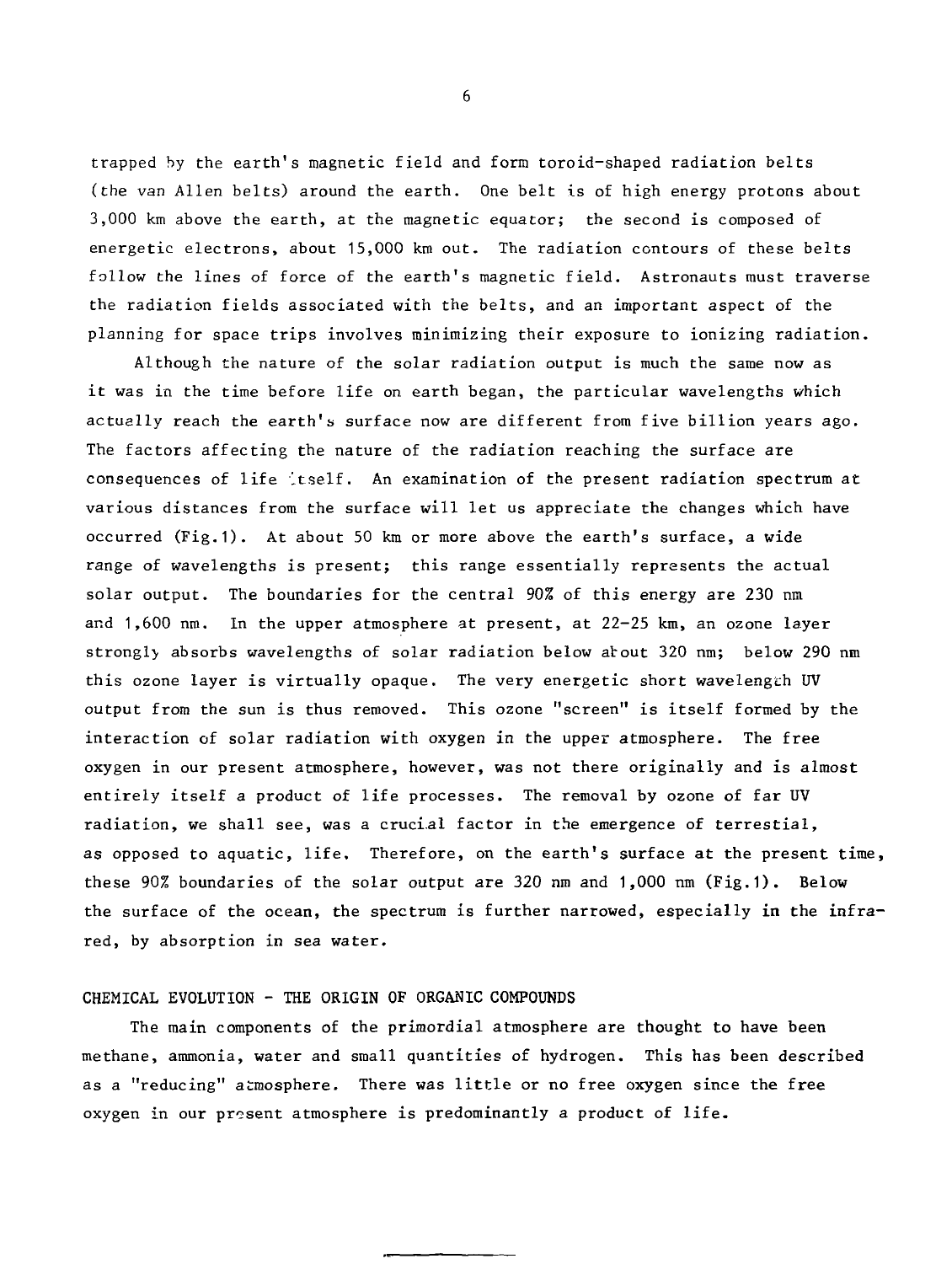

Fig.1. Solar radiation at various distances above and below the sea's surface. The left and right dashed lines represent the wavelength boundaries within which 90% of the solar output, at each level, is contained.

 $\overline{z}$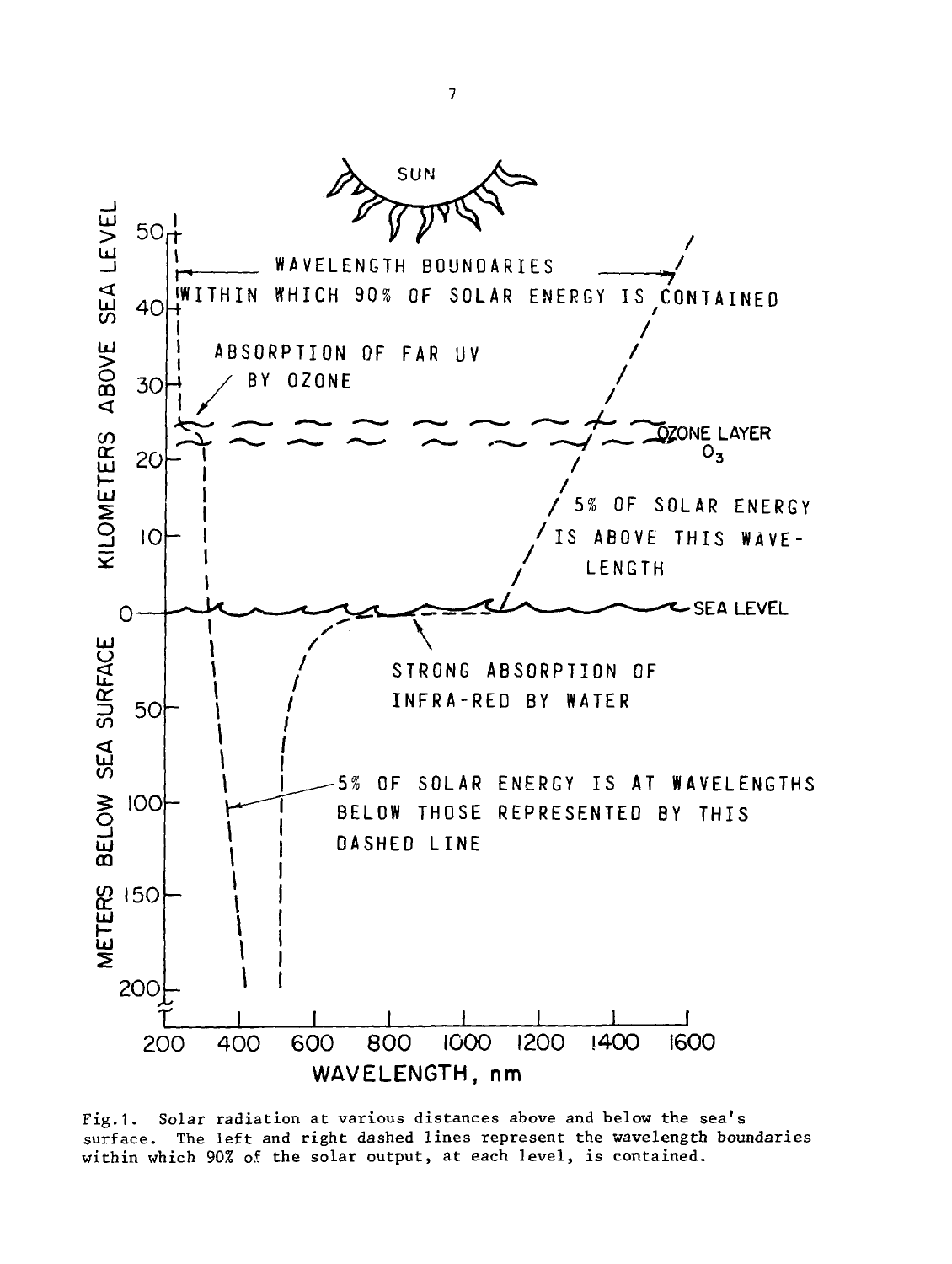How did the complex compounds used in life processes, and later life itself, originate? A plausible story of chemical mechanisms has been developed for the first part of this question, and reactions by which these prebiotic syntheses might have occurred have been recently demonstrated in laboratory experiments. Considerable time was available: a wide gulf of one billion years of chemical evolution occurs betweer the time of formation of a sterile earth and the emergence of the first a onomous, self-replicating, living organism.

These organic compounds which we associate with life processes are mostly synthesized within living organisms under the catalysis of proteins called enzymes. The specificity of these catalysts make improbable reactions occur rapidly. In fact, little more than 150 years ago it was erroneously thought that only life forms could make "organic" compounds. The first organic compound synthesized in the laboratory was urea, by Wohler in 1828; a second organic compound, acetic acid, was synthesized by Kolbe in 1845. In one sense, present organisms may be viewed as living demonstrations of what chemical reactions are possible. Catalysts only change the rate of a chemical reaction; they do not make anything happen which would not have occurred (albeit more slowly) in their absence. Every compound found in a living organism thereby demonstrates the finite probability of its formation by natural chemical processes.

Synthetic reactions, however, do require the input of energy. The forms of energy available on the primitive earth to trigger chemical reactions were primarily various types of radiation (Table 1). The major source was probably the intense UV component of radiation from the sun. Although our contemporary atmosphere screens the earth's surface from most of the solar UV radiation, the primordial atmosphere was essentially transparent to the solar UV output. Additional sources of energy were lightning, ionizing radiation and heat from various sources (Table 1). Organic synthesis from the components of the primitive reducing atmosphere has been demonstrated in the laboratory with nearly all these types of energy sources.

The classical chemical evolution experiment was the one carried out in 1953 at the University of Chicago by Stanley Miller and Harold Urey. In a spark discharge apparatus (Fig.2) a simulated prebiotic reducing atmosphere of ammonia, methane, water vapour and hydrogen was subjected to artificial lightning (electrical discharge). The initially clear liquid water in the spark discharge apparatus gradually darkened to de»p red by the end of a week. Chemical analyses revealed that the waters of this man-made primordial atmosphere contained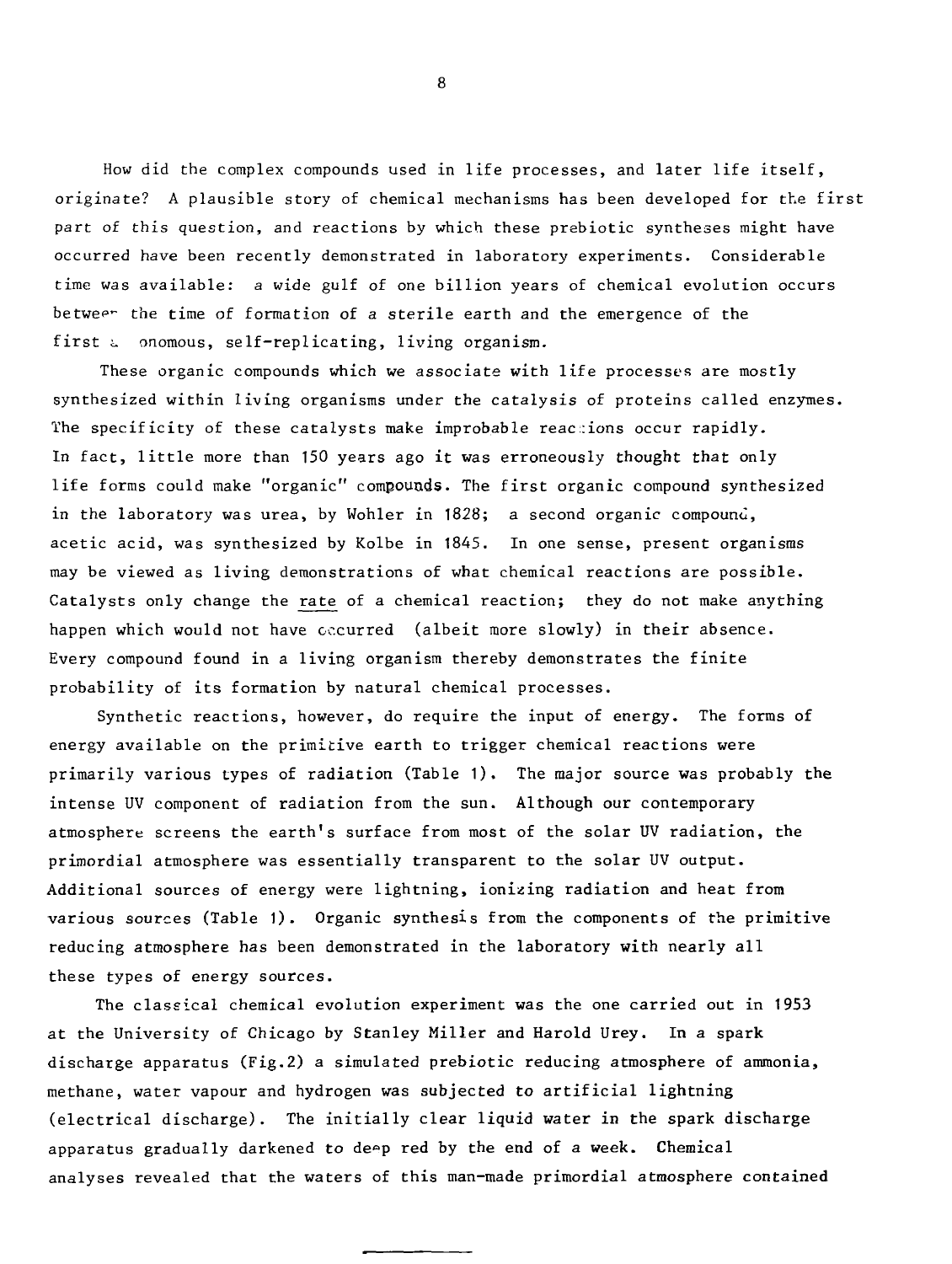many organic compounds, including amino acids, urea and other substances important in the chemical scheme of life (Table 2). This experiment was a landmark in the study of chemical evolution, and rekindled interest in understanding the origin of life.

# TABLE 1

Energy sources on the primordial earth which could be used to make and break chemical bonds

| Source of energy                                                                         | $kca1/m^2/year^b$ |  |
|------------------------------------------------------------------------------------------|-------------------|--|
| total solar radiation above 300 nm                                                       | 2,600,000         |  |
| solar UV radiation 200-300 nm <sup>c</sup>                                               | 34,000            |  |
| solar UV radiation <200 nm <sup>c</sup>                                                  | 410               |  |
| corona discharge                                                                         | 30                |  |
| natural radioactivity (based on the level of<br>4 billion years ago, to a depth of 1 km) | 28                |  |
| lightning                                                                                | 10                |  |
| volcanic heat                                                                            | 1.4               |  |
| solar wind <sup>d</sup>                                                                  | 1.9               |  |
| cosmic radiation                                                                         | 0.014             |  |

a Data obtained from Dickerson, 1978.

Energy in kilogram-calories available per square metre of the earth's surface per year.  $1$  kcal = 4186 J.

 $\text{c}$  Wavelengths of  $\leq$ 300 nm are the most highly effective in promoting chemical reactions. For the simple molecules in the atmosphere of the primordial earth, only wavelengths of  $\leq 200$  nm were sufficiently energetic to be absorbed by these molecules.

Very little of this energy now reaches the earth's surface.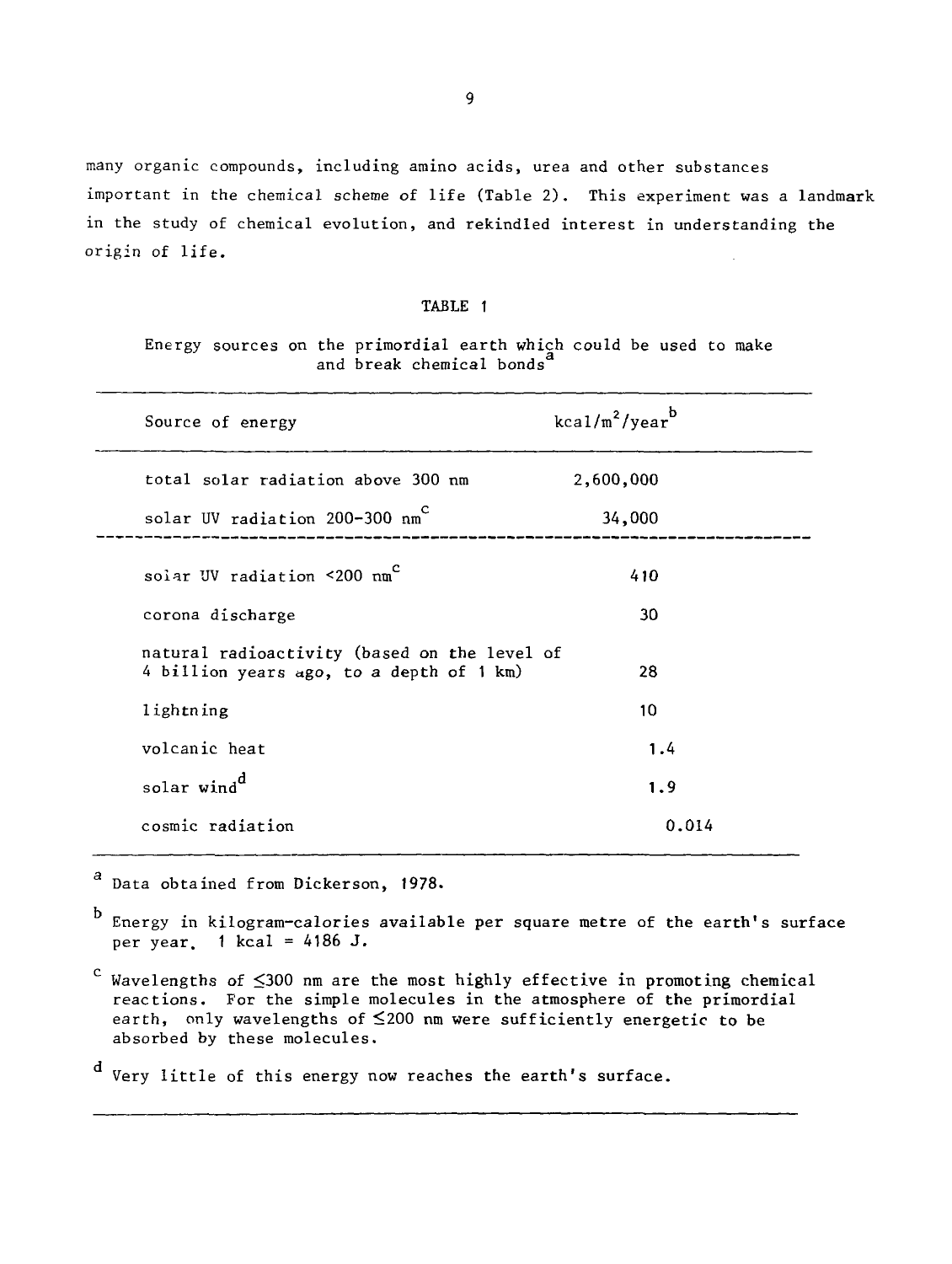

Fig.2. Representation of the Miller-Urey discharge apparatus. Organic compounds which form collect in the condensed water in the lower flask.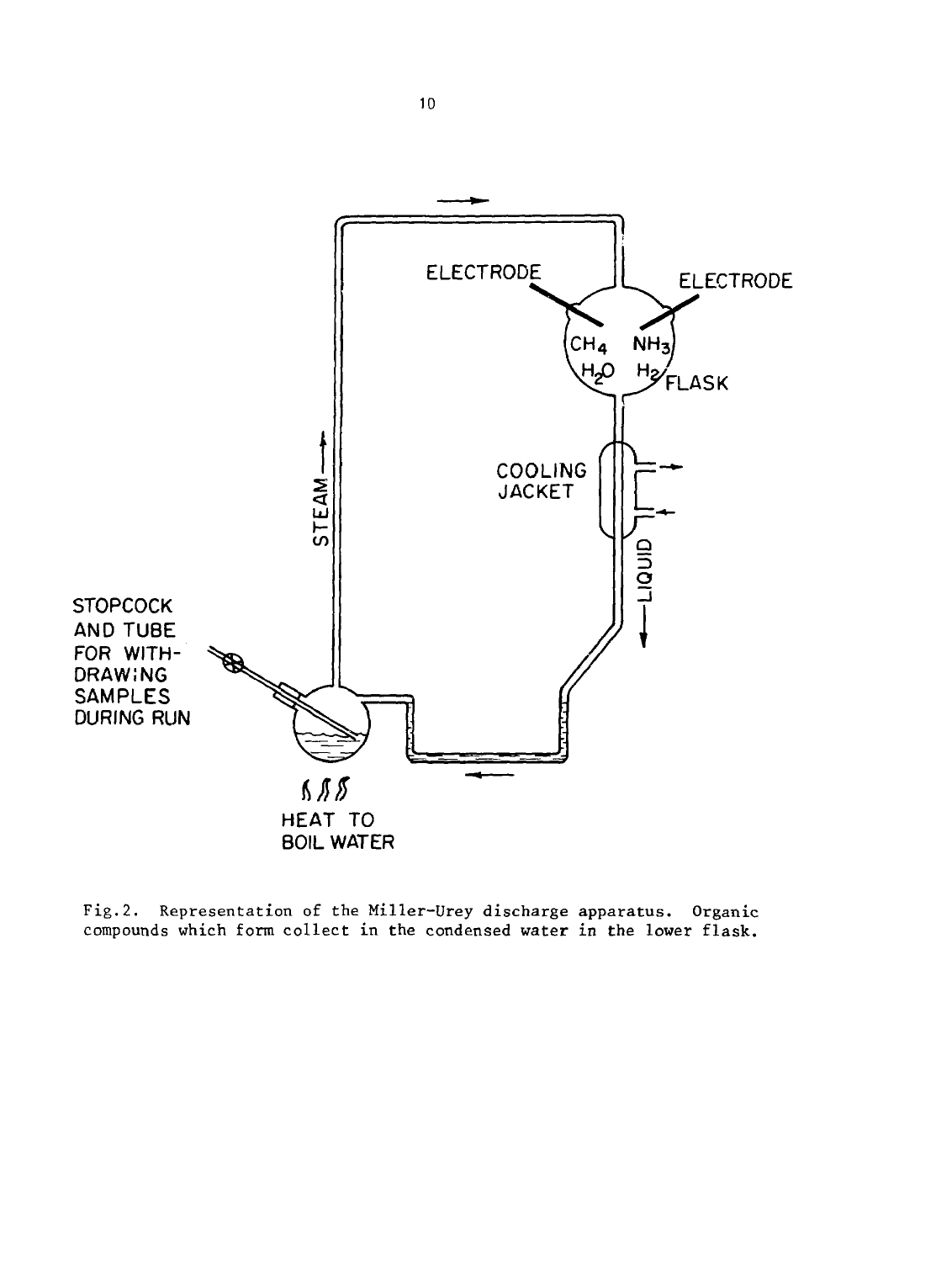| Compound                  | umoles formed <sup>a</sup> |
|---------------------------|----------------------------|
| glycine                   | 630                        |
| alanine                   | 340                        |
| sarcosine                 | 50                         |
| $\beta$ -alanine          | 150                        |
| a-aminobutyric acid       | 50                         |
| N-methylalanine           | 10                         |
| aspartic acid             | 4                          |
| glutamic acid             | 6                          |
| iminodiacetic acid        | 55                         |
| iminoaceticpropionic acid | 15                         |
| formic acid               | 2330                       |
| acetic acid               | 152                        |
| propionic acid            | 126                        |
| glycolic acid             | 560                        |
| lactic acid               | 310                        |
| a-hydroxybutyric acid     | 50                         |
| succinic acid             | 38                         |
| urea                      | 20                         |
| methylurea                | 15                         |

Organic compounds obtained in the first run of the Miller-Urey spark discharga apparatus

a Originally the apparatus held 59,000 umoles of carbon as methane gas. Approximately 15% was converted into the above compounds.

Other laboratories have since produced similar mixtures of the sorts of organic compounds which are regarded as necessary precursors of life by using other forms of energy, including ultraviolet light, electron bombardment (of energy selected to mimic that of ionizing radiation from the radioactive isotope potassium-40), gamma-rays or heat. In addition to the substances in Table 2, nucleic acid bases, sugars, nucleosides and nucleotides have all been formed under simulated primitive earth conditions. By subsequent reaction on various natural catalytic surfaces (mica, lava, etc.) the formation of the sorts of polymers found in biological systems has also been demonstrated. Given the availability of energy (mainly radiation of some sort), the starting materials and sufficient time (a billion years was available), organic synthesis was probably inevitable, the natural consequence of the interaction of energy and matter. In such simulation experiments, the application of energy produces material similar in appearance to the brownish coloured material in the clouds of Jupiter and Saturn.

# TABLE 2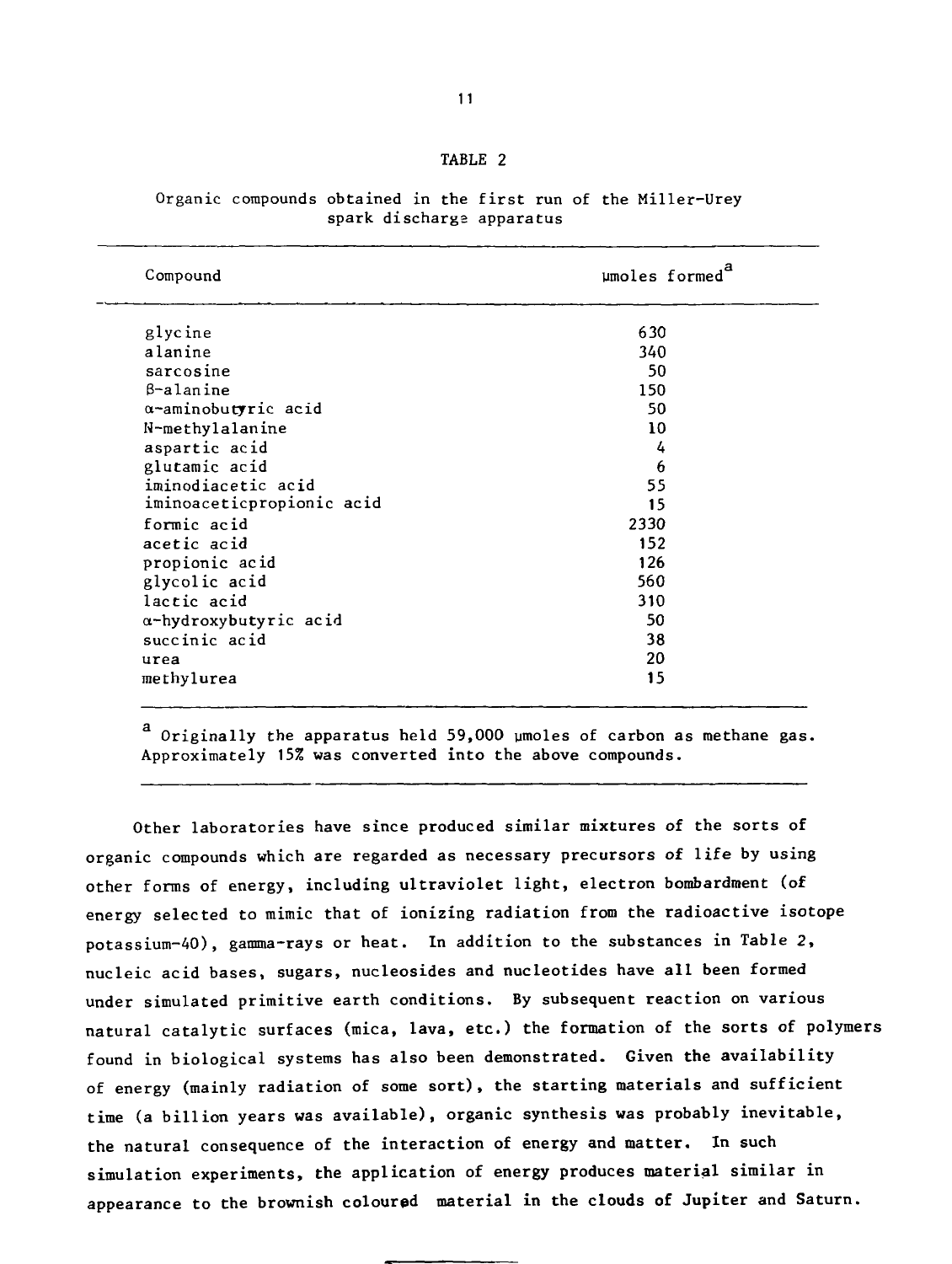These hydrogen-rich atmospheres are considered to have features similar to those postulated for the primitive earth. Chemical evolutionists hope that our space technology may soon let us analyse these planetary laboratories for prebiotic organic syntheses.

The putative "primordial soup" may have reached, by some estimates, a concentration for organic compounds of 0.1-1%; this could be further increased in localized areas due to various physical or chemical concentration processes, such as exist in tidal pools or in the mud of tidal flats. With the continuing input of energy, more and more complex molecules could arise. Random polymers (with some distant resemblance to the highly specific polymers utilized by life) can be produced from basic building blocks, for example by reaction on clay surfaces or at high temperatures such as might be supplied by lava from volcanic eruptions. Long chain hydrocarbons like those in living organisms have been formed in the absence of life. The acme of this chemical development was presumably the origin of a state of organization which could use material from the environment to repair, maintain, and replicate itself - in a word, life.

It is not so remarkable that the chemical compounds formed in the above experiments are similar to those formed by living organisms, if we bear in mind that such compounds anteceded the origin of life. If these are viewed as the molecular constituents available to primordial organisms, their chemical identity would of necessity be imposed upon that of living matter.

Organic substances similar to those formed in the preceding laboratory experiments have also come to our planet from outer space. About 3% of the meteorites which have been collected are classified as carbonaceous chondrites; they contain appreciable amounts of free carbon and other carbonaceous material. A fusion crust protects the core of the meteorite during its fiery passage through the atmosphere. The organic material in the core is regarded as clearly of extraterrestrial origin and consists largely of hydrocarbons of composition similar to that in ancient terrestrial sediments and crude petroleum. Some people tended to regard these compounds as evidence for life in space; however, to say that a compound resulted from biogenic activity demands something more than merely its identification as a complex organic molecule. Most scientists believe that these compounds were formed by processes similar to those operating on the primeval earth and that the chondrite is representative of the dust from the primitive solar nebula which aggregated to form the solar system. The main significance of the presence of these hydrocarbons in carbonaceous chondrites is to show that complex materials can be produced in substantial amounts on a primitive micro-planet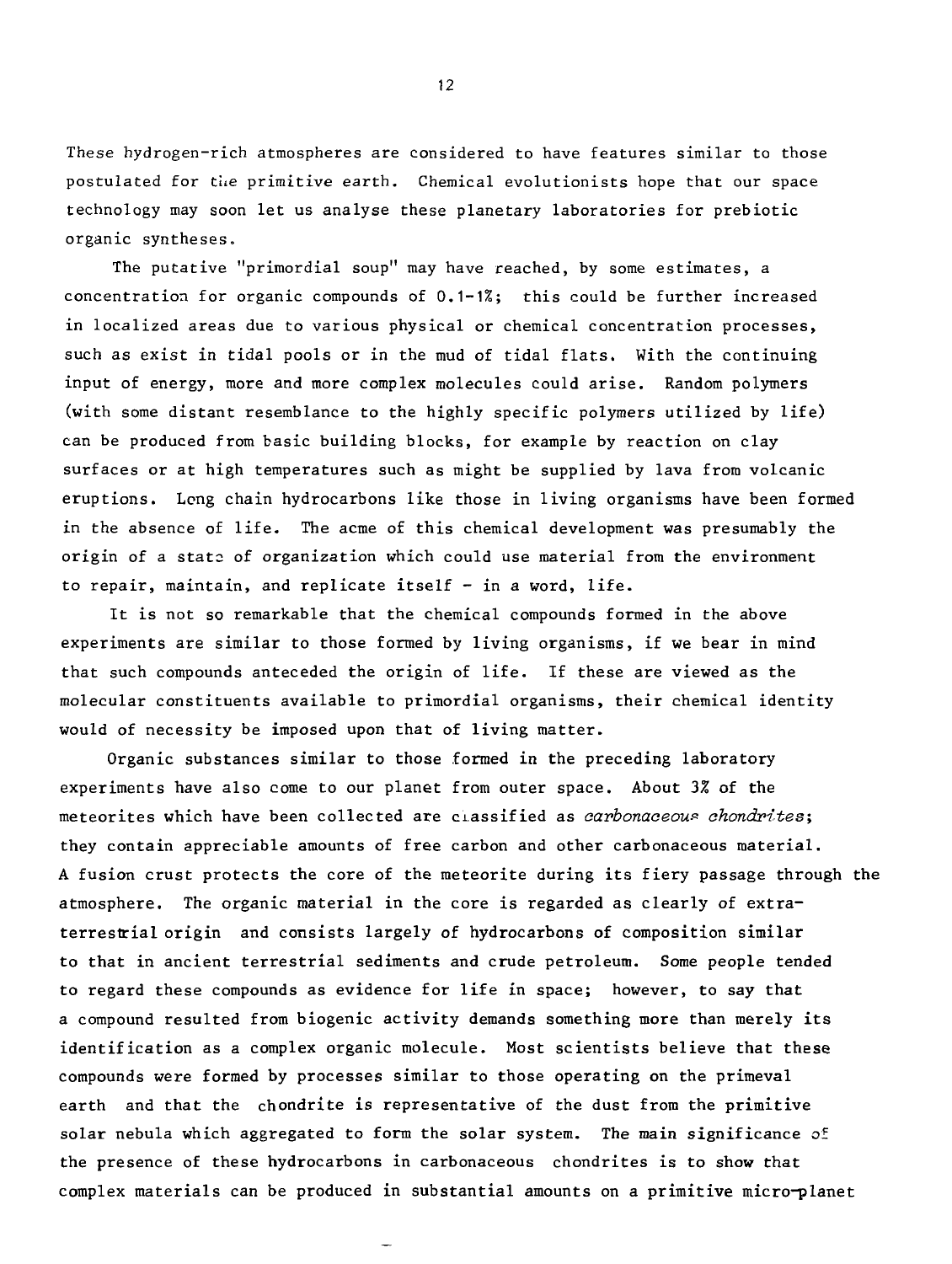and can survive for long periods of time.

A wide variety of additional organic compounds, including amino acids, have been found in other meteorites. In many cases, these resulted from terrestrial contamination and/or handling. A number of lines of evidence, however, support the view that some of these sorts of organic compounds did arise by "chemical evolution" in a meteoritic extra-terrestrial laboratory. For example: (i) meteorites contain the "unnatural" optical isomer as well as the usual one  $(i.e.$  the one commonly used by living organisms) for organic substances with optical activity; chemical reactions outside living systems usually give such a mixture; and (ii) unusual amino acids, not encountered in living organisms but commonly formed in prebiotic synthesis experiments, have been identified. It seems therefore likely that organic synthesis in the absence of life is a cosmic event.

# THE FIRST APPEARANCE OF LIFE

The spontaneous generation of the first successful living organism on earth may have been an event that happened once, and only once. Organic compounds which were formed in a prebiotic environment would persist because, unlike today, there would be no oxidation (since there was little or no free oxygen) and no decay (i.e. no attack by living organisms, the prime agency of decay, since there was no life). Once life arose, it might itself have prevented subsequent independent origins of life, because its processes might have altered the conditions that led to the original appearance of life.

Any living organism is an incredibly complex assembly of intricate organic molecules, the activity of which is coordinated in such a fashion that the organism can incorporate relatively simple nutrient materials from its environment, grow, maintain and reproduce itself. We do not know how this first division of the living from the non-living occurred. It has not yet been reproduced in the laboratory. But we might also recall that our understanding of natural processes has increased a great deal since the time when it was believed that no organic molecule could be synthesized in a test tube, and the formation of life in the laboratory should not be dismissed as forever beyond the realm of possibility.

What was the nature of this first form of life? It was likely microscopic in size and single-celled in structure. It probably arose in a localized area of the sea, where organic compounds (food and precursors) had accumulated, and where it would be shielded from the harmful far ultraviolet radiation. The elemental composition of life forms is quite different from that of the earth; for example, the relative concentration of carbon in most living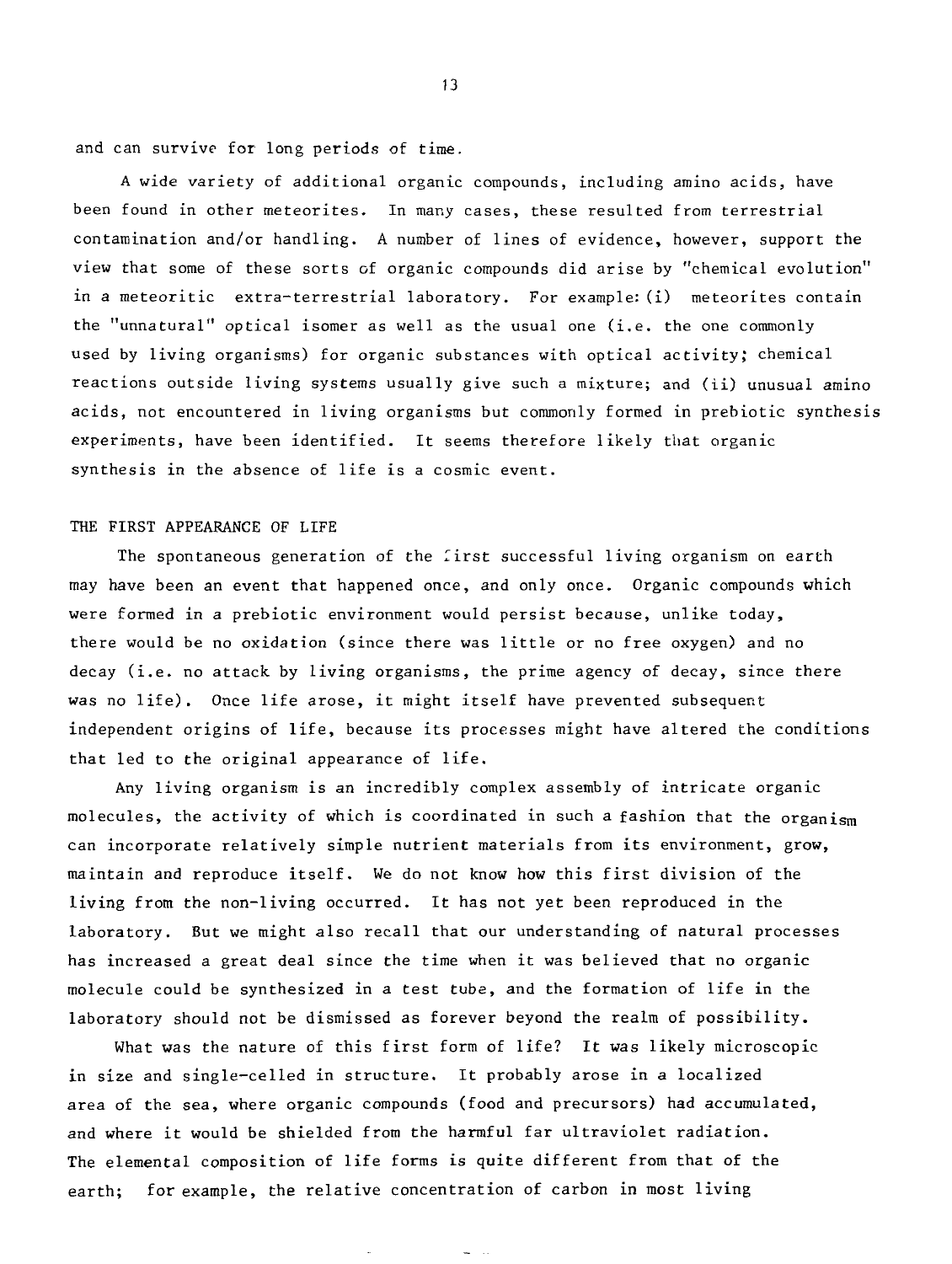organisms is roughly 100 times greater than that of the earth taken as a whole. The first forms of life may therefore have required concentration of precursors in tidal pools or estuaries, or within "droplets" of membrane formed from organic materials. But this separation of the living from the non-living did occur; the proof, one might say, is with us today.

The Russian biochemist, A.I. Oparin, who is regarded as the father of originof-life biochemistry, has studied the spontaneous aggregation of mixtures of various types of organic polymers into "coacervate droplets", which each consist of a membrane enclosing a droplet of the medium in which it was formed. One way to stabilize these droplets is to give them a primitive kind of metabolism. Coacervate droplet experiments mimicking energy metabolism, growth and division, respiration, photosynthesis, and biosynthetic reactions have been carried out. These experiments do not demonstrate life, but some of them get quite close to it. They demonstrate the extent to which life-like behaviour is grounded in physical and chemical phenomena. In the primordial sea, these various types of droplets might compete for material; those with the more favourable chemistries would be more stable and form an increasing proportion of the total. What they lack is a way of. ensuring that the biochemical abilities of a parent droplet get transferred to a daughter droplet.

It is of interest to note that living organisms on earth currently utilize almost exclusively the L-isomer of the optically active amino acids, although in abiotic synthesis of amino acids from inorganic chemicals, equal amounts of both D- and L-isomers are found; both isomers are similarly present in some meteorites. Structurally ordered protein molecules such as found in living organisms can be formed from a sequence either of D- or of L-amino acids, but not from a random mixture of both isomers. The primitive selection by life of L-isomers rather than D- isomers may have been nothing more than a "cosmic throw of the dice" a matter of 50% chance that the first successful organism used proteins consisting of L-amino acids rather than proteins consisting of D-amino acids.

# FOSSIL RECORDS

Some of the early evolutionary steps can be seen directly in recently discovered micro-fossil records.

Most Precambrian sediments have been so altered by heat and pressure that fossils have been obliterated. A few regions have escaped such metamorphosing, however; there are to date three known fossil-bearing Precambrian areas which show evidence of key events in organic evolution: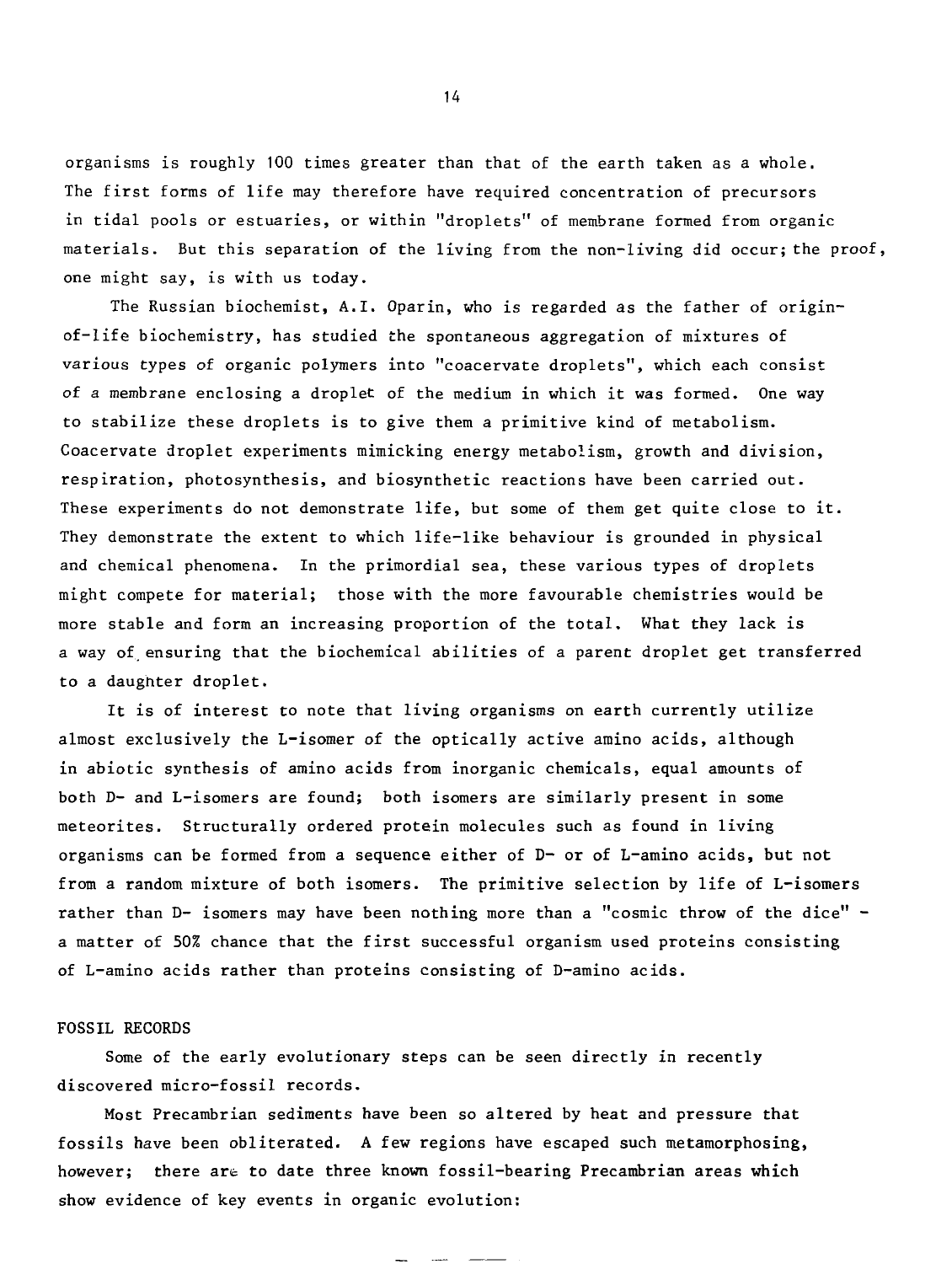(1) The first is the Fig Tree cherts in Swaziland; these have an age of 3.2 billion years. Thin sections have revealed micro-fossils of rod-shaped organisms comparable to modern bacteria in both shape and size; these were named Eobacterium (eo is the Greek word for "dawn"). Evidence of spheroid micro-organisms was also found. Recently it has been reported that certain rocks in Australia also contain fossils of other micro-organisms; these have tentatively been dated as 3.6 billion years old. It appears therefore that several distinct organisms inhabited an aquatic environment over three billion years ago.

(2) Cherts in the Gunflint formation on the northern shore of Lake Superior contain micro-fossils deposited in an aquatic environment and preserved in excellent threedimensional detail by infusion of silica. The formations in which they were found have been dated at two billion years. A diversity of primitive plant forms was found among these micro-fossils. Evidence that these organisms were indeed photomynthetic is derived from the ratios of stable carbon isotopes ( $^{12}$ C and  $^{13}$ C) in these fossils. The Gunflint organisms are therefore representative of the evolutionary changes that brought about our present oxygen-rich atmosphere. (3) The Bitter Springs cherts in Australia are about one billion years old. They include fossils of plants that are eukaryotic, which are organisms capable of sexual reproduction.

The reasons why these three stages were key steps in the evolution of life will be explained when we consider energy metabolism, the development of the protective ozone layer, and the advantages of sexual reproduction.

Then, about 500 million years ago, the rate of evolution of different life forms began to accelerate rapidly; fossil records indicate that the Paleozoic seas were swarming with highly differentiated aquatic plants and animals. The human species is of course a relatively late arrival on the scene and probably arose only a few million years ago.

The period of five billion years since the earth's formation is an exceedingly long time in terms of a human life. To place these time scales into some kind of perspective which is more easily understood, we might think of the history of the earth as compressed into one year of our time-scale. In these terms, the earth would have been assembled into something like its present form during the first week(s) of January. Abiotic chemical synthesis, similar to that which can be simulated in the laboratory, occurred during the next three months. The first visible fossil record of living organisms dates from the end of March. Photosynthetic organisms appeared towards the end of July. Primitive organisms capable of sexual reproduction were present by mid-October. A wide variety of highly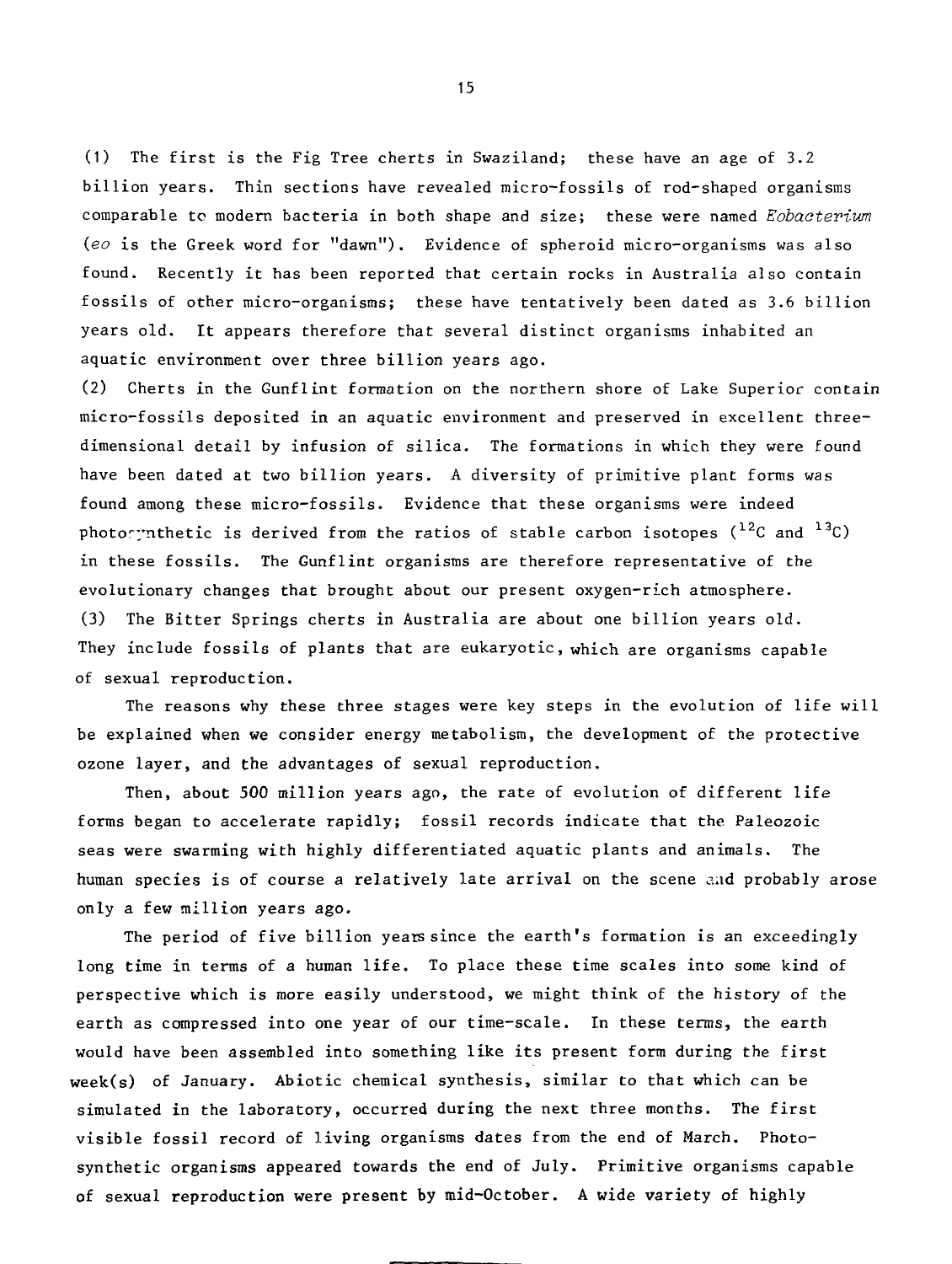differentiated plants and animals start to appear in the fossils dating from the latter part of November. The first animal that distinctly resembles contemporary humans appeared late in the afternoon of December 31, while Columbus' first voyage would, in these terms, have occurred about three seconds ago.

# SOURCES OF ENERGY FOR EVOLUTION

In order for a primal organism to obtain the energy essential for growth and reproduction, it would have to feed upon the constituents of the "organic soup" formed by over one billion years of chemical evolution. This is the same organic soup in which it was itself formed. This mode of life is called heterotrophic; an organism which cannot manufacture its own building blocks must rely on external sources of these materials, and in order to obtain the energy to assemble these building blocks into a replica of itself (that is, to grow and reproduce, a fundamental requirement of life), the organism must break down other organic materials in which energy has been accumulated. Since little or no free oxygen was available, this process must have been anaerobic. A number of mechanisms for this type of process exist in present-day living organisms. The most familiar example, and the one we shall use for illustrating energy relationships, is the fermentation of sugar by yeast. The initial steps in this ancient process are still utilized by humans, in fact, as part of our biological heritage.

> fermentation C<sup>6</sup> Hi<sup>2</sup> 0s \*. 2 C02 + 2 CH3CH2OH + 20 kcal sugar ethanol

To the cell which needs energy to stay alive, the carbon dioxide and ethanol are waste products. The production of useable energy from the break-down process is what is important, since it may be utilized for biosynthetic reactions. However, this is an inefficient way of utilizing this foodstuff; only a small portion of the total energy available in the sugar is released. The extent to which an organism could grow and divide under these circumstances is limited. Furthermore, an organism of this kind is "consuming its heritage", and its descendants would eventually run out of organic compounds. This life-style, since it relies on compounds formed abiotically (primarily by radiation), would be limited by the relatively low rate of production of organic molecules by such processes. How could life expand beyond such limits?

The next major step in the evolution of life appears to have been the necessary invention of a way for cells to capture solar energy directly in order to make their foodstuffs; this was the development of the process of photosynthesis.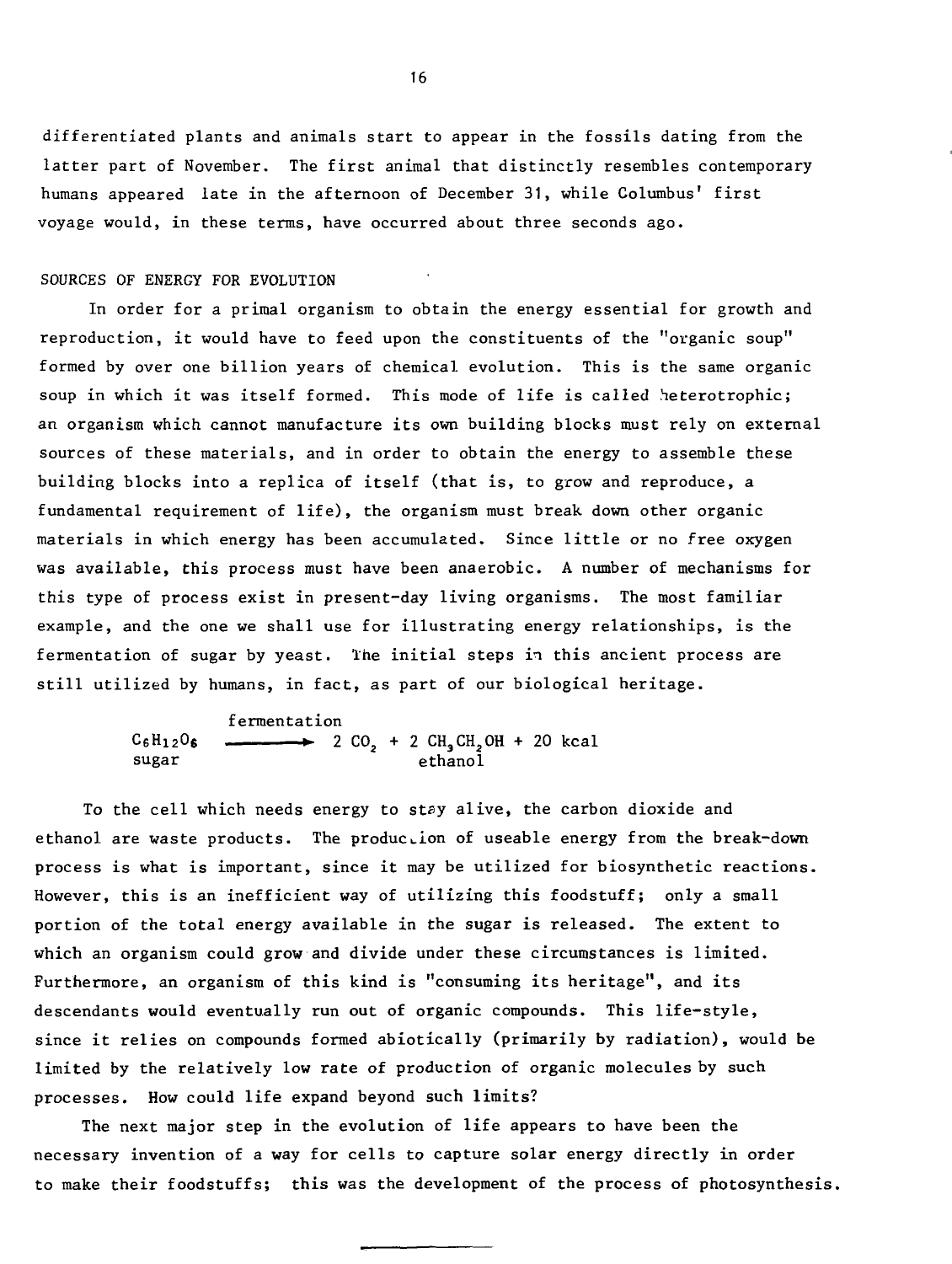Again, a number of mechanisms for this type of process have been developed by living organisms. Photosynthetic processes probably first arose in algae in the oceans; the photosynthetic pigment in an ancient phylum, blue-green algae, is particularly adapted for maximum utilization of the particular wave-lengths which penetrate sea water (Fig.1). The most successful mechanism, and that with which we are most familiar, involves photosynthesis in green plants with chlorophyll as the trap for radiation energy from the sun. In photosynthesis, sugar is synthesized from carbon dioxide and water by the reaction:

> photosynthesis<br> $C_6H_{12}O_6 + 60,$ 6 CO<sub>2</sub> + 6 H<sub>2</sub>O + sunlight  $-$ 700 kcal radiation energy

The carbon source for fixation might be the waste carbon dioxide from fermentation. With this chlorophyll-based process, radiation from the sun was tapped directly, and the slow, intermediate, abiotic formation of energy-yielding compounds by such radiation was by-passed. These organisms could now live on radiation energy at first hand. The photosynthetic process freed these organisms (and of course others which could feed upon them) from relying on the accumulated organic material, and allowed life to expand beyond the limits of such accumulated matter.

In its turn, photosynthesis gave rise to other profound consequences: for example, free (molecular) oxygen is released as a by-product of the photosynthetic process. With time, oxygen produced initially in the seas by algal photosynthesis entered the atmosphere in progressively increasing amounts. The free oxygen in our present atmosphere is there mainly because life did evolve this particular process of photosynthesis. This free oxygen led to formation of the ozone layer, which shielded the land surface from the antibiotic far UV component of the radiation emitted from the sun. This enabled living organisms to move from an aquatic environment (since water absorbs UV radiation effectively; cf. Fig.1) to a terrestrial habitat.

Recent concerns about the use of freon sprays and high-flying supersonic jets, whether justified or not, are in fact based on the possibility that these activities might reduce the protective ozone shield.

But the release of oxygen liberated organisms in another sense. The anaerobic fermentation process is a very inefficient method for an organism to obtain energy. With free oxygen available, a new way of acquiring energy could be invented.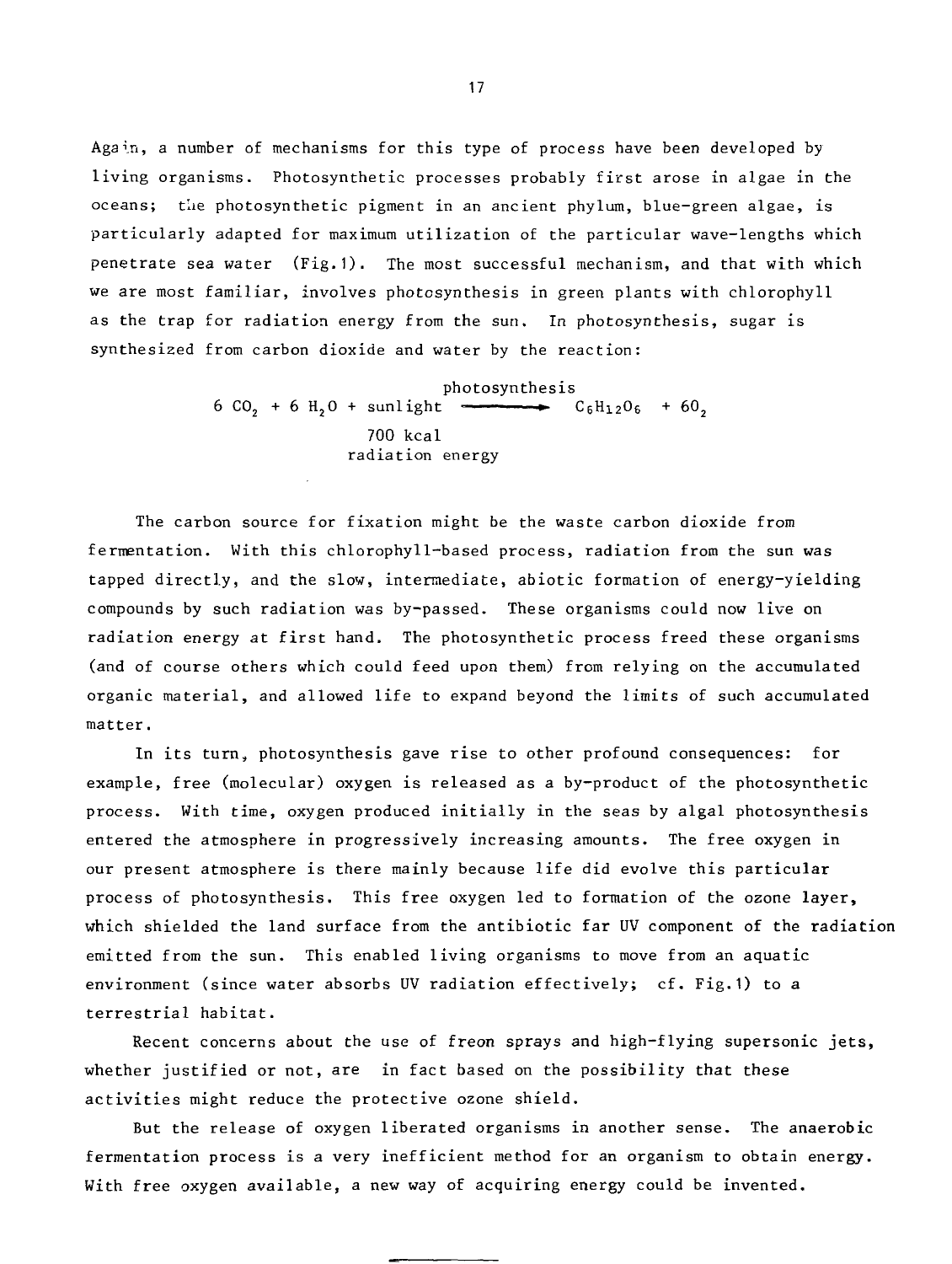This is the process of aerobic metabolism or respiration, wherein oxygen is used as the terminal electron acceptor in the stepwise oxidation of sugar:

$$
C_6H_{12}O_6 + 6O_2
$$
 respiration 6  $CO_2 + 6 H_2O + 700$  kcal

By complete combustion to fully oxidized end-products, the maximum possible amount of energy may be extracted from the foodstuff, The energy yield in respiration is 35 times as much per mole of sugar as is obtained from fermentaton. (Reduced compounds are "energy-rich". Oxidation reactions release energy:, the greater the oxidation state of the products, the greater the amount of energy that can be released.)

Nature seldom if ever puts "all its eggs in one basket". Evolutionary processes have made other attempts at more efficient combustion of food substrates. These also involved complete combustion but used other oxidizing substances, such as sulfur, as ultimate electron acceptor. A combustion process using an omnipresent gas offers a number of advantages, and certainly it was organisms using oxygen that progressed further up the evolutionary ladder.

Life on this planet had now been brought to some semblance of balance with respect to organic components and energy metabolism. The two equations for photosynthesis and oxidative respiration represent a balanced cycle wherein electromagnetic energy radiated from the sun is converted into chemically bound energy which living organisms use for their various purposes. Ultimately all our foodstuffs, directly or indirectly, depend on radiant energy from the sun. So does our oxygen. Solar radiation drives this cycle (Fig.3) by providing a source of energy which can be captured by pigments in photosynthetic organisms and which is needed to convert oxidized (energy-poor) compounds into reduced (energy-rich) foodstuffs. The subsequent combustion or oxidation of these foods yields energy which can be coupled with the biosynthetic reactions necessary for organisms to grow and reproduce. Photosynthetic organisms must "fix" enough energy for their own use and, in the final analysis, for the use of all non-photosynthetic organisms. The simple net equation obtained from the cycle of Fig.3 reveals that the biosynthetic processes of life are driven by radiation energy from the sun. The incredible diversity of life forms carrying out each of the two basic reactions of Fig 3 imparts considerable flexibility to this cycle.

What we have seen in all this is how life processes were dictated by **chemical and physical** laws. Life is characterized by a remarkable adaptability to the available chemistry.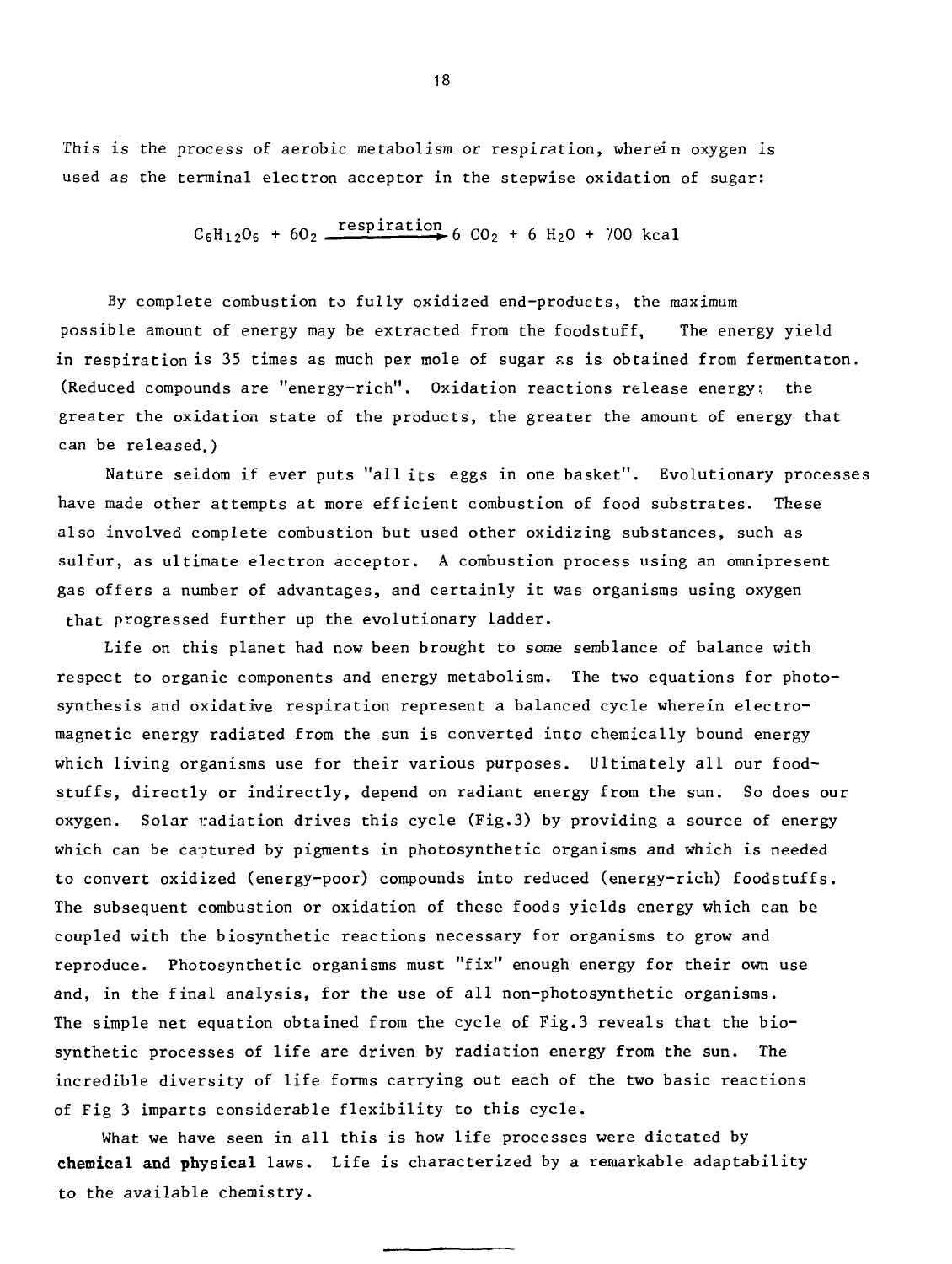

Fig.3. Photosynthesis and respiration form a closed system whereby radiant energy from the sun is converted to a form of energy which can be coupled to life processes.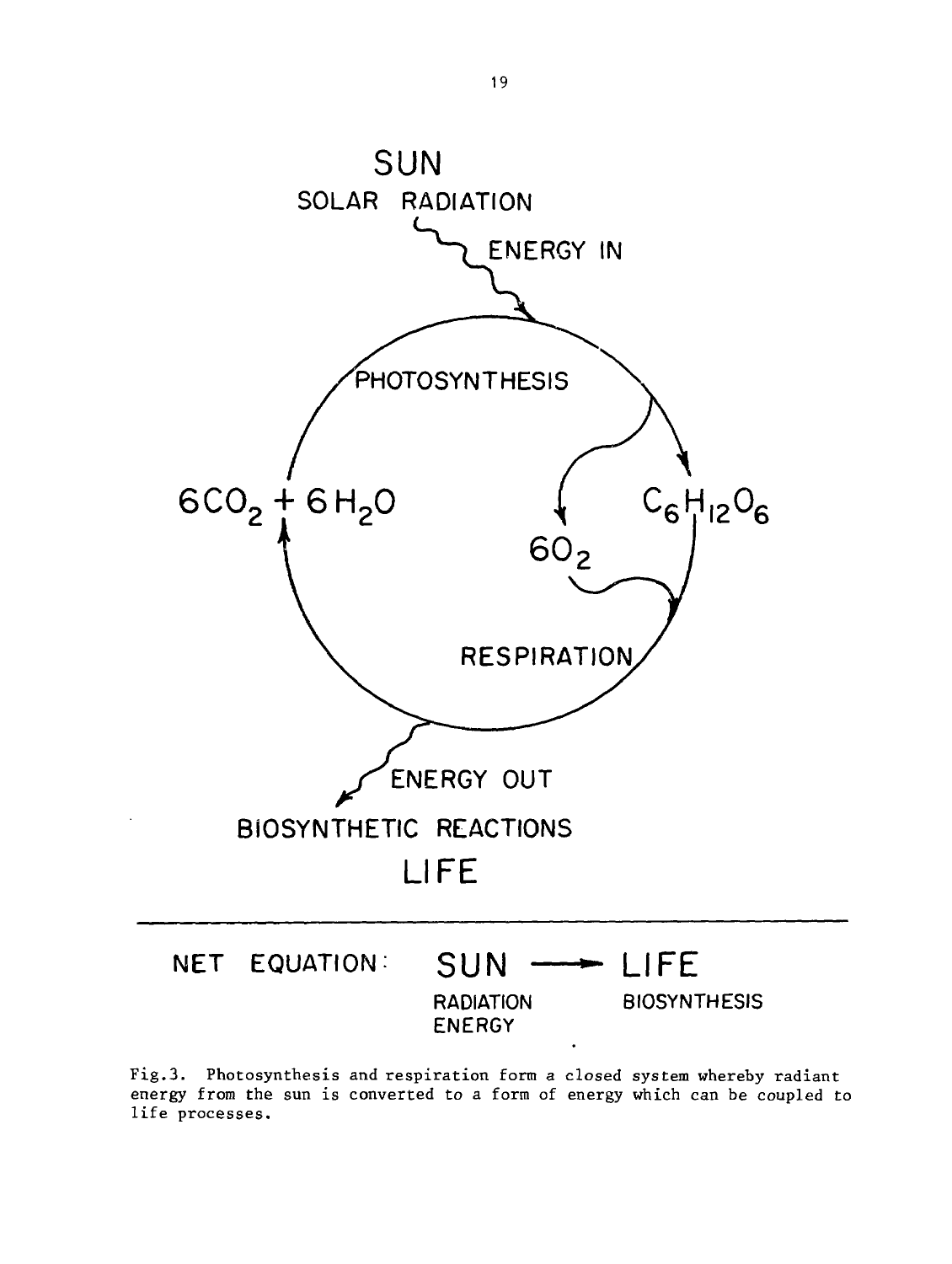VISION

Radiation from the sun also allows vision (i.e. detection of objects in our environment by means of radiant energy reflected from these objects) . The wavelengths used for vision are 400-700 nm; this also happens to be the range where the sun's output peaks. Image-forming eyes are found in only three phyla: arthropods (insects, spiders, crabs), molluscs (octopus, squid), and vertebrates (mammals, birds, fish, etc.). The three kinds of eyes differ in anatomical features, embryological development and evolutionary origin.

When the chemistry of the visual process is examined in these three completely independent developments of eyes, the remarkable finding is that the chemistry is essentially identical. In all three, retinene (the aldehyde form of vitamin A) is the pigment which absorbs the light that stimulates vision. Vitamin A cannot be made de novo by animals; it is derived from plant carotenoids obtained in the animal's diet. The structure of vitamin A is basically that of one-half the  $\beta$ -carotene molecule. Radiation energy from the sun therefore provides not only the wavelengths for excitation of the visual process, but also, by photosynthesis in plants, the essential visual pigment itself.

The carotenoids, in fact, are also the pigments responsible for phototropism in plants. All photo-reception in living organisms therefore depends on carotenoids as the light-sensitive pigment(s). Carotenoids are highly conjugated systems of a type resulting from condensation reactions in chemical evolution experiments. It seems likely that this early biopolymer was selected and adapted by living organisms for the chemistry of all photo-reception purposes.

#### DARWINIAN EVOLUTION AND NATURAL SELECTION

A billion years or so after photosynthesis originated, the third major threshold in the evolution of life was crossed; this was the invention of the eukaryotic cell and sexual reproduction, with its potential for recombination and genetic diversity. It is this factor which was apparently responsible for the tremendous expansion of life forms, with its rich fossil record, over the last several hundred million years. Since the relative importance of this development is best explained in the context of Darwinian evolution, mutation and natural selection, we shall now consider these subjects and the involvement of radiation with them.

Darwin's theory of natural selection as the driving force of evolution envisaged the occurrence of random heritable variations among the individuals in a population; through natural selection, those that are advantageous tend to persist and expand, while those that are deleterious tend to disappear from the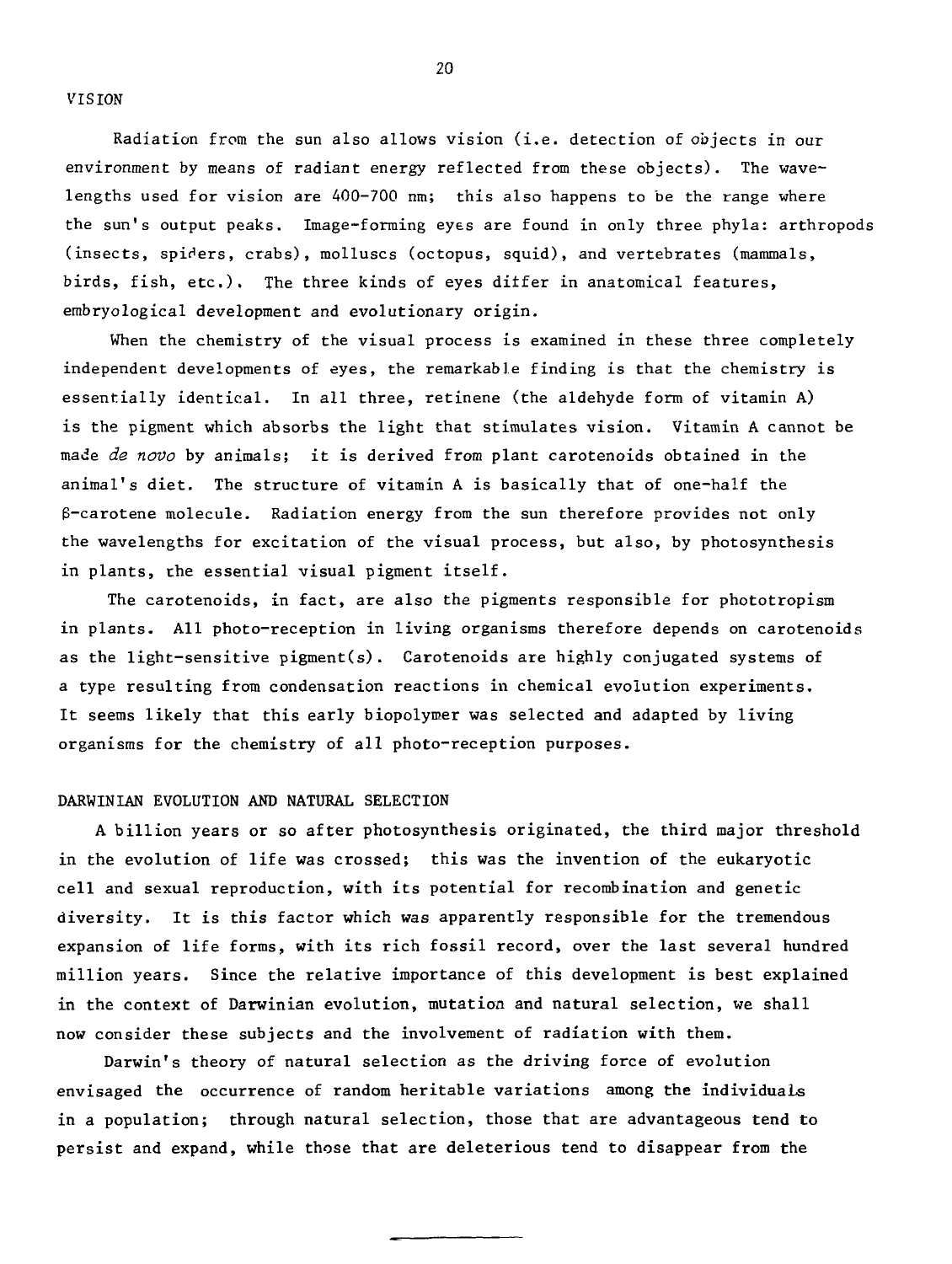population. Although the concepts have grown more sophisticated over the past 120 years, the basic precepts are still accepted as correct by biologists. Indeed, the evolutionary process is readily studied in the laboratory and is reproduced daily on a small scale in research laboratories around the world.

It is convenient to think of evolution as having two steps: (a) The first is the production of heritable changes (i.e. genetic variation). This variability is continually arising, and therefore is random in the sense that it is unrelated to the current needs or life-styles of the organism. These processes result in a pool of genetic variability being present in a population. (b) The second step is natural selection: organisms "compete" with others in various niches. As the circumstances or environment change, one genetic constitution may confer a competitive advantage. This results in a reproductive advantage, and descendants of this particular genetic make-up will thus form an increasing proportion of the population of that species. The Darwinian fitness or biological success of an organism is measured by its ability to leave descendants, and by no other criterion. In a sense, natural selection "blindly" follows the need of the moment; it favours any variation which confers a competitive advantage.

Although mutations play a vital role in evolution, they are harmful as well as necessary. This may at first seem to be a serious objection against a theory which regards mutations as the mainspring of evolution. Yet, a pool of genetic variability is valuable to a species because only species with an ample supply of mutant genes are able to adapt to a new ecological niche or accommodate a changed environment. There is a cost of mutation, in reduced fitness of the population, and the individual organism pays the price. But the population benefits; it is mutation that makes gradual evolution of the species possible. Mutation might be regarded as the price a species pays for the privilege of evolving. In order to survive and adapt to changing conditions over a long perind of time, each species must therefore strike a balance between a long-term advantage of genetic variability and the short-term advantage of a low mutation frequency. What we see as the spontaneous mutation rate may represent the balance a species strikes between these conflicting objectives.

The heritable variability necessary for evolution by natural selection arises by mutation and recombinational changes in the DNA-based genetic system, which will be described next.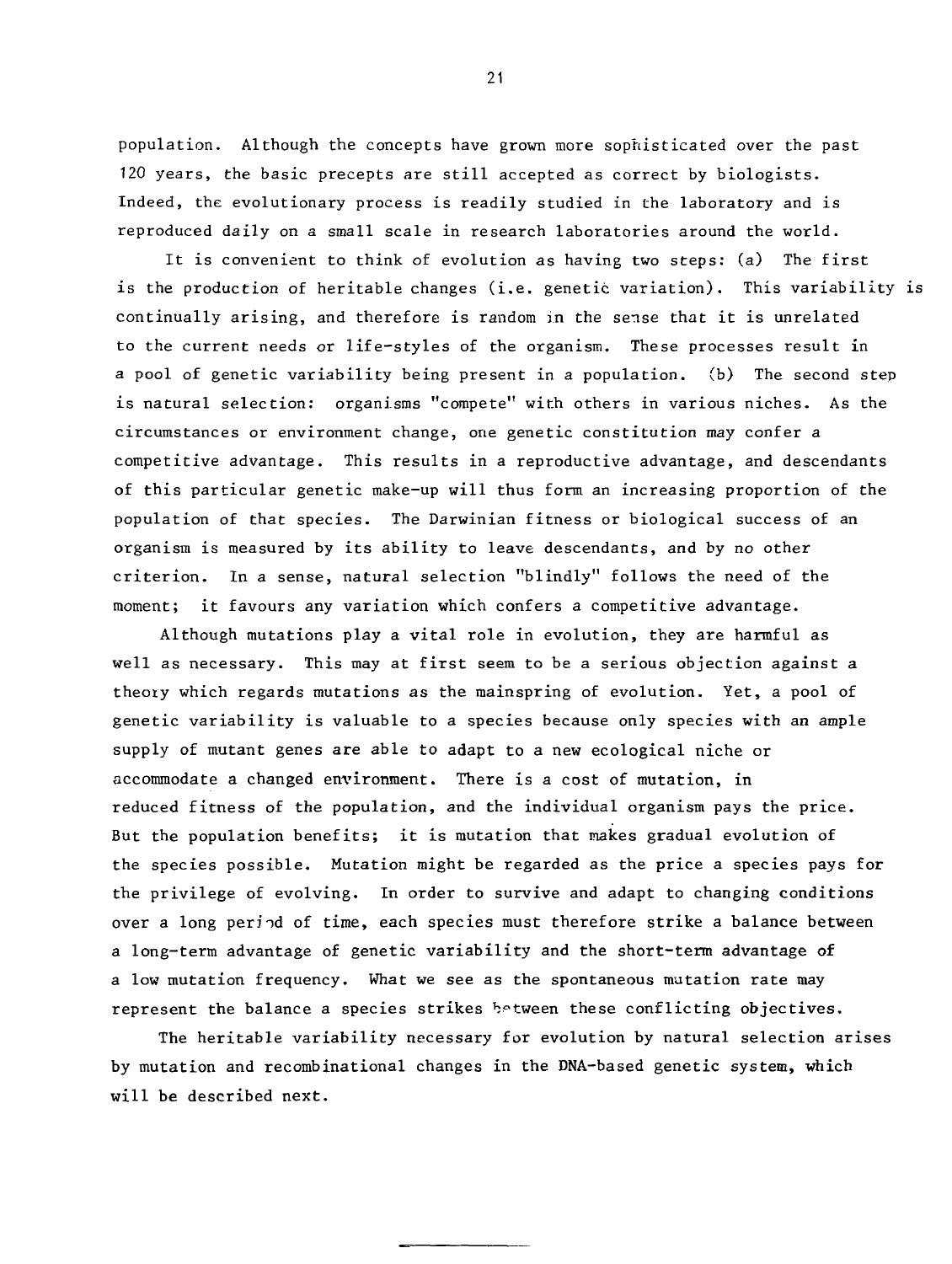DNA, THE GENETIC MATERIAL

About three decades ago, biologists became aware that the hereditary information directing reproduction and all life processes is encoded in a long thread-like double-stranded (duplex) molecule called deoxyribonucleic acid, or DNA. The DNA molecule in a particular living organism represents a blueprint or coding tape for its construction and functioning. It stores all the genetic information that is passed from one generation to the next and in this manner ensures that the major characteristics of living things remain essentially constant over many generations.

The DNA molecule is a double helix  $(Fig, 4)$ ; it consists of two strands of alternating sugar and phosphate moieties in a "backbone" wound around each other in the form of a spiral staircase. The "steps" in the centre of the spiral staircase consist of paired sets of one purine base (adenine or guanine) and one pyrimidine base (thymine or cytosine). The adenine in one strand always pairs with a thymine in the other; similarly guanine always pairs with cytosine. The base pairs are held together by hydrogen bonds which are individually weak but collectively quite strong. It is actually this sequence of bases along the length of the molecule which provides the coded information for the intricate chemical processes carried out by a living cell.

Because of the strict hydrogen-bonding base pairing, the two strands are complementary, much like a photographic negative and its positive print. Either is sufficient to dictate or specify the other. Given a sequence of part of one strand, the complementary sequence of its opposite strand may be easily written down. This redundancy forms the basis for both the normal accurate transmission of genetic information and for DNA repair.

DNA is an extremely long molecule even though it is barely visible in the electron microscope. The total amount of DNA in an individual human cell (itself about 10,000 nm in diameter) would represent a thread about 2 nm in diameter (Fig.A) and 2 billion nm (2m) in length. If all the DNA in the human body were stretched out and placed end to end, the total length would reach from the earth to the sun (250 million kilometres) and back about fifty times. This DNA from a single human cell totals nearly  $10^{10}$  base pairs along its length; encoded in this material are a very large number of separate instructions for life processes. Even though the genetic code has only four letters (those of the four bases), it amply fulfills the requirements for an informational molecule. The number  $c_f$ different possible combinations of base pairs in the DNA of a single human cell is about  $10^{6 \cdot 10^{600 \cdot 10^{100}}$ , immensely greater than the total number of atoms in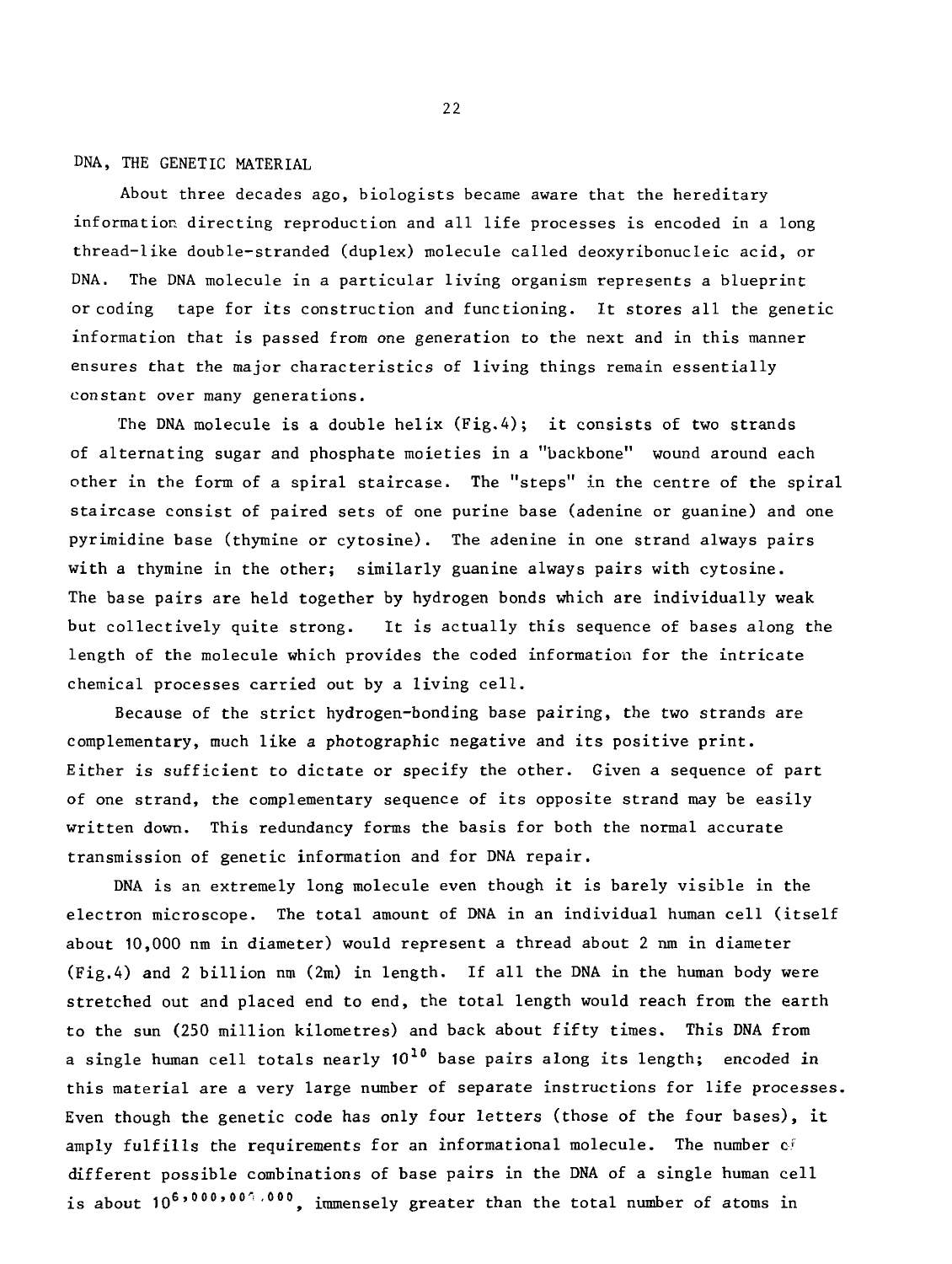

PURINE----PAIRS WITH----PYRIMIDINE

Т

G C

**10 BASE PAIRS AND 3.4 nm P E R "TURN "**

**ALTERNATIN G SUGA R (S ) AN D PHOSPHAT E (P ) RESIDUE S FOR M TH E BACKBONE ; TH E NUCLEI C ACI D BASE S PAI R B Y HYDROGE N BONDIN G ACROS <sup>S</sup> T H E LON G AXI S O F TH E MOLECULE .**

Fig.4. The double helix: DNA.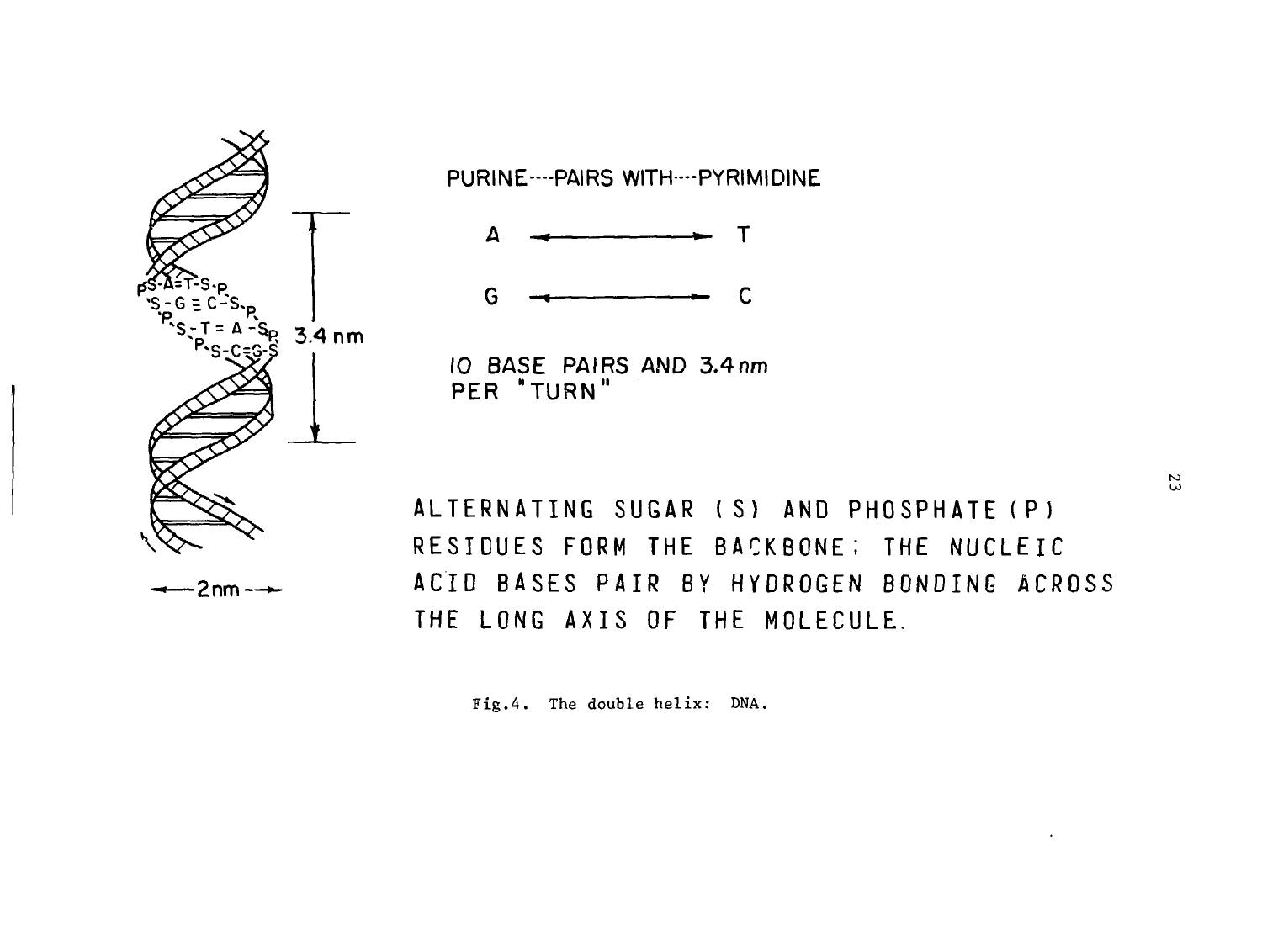the solar system (about  $10^{57}$ ).

It is not known whether DNA formed an integral part of the first successful living organism, since this molecule leaves no fossils. The fossil record, however, indicates that chromosomal structures, much like the current structures in which DNA is organized in living organisms, existed one billion years ago, and the fact that blue-green algae appear to have existed for two billion years suggests that DNA has functioned as the carrier of genetic information for at least this long. Another informational macromolecule, ribonucleic acid (RNA), also exists in living organisms. Both RNA and DNA have properties suitable for a carrier of genetic information. Because RNA, in contrast to DNA, possesses two adjacent hydroxyl groups on its sugar residue, it is less stable than DNA and is, for example, much more readily degraded by alkali. Living organisms today utilize the more stable informational molecule, DNA, as a master copy or the permanent carrier of hereditary information while the less stable macromolecule, RNA, is utilized to make temporary intermediate copies of this information for actual use by the machinery of the cell. The absence of a hydroxyl group in the 2-position of the sugar residue in DNA also eliminates the possibility that the sugar-phosphate "backbone" of this macromolecule could involve phosphate esters of the 2-position; the latter structure is less suitable for the formation of a stable, double-stranded structure.

## DNA REPLICATION

The basic unit of life is the cell. Micro-organisms usually occur as discrete and independent cells, each of which can grow and divide to form two daughter cells. More complex organisms such as humans consist of an assemblage of about  $10^{13}$  cells, all coordinated to form a single living organism. This complex assembly itself arises from a single cell (the fertilized egg cell) through a process of many cell divisions. Not only is the cell division controlled by instructions in the DNA, but the DNA itself must be duplicated at each cell division.

When one cell grows and divides to form two "daughter" cells, each must receive an accurate replica of the genetic information if the characteristics of the progeny are to be similar to those of the parent cell. The means by which this is achieved is built into the DNA structure. For DNA duplication or replication, the two strands progressively separate; they may be regarded as "unzipping" at the weak hydrogen bonds (Fig.5). As they separate, each single strand can now serve as a template for formation of a new opposite strand.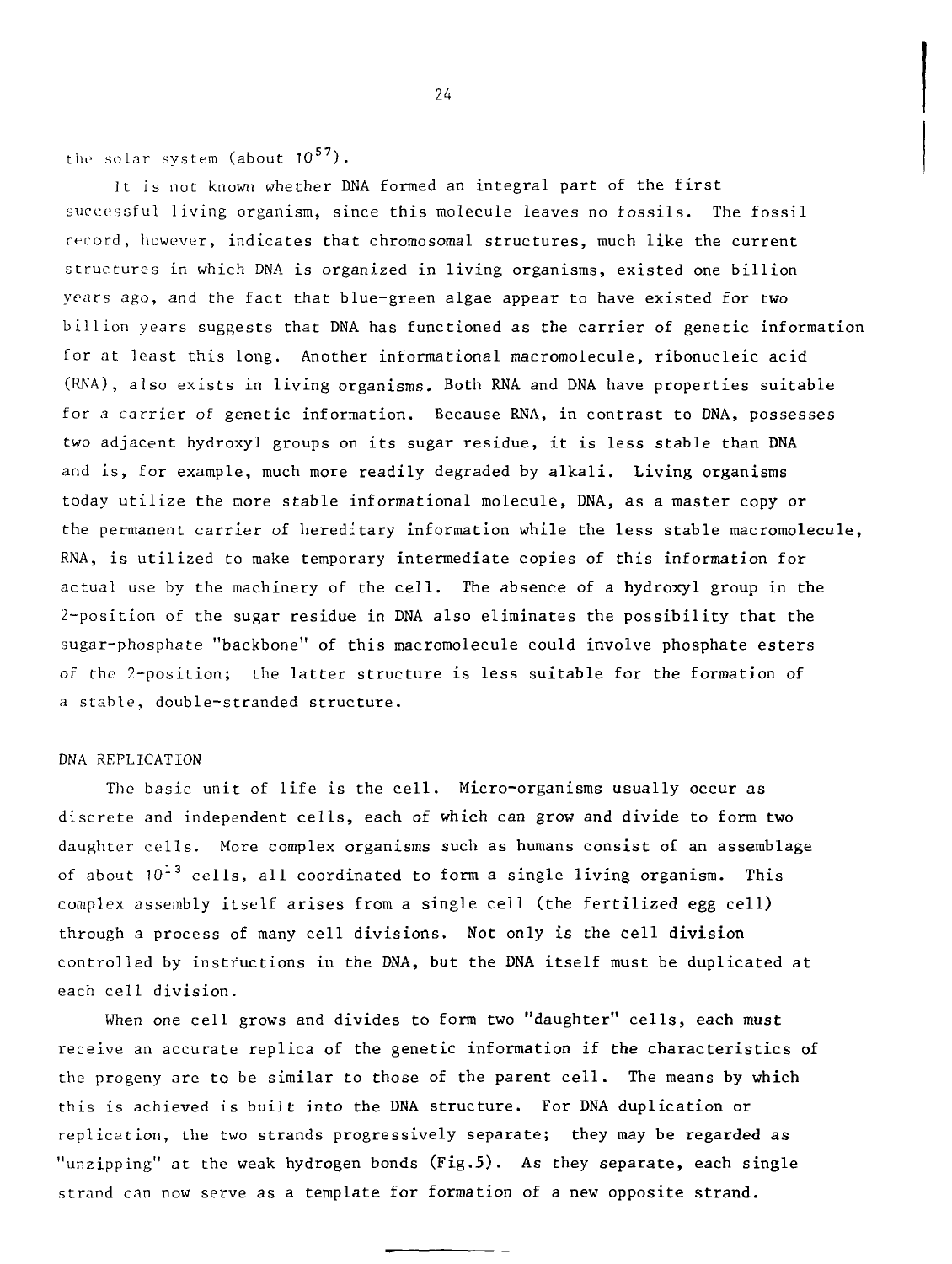

Fig.5. Representation of DNA replication, showing how the genetic information in one cell can be accurately duplicated in order to furnish one whole copy to each of two daughter cells.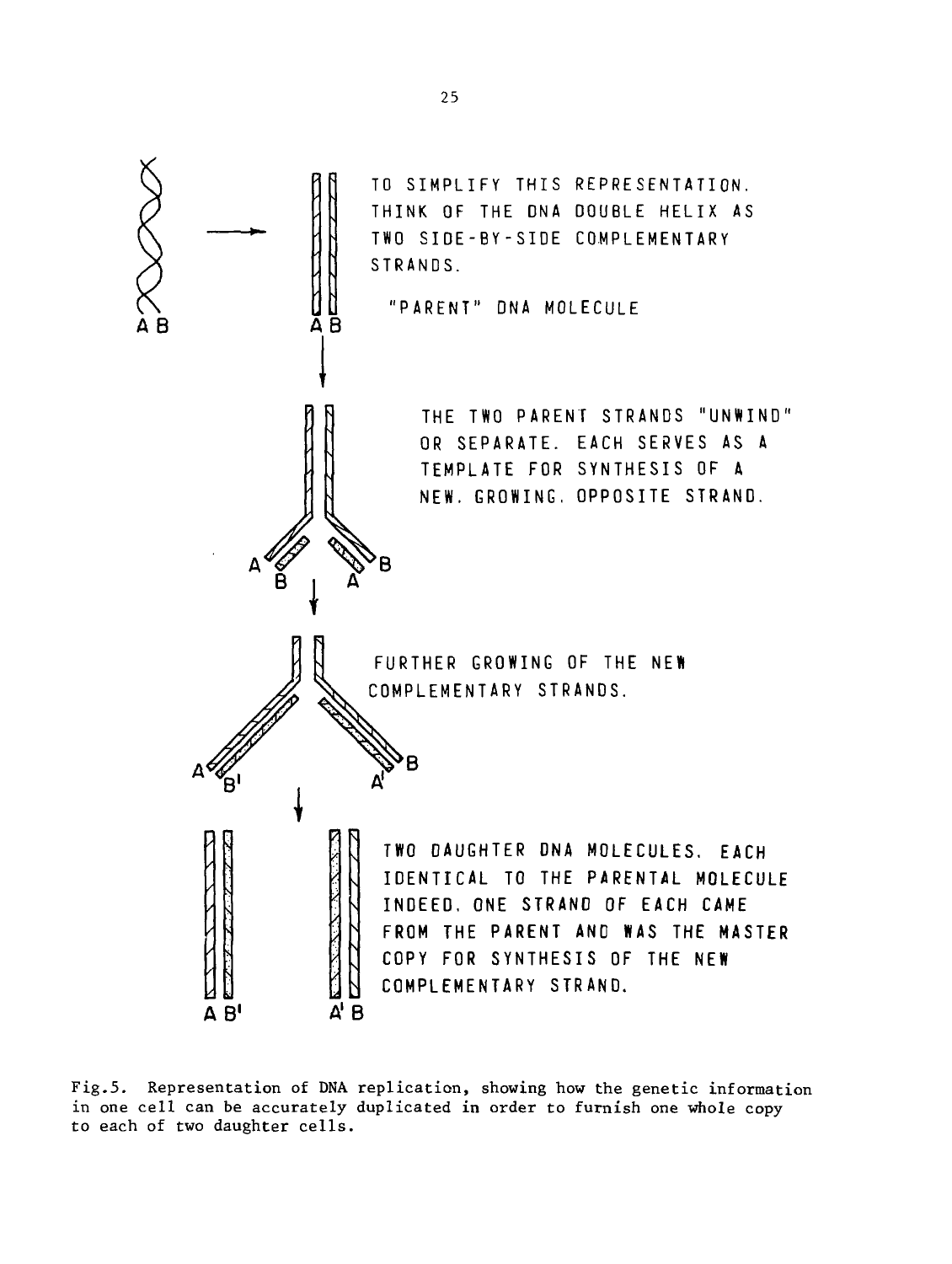This synthesis utilizes the specific base-pairing interactions to attract the correct building blocks from solution and links them together into a polymeric complementary strand. This complementarity rules assure the fidelity of replication. The result is two daughter DNA molecules, each apparently identical to the original in every aspect more than 99 times out of each 100 times that this replication process occurs. In a human cell with  $~10^{10}$  base pairs, this implies an error frequency of less than once in  $10^{12}$  times per base unit added.

## THE FLOW OF GENETIC INFORMATION

In the provision of instructions for life processes, the genetic material (DNA) acts as a master copy. The DNA molecule is a linear sequence of functionally distinct groups of bases called genes; each gene codes for a particular product. The first step in using the DNA code is to make a copy of the base sequence of a portion of one strand of the DNA double helix in the form of a single (complementary) strand of "messenger" nucleic acid (Fig.6). This process is called transcription because the same language (a sequence of nucleic acid bases) is used to convey the genetic information; a different type of nucleic acid (ribonucleic acid or RNA) is used to keep this transcript or copy distinct from the copy made at replication. This messenger RNA goes to the protein synthetic apparatus (the ribosomes) where its bases are read in sets of three, the so-called triplet codon. Each set of three bases corresponds to a particular amino acid to be linked up. in the protein which is eventually synthesized as end product (Fig.6). This process is called translation because the language has been changed, from a nucleic acid sequence to an amino acid sequence. For example, the sequence guanine-cytosine-cytosine in the original DNA is read off and copied in the messenger RNA as a complementary sequence; this expendable copy is then utilized by the synthetic machinery of the cell to specify the amino acid glycine at a given location in the protein that is being synthesized. These proteins are the functional machinery of the cell, and their actions determine in large part the characteristics of a cell.

Evolution depends largely on progressive substitution of one amino acid for another in a given protein. This may alter the characteristics of the protein, and make it less or better able to perform its function or assume a new function. A mutation at the molecular level therefore occurs first as an altered base in the genetic material, DNA, which will change the codon in messenger RNA and thence specify a different amino acid in a protein.

Since evolution is a gradual process, organisms which diverged recently are more likely to be similar to one another than are organisms which show a more distant ancestor. This obvious assumption is the basis for attempts to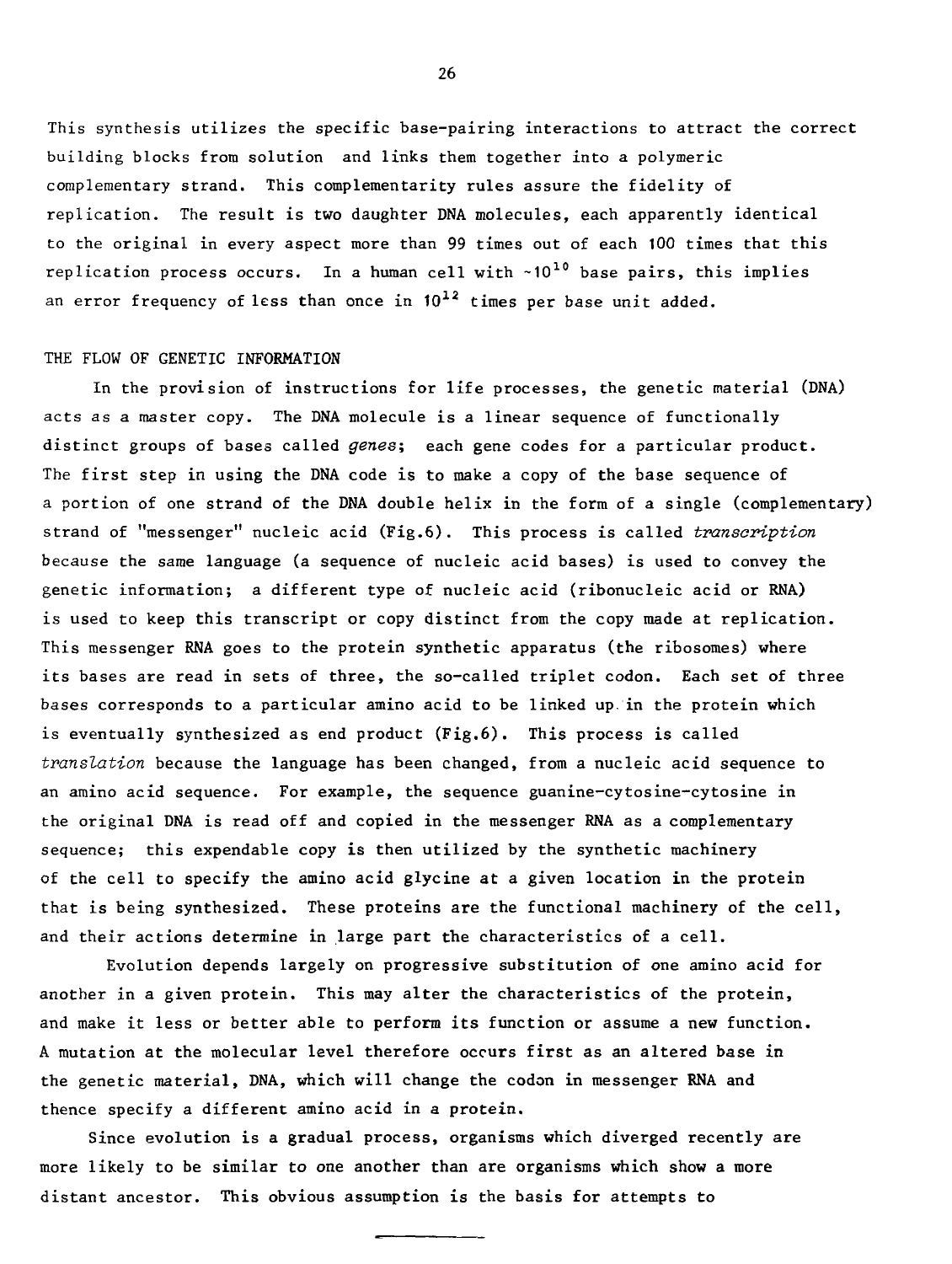

Fig.6. The flow of genetic information from DNA to messenger RNA to protein.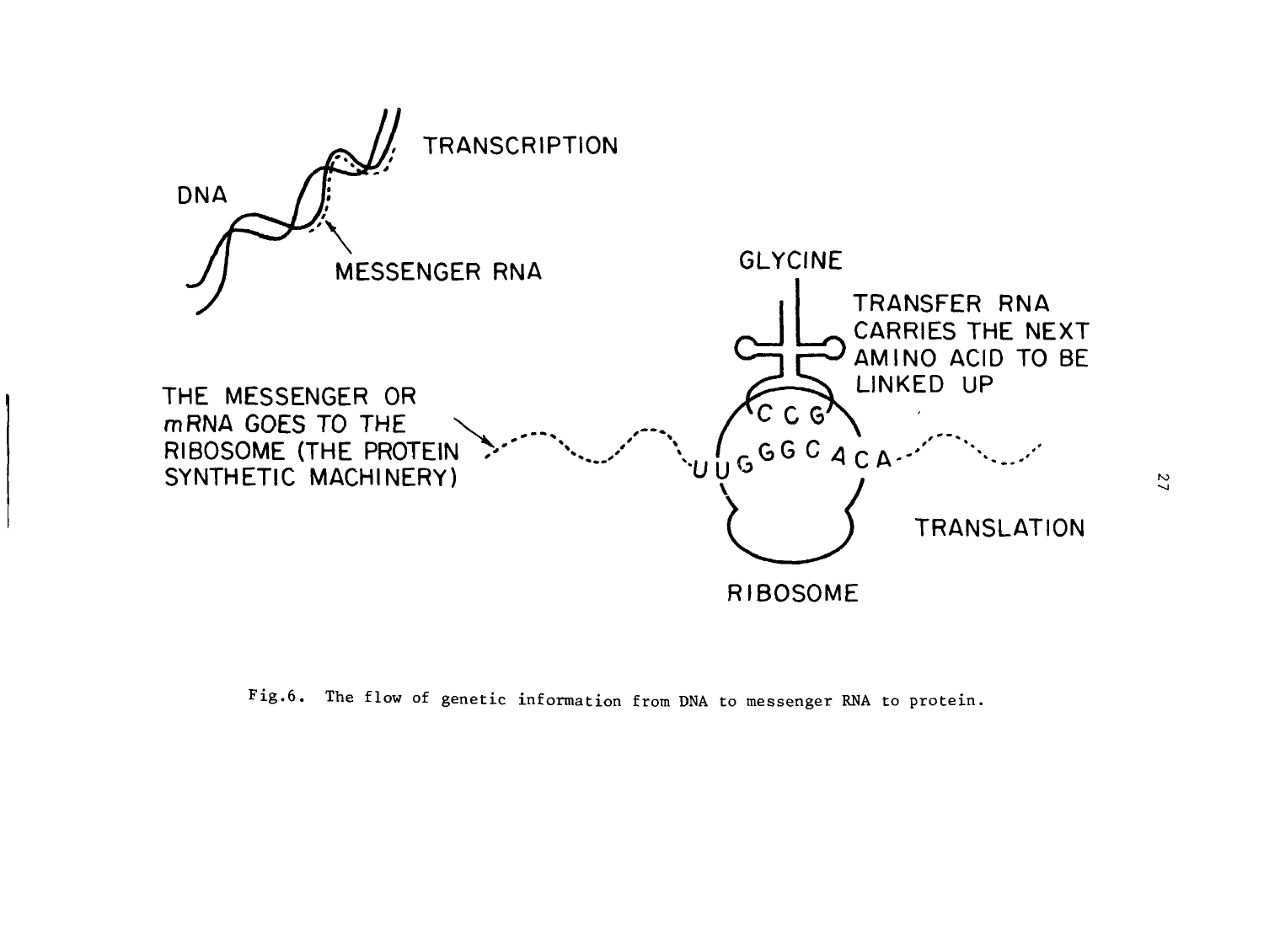reconstruct evolutionary history by comparative studies of the anatomical features of organisms. This approach is difficult to apply to distantly related organisms. Modern molecular biology has furnished an elegant alternative, however. In one sense, DNA can be viewed as a living document since extant organisms carry a record of their antecedents within it. Since the amino acid sequence of a protein is a linear reflection of the sequence of bases in the gene coding for it, this principle has become a powerful tool for studying evolutionary history. If a protein which serves a particular function common to almost all organisms, such as that served by cytochrome c in the process of respiration, is studied in various species, it is found that the number of differences between any two cytochrome c species is approximately proportional to the length of time since the divergence of these species, as inferred from traditional sources like the fossil record. Phylogenies can be constructed exclusively on the molecular basis of these sequence differences, which have been described as "chemical footprints on the evolutionary trail". One interesting result which has emerged is that all sequences converge to a common ancestral type, suggesting one effective emergence, for example, of the particular catalyst known as cytochrome c, and, by inference, one effective emergence of life forms capable of aerobic metabolism (respiration).

In fact, the genetic code itself seems to be universal  $-$  all living organisms employ the same codon catalogue for translation. This also indicates **that all** present life forms may have originated in the past from a single cell line, which already possessed at that time the features of the code **now** regarded as universal. Possibly, a large number of sets of codon assignments, perhaps many equally good, were tested by evolution, involving a large number of organisms living under a wide range of circumstances. In these circumstances, **to account** for universality one has to postulate that some crucial event in the course of evolution caused all subsequent life to be derived from a particular cell line. This, for example, could have been the development **of** a **superior translation** apparatus, or similar internal occurrence. Since fundamental mutations of the type that change codon assignments are now usually lethal, the genetic **code** may have been locked in for all time according to **the** codon **catalogue in this, primordial** cell.

# MUTATION FROM DNA DAMAGE

Any damage to the genetic material, **DNA, which affects the fidelity of** replication or changes **the pairing properties of** a **nucleic acid base, can give** rise to heritable alterations. **Furthermore, no chemical is totally inert,** particularly in an oxygenated **aqueous environment; DNA is a chemical, and is no**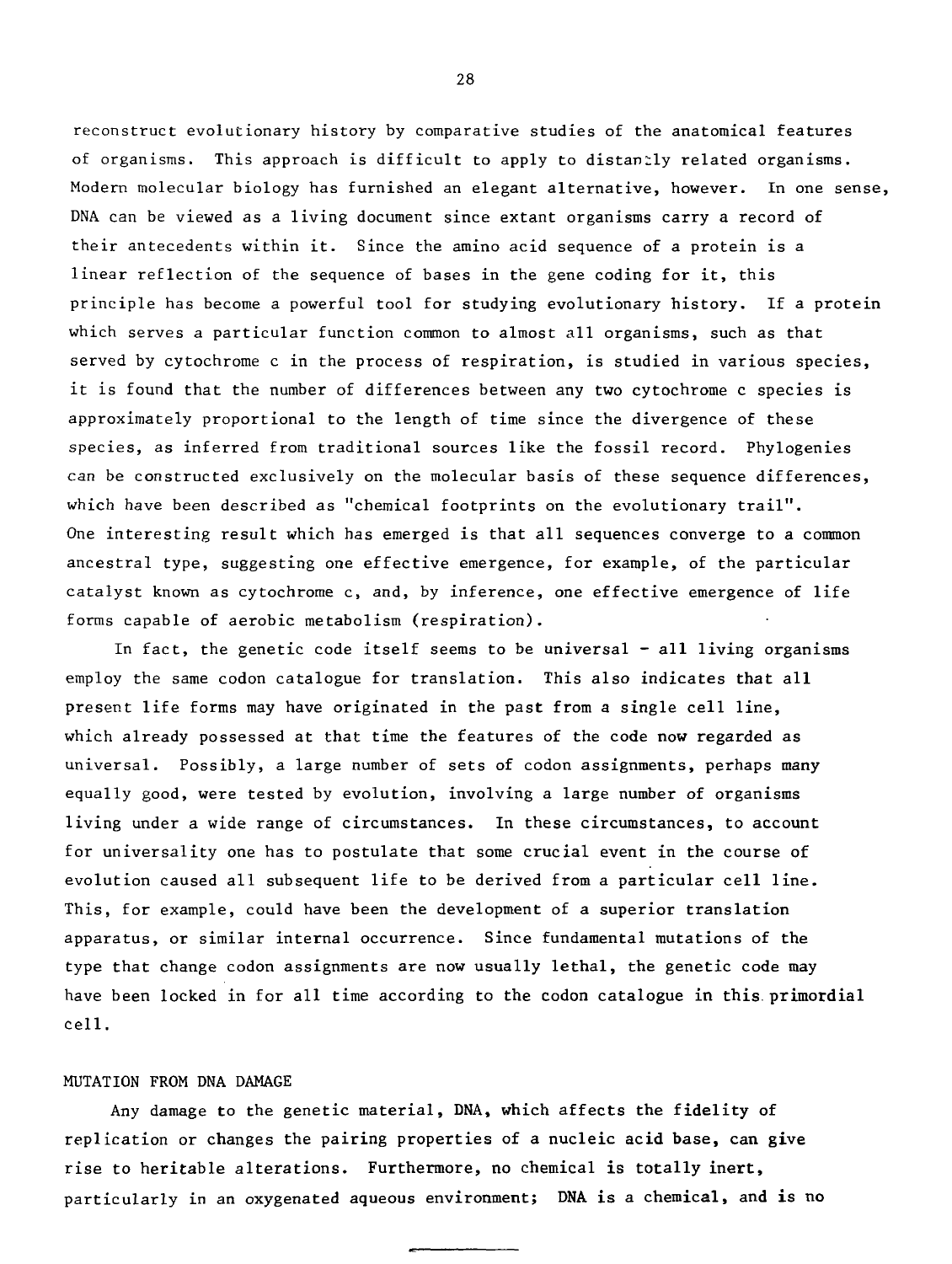

Fig.7. Solar radiation in the ultraviolet region below 290 nm would be efficiently absorbed by DNA and result in damage to DNA, but does not now reach the earth's surface because it is currently absorbed by ozone in the stratosphere. The DNA and ozone absorption spectra have been normalized to the same absorbance at 290 nm in this graph. Only a small residue of solar ultraviolet radiation, in the region between 295 and 320 nm, remains to affect the DNA of living organisms on the earth's surface.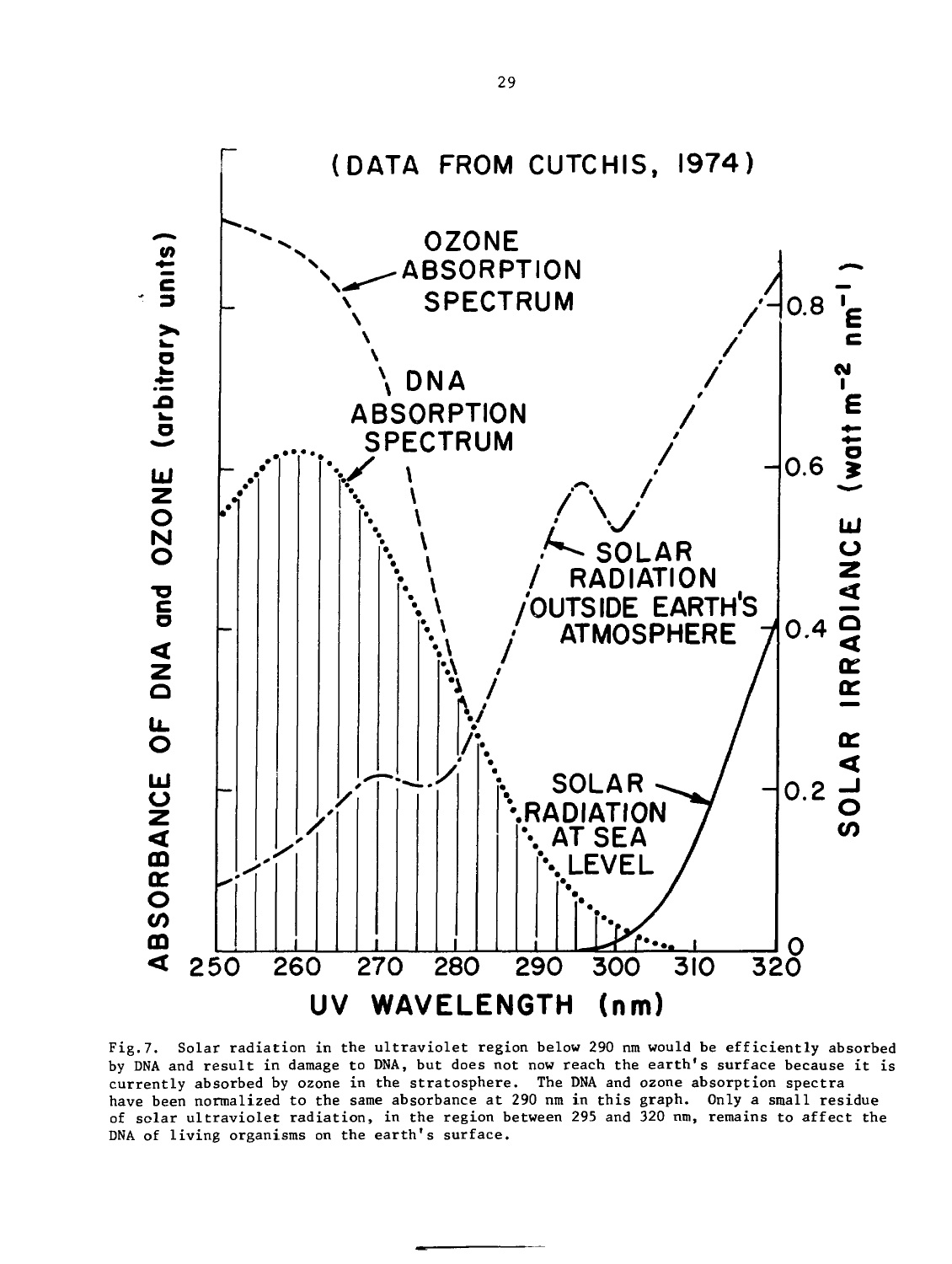exception to this rule. Therefore changes can arise spontaneously because of straightforward chemical alterations, as a result of absorption of energy from various radiations (causing molecular transitions), or by reaction with various chemicals in the environment. Table 3 gives an indication of the relative contribution expected from these various causes.

The ultraviolet component of solar radiation, which is strongly absorbed by nucleic acid bases, probably played the greatest role of any type of radiation in production of mutations- It is not certain how much of a contribution it made to the overall production of mutations, but it certainly would have played a much greater role in the past, before development of the ozone layer, than at present. The absorption spectrum of the protective ozone layer closely corresponds to that for nucleic acids (Fig.7).

If ionizing radiation has played any important role at all in evolution or the production of mutations, it is probably in those organisms such as man with a longer life cycle (Table 4); longer-lived organisms accumulate a larger total dose from the relatively low natural background radiation. Even for them, however, the proportion of total mutations which is attributable to the ionizing radiation exposure is quite low (Table 4). This suggests that a small 'ncrement in this level as a result of man's activities would not significantly increase the overall rate of production of new mutations.

It is difficult to say how much evolution owes to all radiation-induced versus spontaneously occurring mutations. Life forms were probably considerably more sensitive to mutation induction by various radiations in the past than they are today because: (i) DNA repair systems (see next section) were undoubtedly themselves an evolutionary development; (ii) simpler (especially single-celled) organisms would be less shielded and more vulnerable than multi-celled organisms to the most prominent source of damaging radiation, the UV component of sunlight; and (iii) a greater proportion of mutations were likely to be beneficial to a primitive organism than to a more adapted one. Mutation induction by UV radiation may therefore have made a significant ontribution to the early evolution of life.

At present, detectable mutations  $\mathcal{L}_k$  relatively rare events. The spontaneous mutation rate is thought to vary from about 0.6 to 6 new mutations per generation per thousand offspring for the organisms listed in Table 4. That is to say, more than 99% of the offspring do not contain a new mutation anywhere in their inherited information. Almost all, however, contain substantial amounts of genetic variability passed down from preceding generation; this will be discussed later.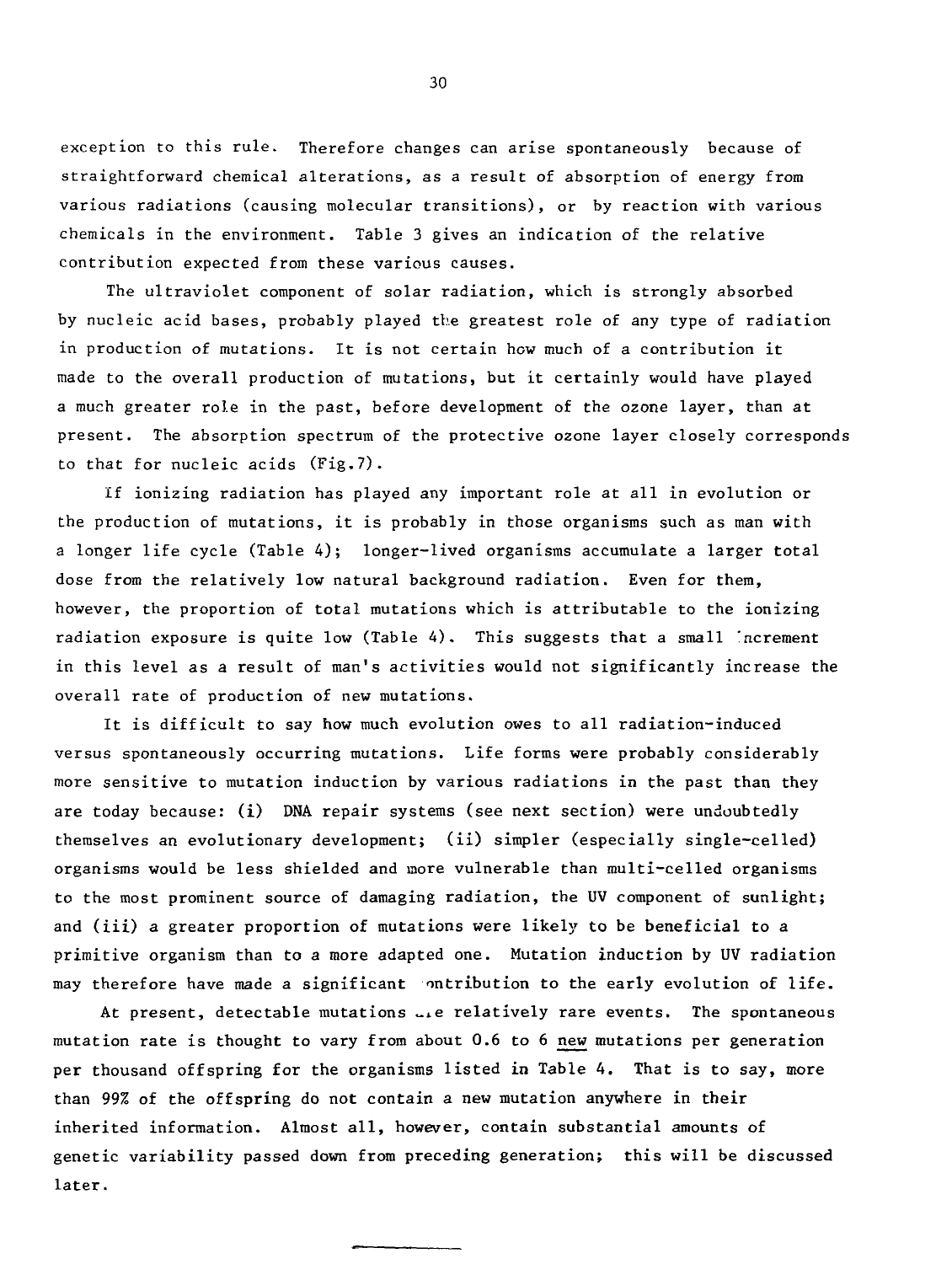Approximate rates at which defects are introduced into the DNA of living cells

| Defects induced per cell per hour <sup>d</sup> |                          |
|------------------------------------------------|--------------------------|
| Bacterial cell<br>$(E. \text{coli})$           | Human cell               |
| 0.0000003                                      | $0.0003^b$               |
| 0.6                                            | $600^{\circ}$            |
| 2 thousand                                     | $2$ million <sup>d</sup> |
|                                                |                          |

A human cell contains approximately 1,000 times as much DNA as a typical bacterial cell, e.g. Escherichia coli; these two species span a range in which most other types of cells are included.

- b These values are extrapolated from measurements in human cells at much higher radiation doses.
- <sup>C</sup> These values are extrapolated from measured values with isolated viral DNA.

These values were measured in unprotected human cells by Trosko (1970); minor corrections were introduced for formation of pyrimidine dimers using the data of Carrier and Regan (1980). Values calculated in an earlier document (Myers 1977) are an order of magnitude lower because they allow for shielding of cells in unpigmented human skin by the superficial corneal layer of the skin; further shielding is provided by protective dark pigments in some types of skin.

TABLE 4

Contribution of the background ionizing radiation to total spontaneous mutation rate, in organisms with different generation times

| Organism | Approximate generation<br>time | Ratio of mutations that are caused by<br>ionizing radiation from all natural sources<br>over total spontaneous mutations |
|----------|--------------------------------|--------------------------------------------------------------------------------------------------------------------------|
| Yeast    | 2 hours                        | 1/10,000,000                                                                                                             |
| Wasp     | 14 days                        | 1/10,000                                                                                                                 |
| Mouse    | 4 months                       | 1/2,000                                                                                                                  |
| Human    | 30 years                       | 1/30                                                                                                                     |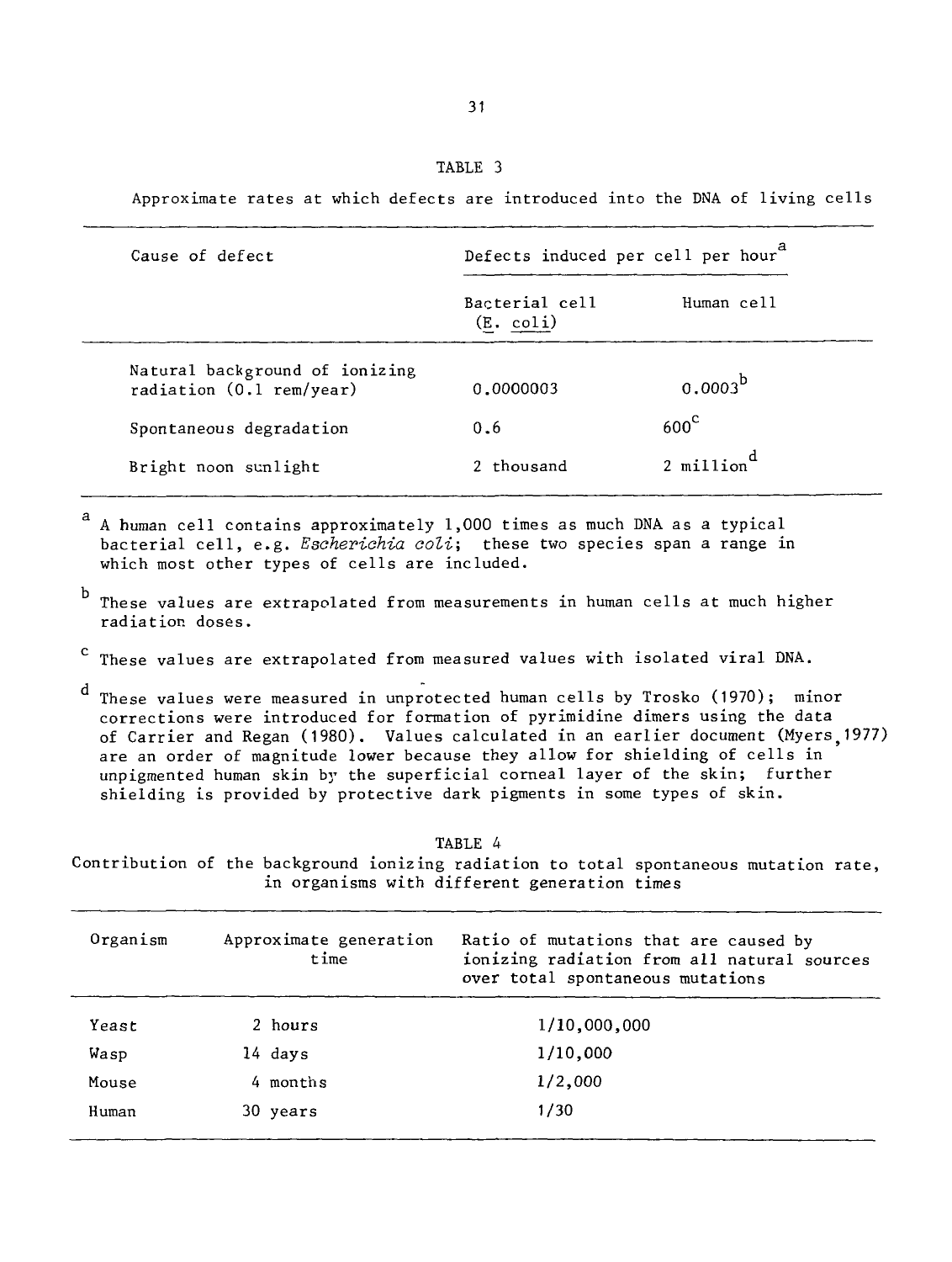DNA REPAIR SYSTEMS

Organisms, to protect themselves from DNA damage caused by exogenous agents and spontaneous chemical events, have evolved systems to assure the fidelity of transmission of their genetic information and to maintain its integrity. The genetic code, although exposed to various types of damaging events, is relatively stable at present; this is now recognized as due to the presence of active DNA repair systems. These DNA repair mechanisms have been found in all living cells which have been examined. Because of their existence, most of the initial damage caused to DNA by ionizing radiation, ultraviolet radiation, or spontaneous chemical alterations is eventually removed from DNA and therefore is without consequence. What we are concerned with, then, is not the initial damage induced but rather the amount of damage remaining after these DNA repair systems have acted.

Three basic DNA repair systems have been distinguished (Fig.8): (a) Photoreactivation involves a single protein (the photoreactivating enzyme or photolyase) which captures the energy of visible light and utilizes it to correct one of the most common types of damage (pyrimidine dimers) produced in DNA by ultraviolet radiation. The light energy is used to monomerize the dimer in situ. This repair process is distinct from the following ones in that it does not depend on template direction from the opposite strand. This system has been found in many lower organisms but may not be significant in humans and other mammals. (b) The excision repair system recognizes an alteration or damaged site in a strand, perhaps because the resultant lack of pairing creates a localized structural distortion or partially single-stranded region; this mechanism involves cutting out a portion of this strand including the damage. However, no genetic information has been lost; the complementary sequence in the intact opposite strand can now serve as template to direct resynthesis of the gap or excised portion with new, good material. In excision repair, then, a portion of one strand serves to direct repair of the corresponding portion of its partner strand, just as in DNA replication the base sequence in one whole strand can serve to direct the synthesis of an entire new opposite strand. The excision repair system involves the sequential action of at least four distinct enzymes (Fig.8), and a variety of enzymes seems to be present in cells to recognize particular types of damage to DNA and perform the initial incision.

(c) Recombinational repair must be invoked in those rarer cases where damage occurs in each of the two strands in a region essentially opposite each other. It was once thought that such double-strand or coincident lesions could not be repaired, since the template or pairing properties are altered in both strands. We now know that double-strand lesions are amenable to repair. In organisms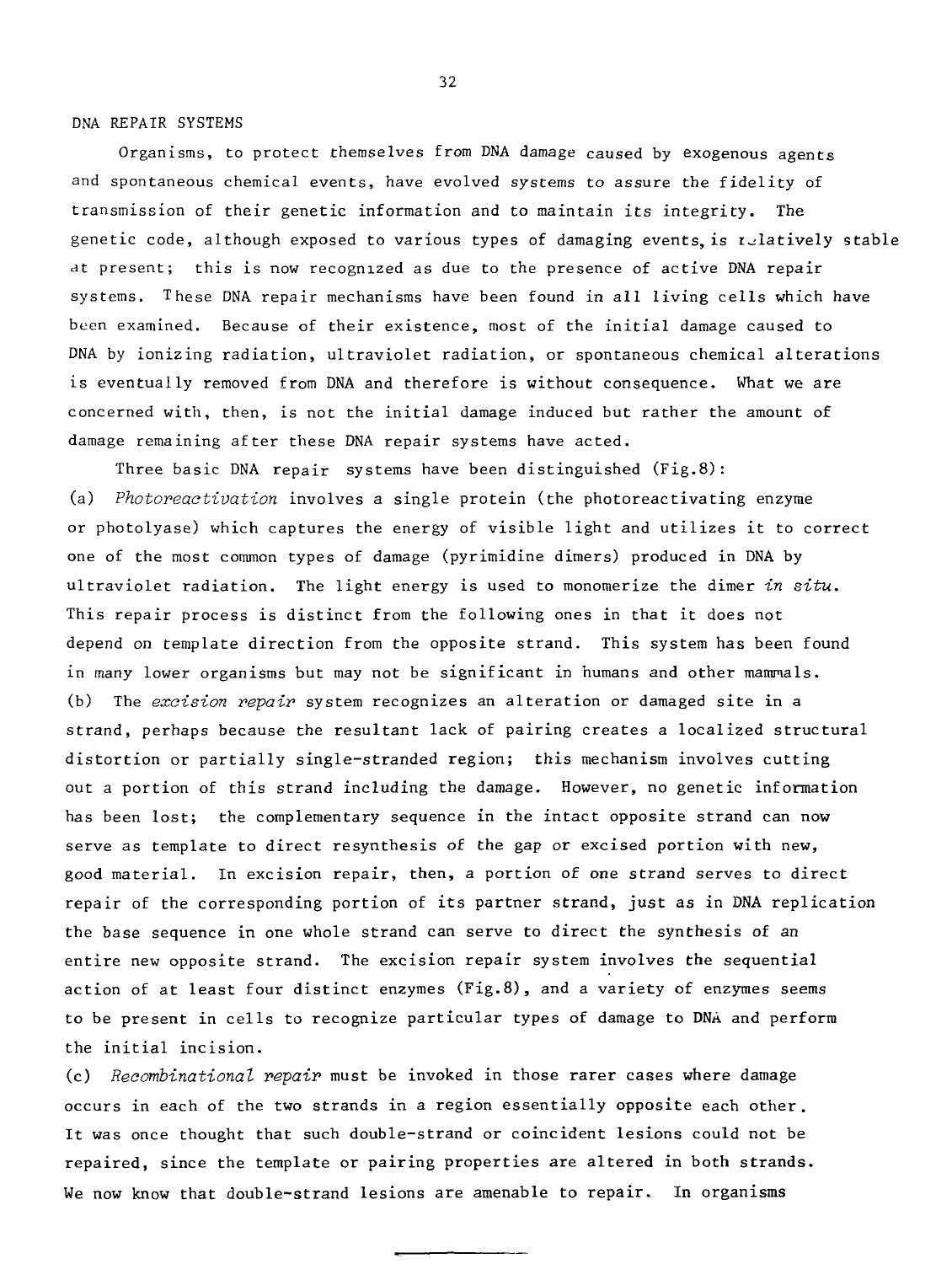

RECOMBINATIONAL REPAIR OF DOUBLE-STRAND LESIONS

REJOINING LIGASE

REPAIRED DNA **MOLECULE** 



Fig.8. The principles of the three major DNA repair mechanisms. In the illustration for recombinational repair, the two different strands of the double helix are designated W and C (in honour of James Watson and Francis Crick, who elucidated the DNA structure), in order to distinguish them. Since the two molecules involved in recombinational exchange are homologous or "sisters", a W strand from one duplex molecule can pair with the corresponding region of either of the C-type strands.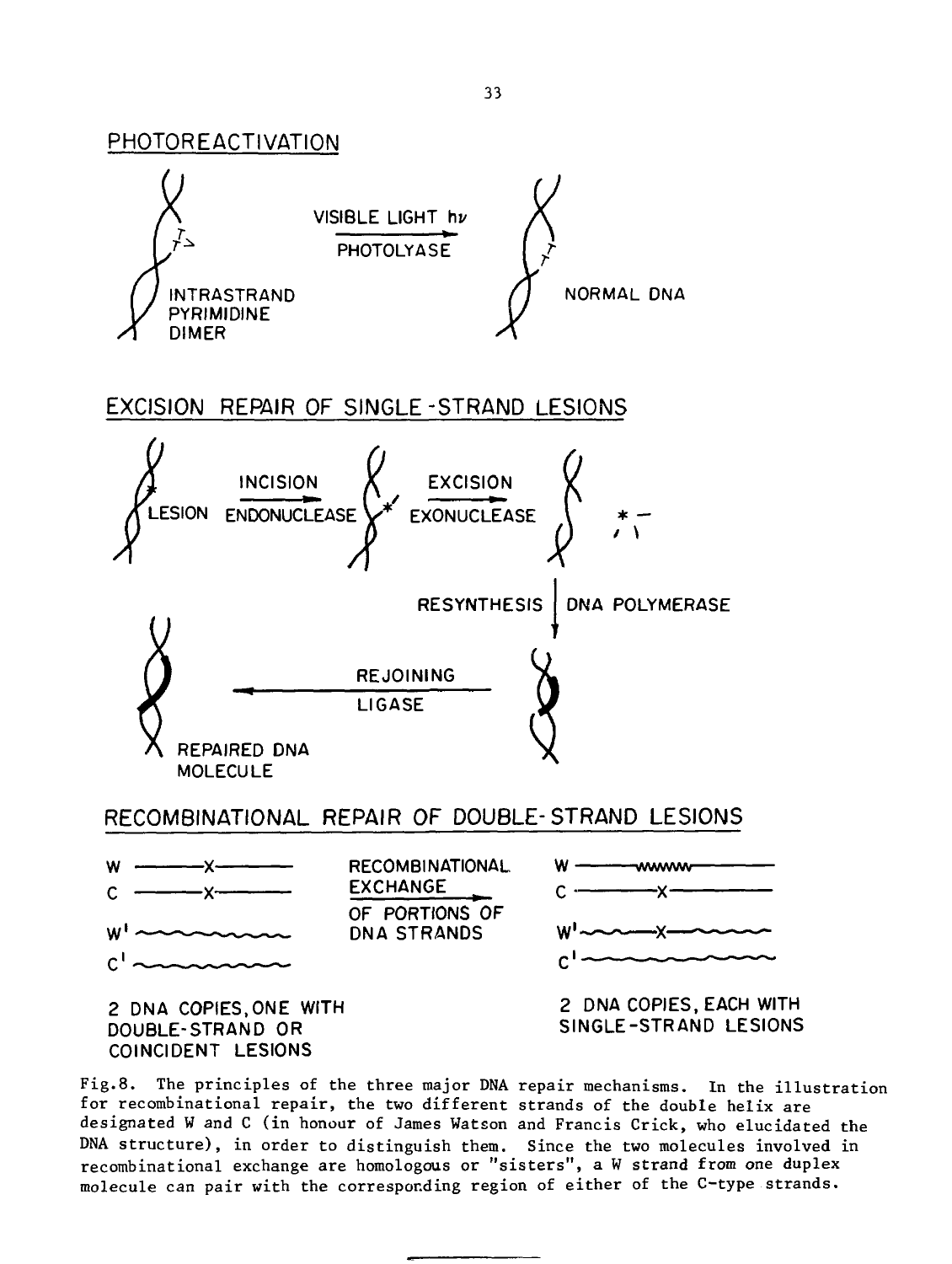which have two complete copies of a particular DNA molecule, the recombinational  $repair$  system permits the cell to exchange information between the two copies of DNA molecules and to utilize the second DNA molecule in repair of coincident damage in the first DNA copy. By recombinational exchange over a portion of the DNA, the original double strand damage is in essence converted to two instances of single strand damage. The damage has really been rearranged, but in so doing the template function necessary to direct subsequent excision repair has thereby been re-established.

Most sexually reproducing species are diploid; they contain at least two such complete copies of the genetic material. (As will be shown later, this has importance for storing genetic variability as well as for repair.) Haploid organisms, which contain one complement of genetic information, also have two copies for a portion of their cell cycle, when they have replicated their DNA preparatory to division into two daughter cells (each containing one copy). The importance of this recombinational repair process has been clearly demonstrated in certain such haploid organisms, where cells which have replicated their DNA prior to division (G2 phase of the cell cycle) are vastly more radiation-resistant and repair-proficient than cells which have not yet duplicated their DNA  $(G1$  phase) $(Fig.9)$ .

Since the instructions for synthesis of the enzymes involved in these DNA repair processes are themselves encoded in genes in the DNA, they are themselves subject to mutation, evolution, and natural selection of their relative efficacy. Hereditary defects in those genes coding for such DNA repair activities can give rise to radiation-sensitive mutants which are inactivated to a greater extent than normal by a given dose of radiation. Such mutants are very useful in studying repair systems and the consequences of repair deficiency.

#### EVOLUTIONARY JUMPS

Most evolution is thought to be a slow step-by-step process compounded of minor changes at each step. Yet at particular times in the fossil record, there seem to be abrupt changes  $-$  new species seem to leap out. How do such "jumps" in evolutionary history occur? One of the major factors involved may be increases in the amount of DNA. Generally, the more complex and higher ranked species do in fact have much more DNA than lower species.

A particular gene gives a particular product with a particular function. Since (as we have mentioned) this gene is already the result of an age-old evolutionary process, it is highly adapted to its purpose, and the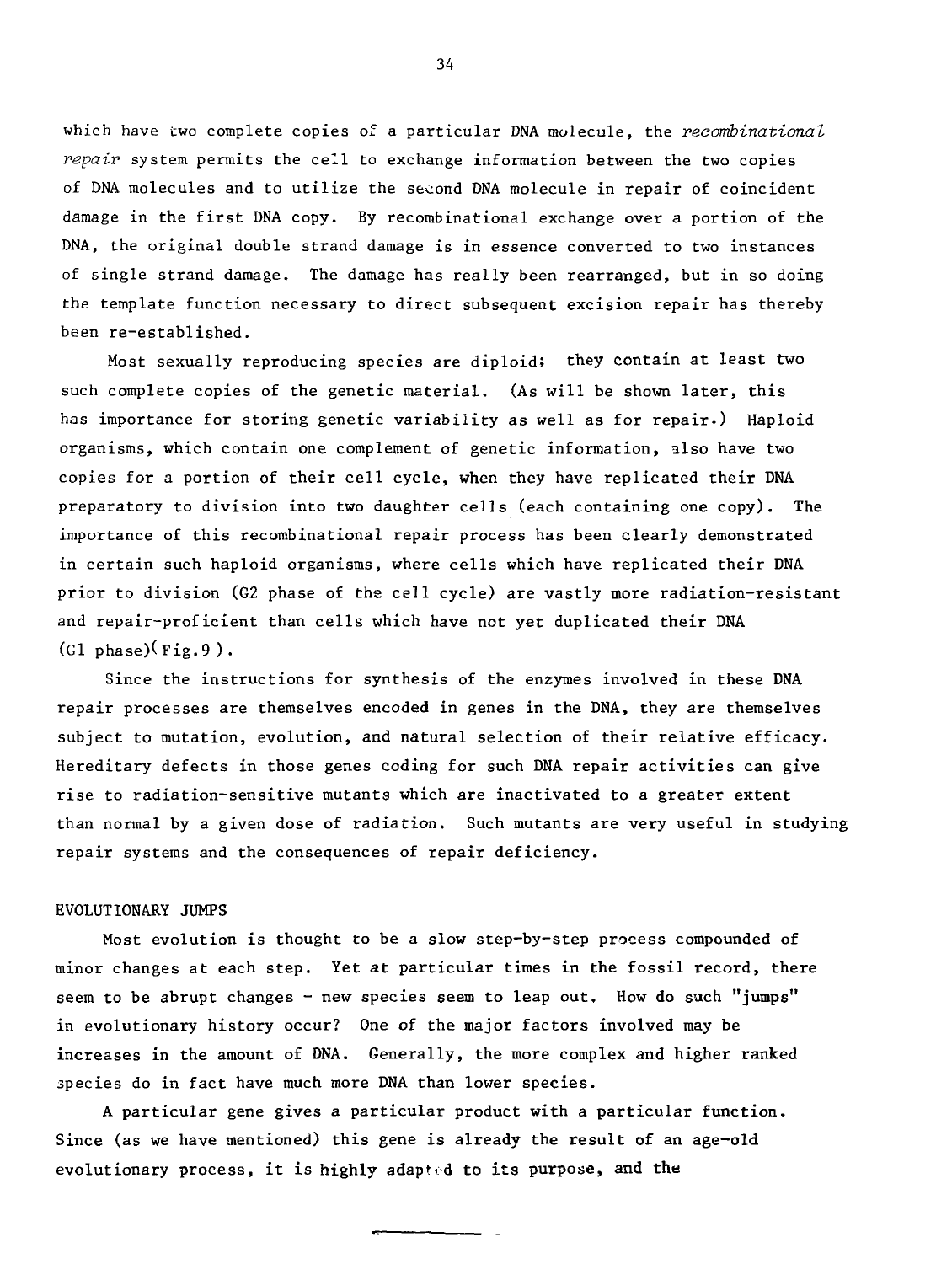

Fig.9. Relative UV- resistance (upper graph) and  $\gamma$ -resistance (lower graph) of cells of the yeast Schizosaccharomyces pombe which contain either one copy (G1) or two copies (G2) of the genetic information. Cells which contain two copies can perform recombinational repair while cells with only one copy cannot. 1 krad = 10 Gy.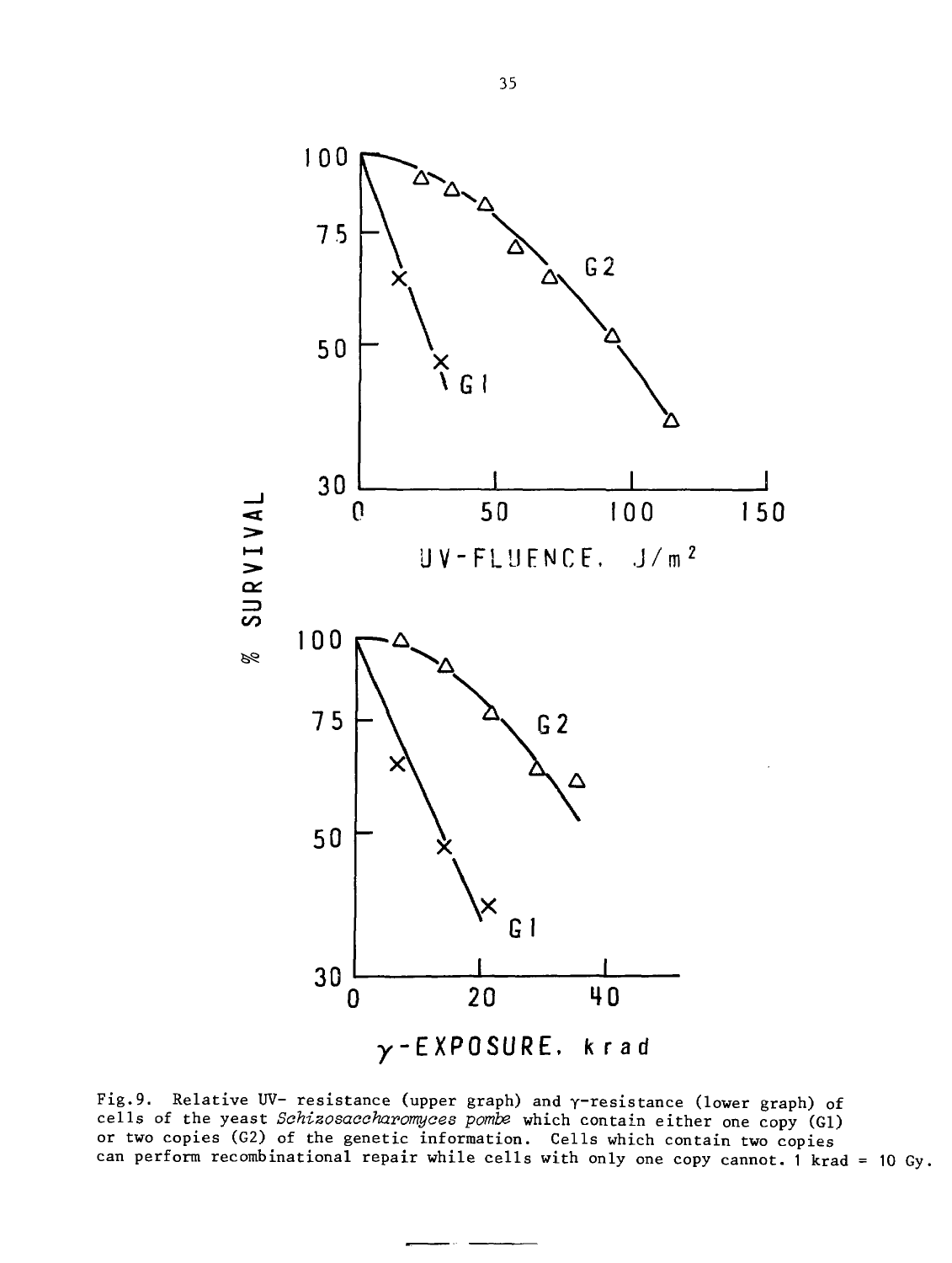•same is likely true of most of the other genes in this organism. The existing gene functions are therefore subject to strong evolutionary constraints - that is, a change in the genetic information will probably be detrimental to the organism. Evolutionary jumps may therefore require increase in the amount of genetic material. This can occur by duplication of segments of DNA, of a whole chromosome, or of the entire genome. In higher organisms, the entire genome is duplicated in the form of paired or sister chromosomes; moreover, each of the paired chromosomes may contain multiple copies (some active, some inactive) of a given gene. Thus, although the measured amount of DNA in a human cell is 1,000 times greater than that in a bacterial cell (see Table 3) , the number of genes is thought to be only 10 to 50 times greater. Most of the DNA in a human cell represents either non-functional or duplicate copies of functional genetic material. This has an important consequence: in the duplicated material, the DNA in non-functional or duplicated copies is freed from its essential role related to survival of the organism and can evolve independently a new function, since the other copy can retain the original function. Gene duplication thus facilitates creation of new functions and eventually new species.

Another sort of evolutionary jump should be mentioned; this is extinction. Extinction may be considered to be an evolutionary jump resulting in the removal either of "dead-ends" or of organisms which became so specialized that they could not adapt when the environment changed. The evolutionary fossil record, in fact, indicates that the overwhelmingly probable, future for any complex species is extinction. The best known example of this process is probably the extinction of a wide variety of dinosaurs at tne end of the Mesozoic era some 60 million years ago. Although many of the more primitive species of living organisms appear to have survived for about a billion years, it has been estimated that 98% of present vertebrate families (e.g. animals,reptiles, fish and birds) owe their origin to eight particular Mesozoic organisms.

#### SEXUAL REPRODUCTION

The importance of sexual reproduction in evolution lies in its ability to provide genetic variability (which is the key to evolutionary progress) in a new way, distinct from mutation. The success of sexual reproduction in this endeavour is evidenced by the level of development, adaptiveness and remarkable diversity of living organisms which have used this route. The principles involved can best be appreciated by contrasting asexual with sexual reproduction.

In asexual organisms, each cell generally has a single DNA molecule or chromosome. Consider the situation if a mutation A should arise in one daughter cell and a different mutation B, in the other daughter cell line, and both mutations are advantageous (Fig.10). These mutations are relatively rare events and arise independently with a very low probability (say 10<sup>-8</sup> per cell per generation). The first cell line would have to wait for mutation B to arire independently in its line of descent in order to acquire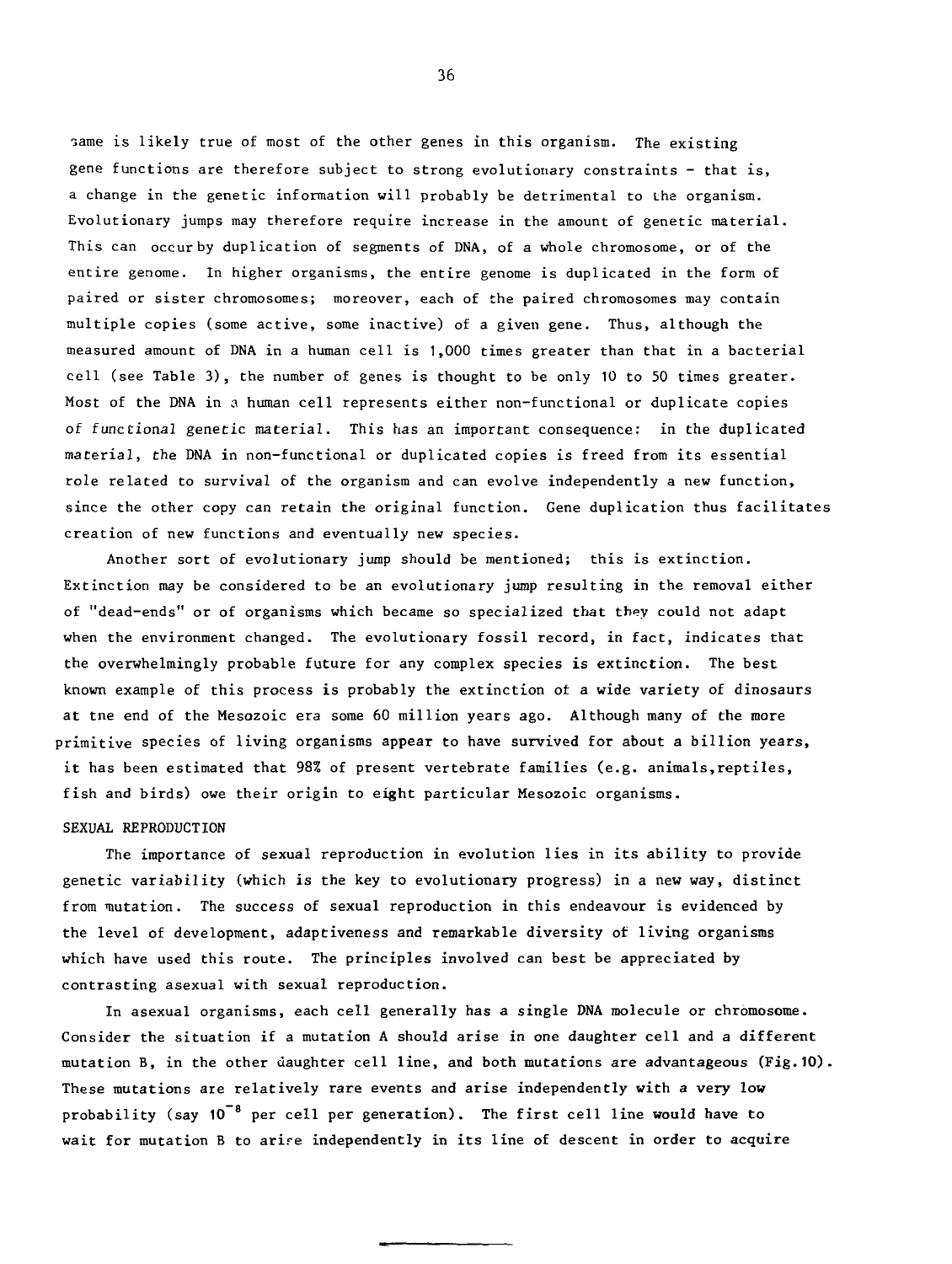

**Fig.10 In species which reproduce asexually, evolution depends on newly occurring mutations to provide the necessary genetic variability.**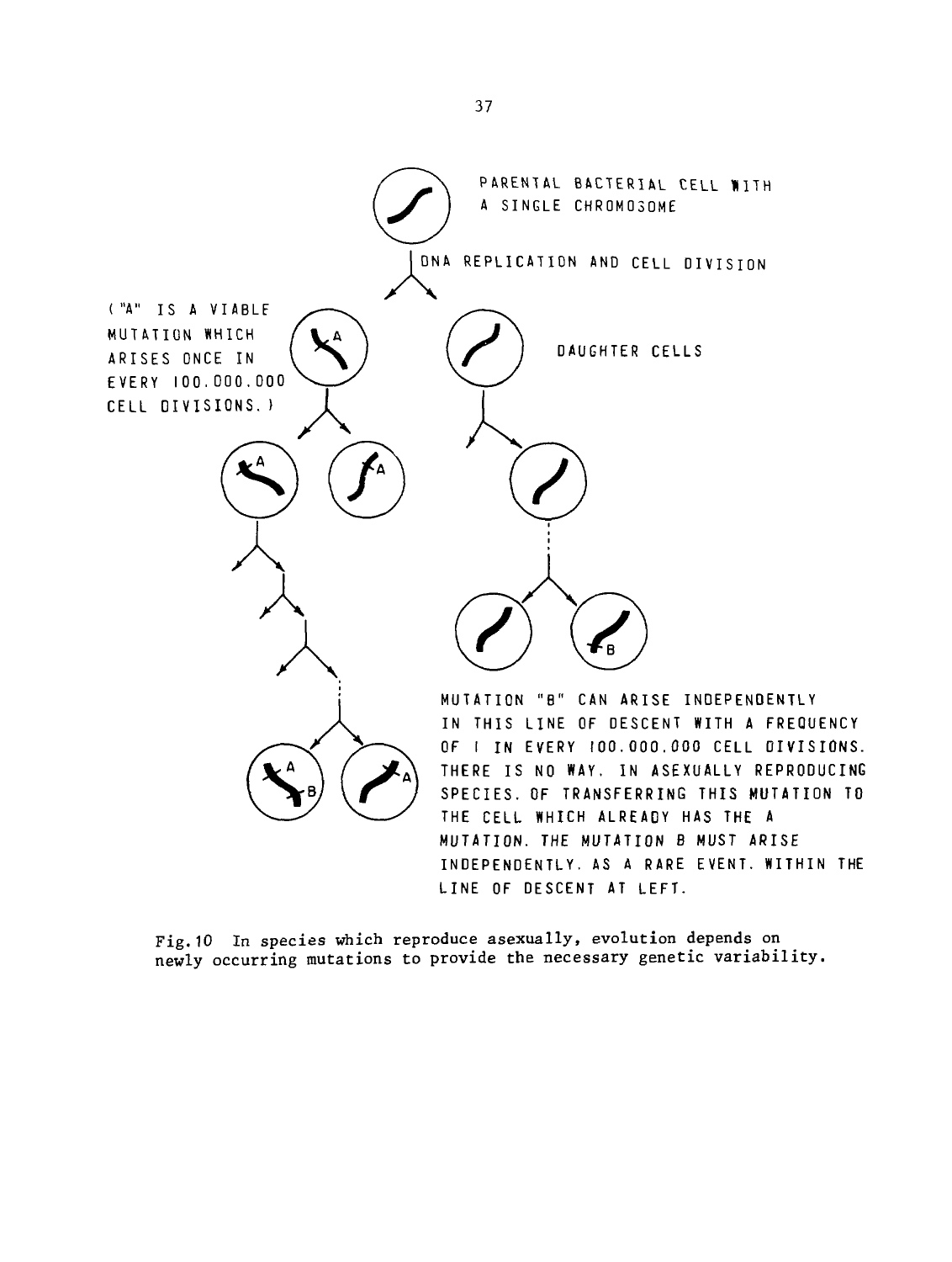

Fig.11. In sexual reproduction, the new individual or offspring is formed from the union of germ cells which are likely from different lines of descent. Variant genes which are already present in the population can be combined in different ways.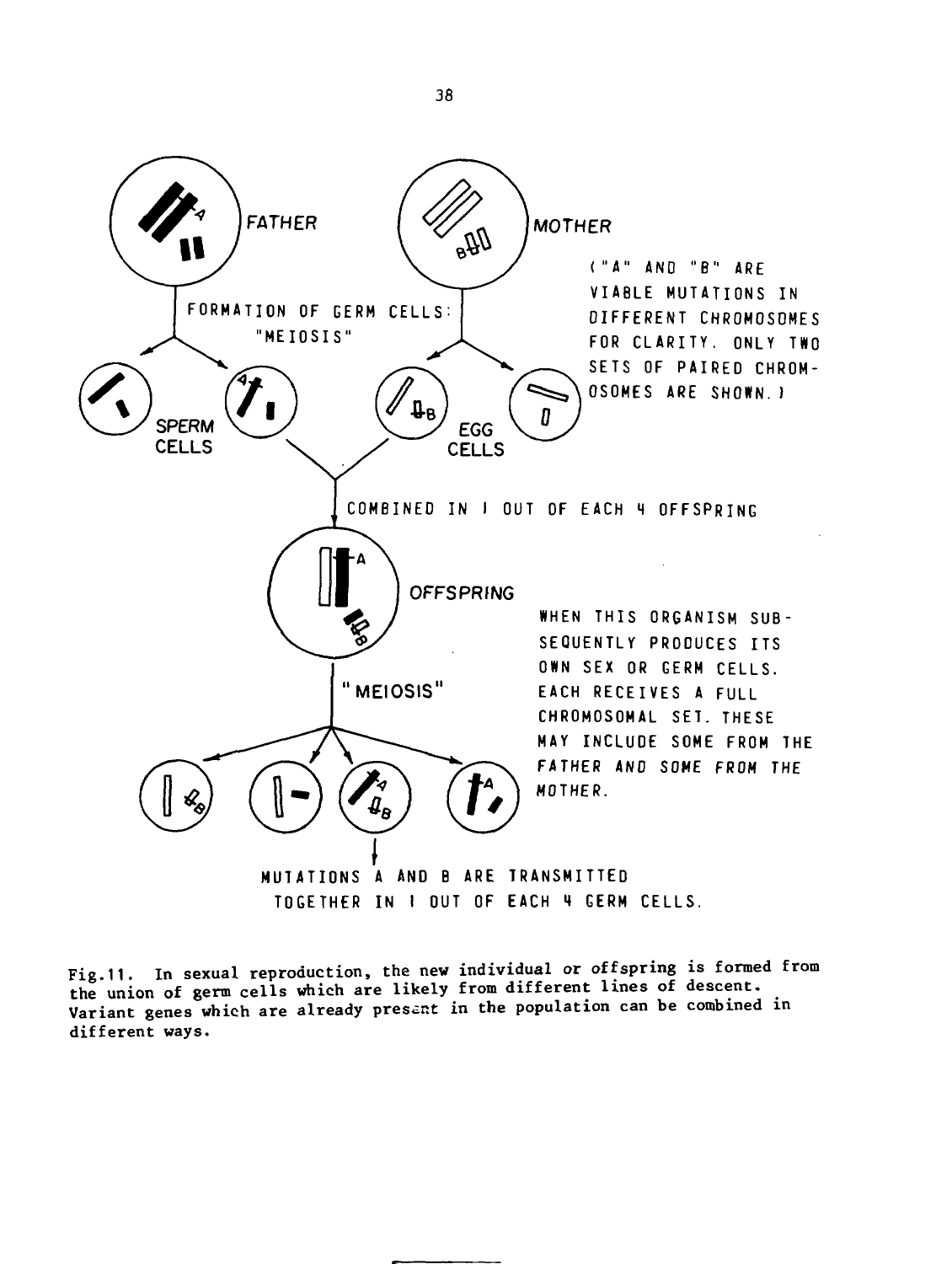

Fig.12. Recombination during formation of the germ cells (meiosis). In sexual reproduction, not only are the chromosomes randomly distributed into germ cells (Fig.11), but homologous or sister chromosomes can exchange corresponding segments (recombination) before this distribution. This generates additional combinations of variant genes. The greater the number of viable mutations or variant genes in the parents, the greater the number of possible combinations that can be generated in the germ cells.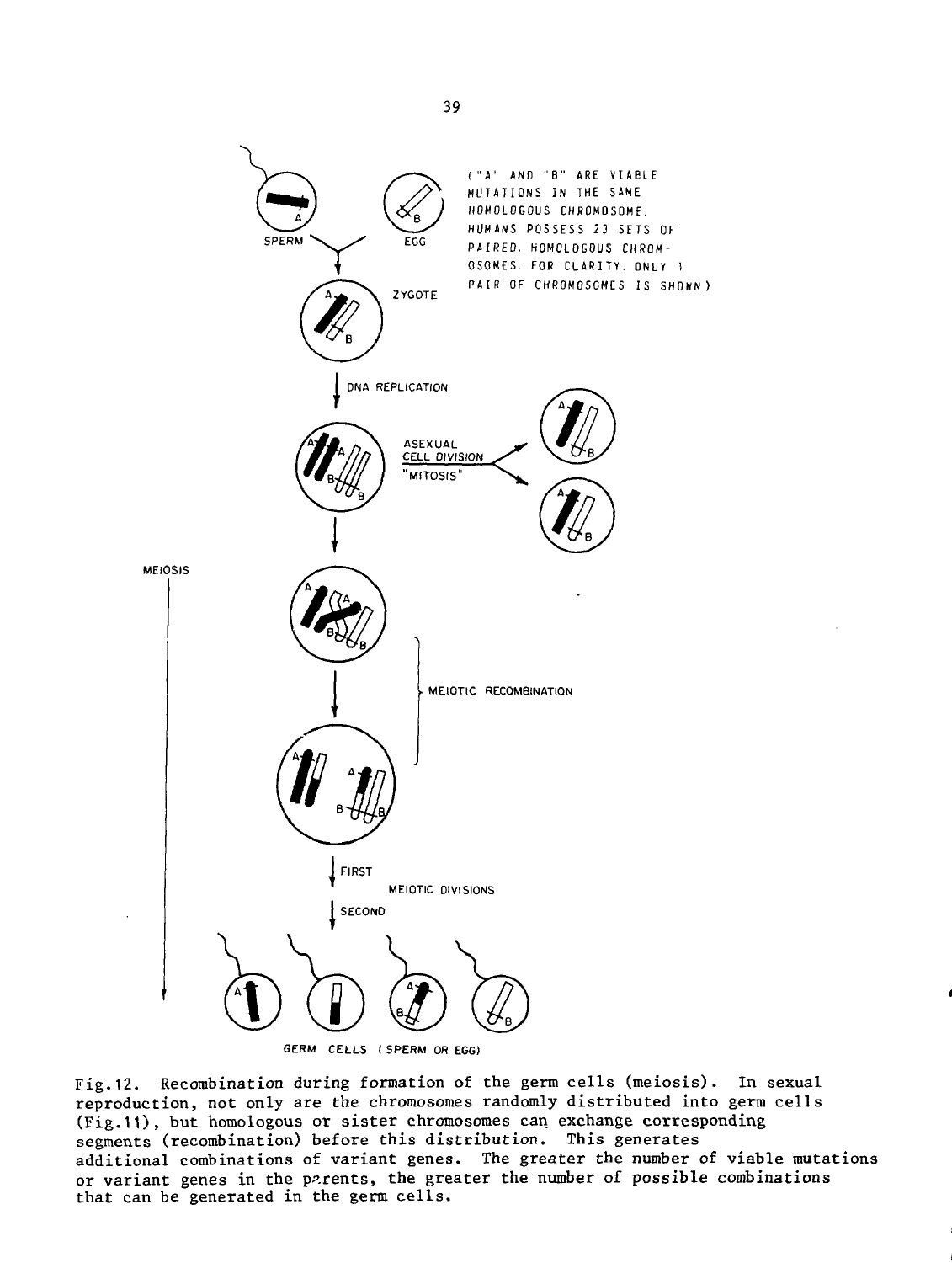both beneficial mutations. The chances ot two advantageous mutations arising in the same cell are extremely small (the product of two very small probabilities).

Sexual reproduction, in contrast, depends on the union of two cells; these may be from different lines of descent (Fig.11). Each germ cell contains one set of chromosomes; their union produces a cell with two sets of chromosomes; one from each parent. When this organism subsequently forms germ cells in its turn, each sex cell receives one chromosomal set; some of these chromosomes may be originally from one parent and some from the other. Hence evolution in sexually reproducing species does not depend entirely on new mutations within a given line of descent; instead, genetic variants already present in the population may be brought together in the same individual. This is the major advantage of sexual reproduction; it allows the existing gene pool of the species to be tested in new combinations.

Furthermore, during the process of meiosis forming the germ cells, not only chromosomes are reshuffled but also variant genes within chromosomes. Homologous or paired chromosomes can exchange corresponding segments between themselves in the process called recombination (Fig.12). The processes involved are believed to be the same as those responsible for recombinational repair of DNA damage (Fig.8). This gene-scrambling within chromosomes and random assortment of chromosomes results in new combinations in the germ cells, but it should be emphasized that it does not represent mutation or change gene frequencies per se. What it does is provide new combinations of variant genes to be tested by natural selection at each generation. By producing a large amount of genetic diversity, it provides possibilities for evolution and an adaptability which cannot be achieved by an asexually reproducing species.

Some numbers on the frequency at which various genetic events occur normally may clarify this point. These numbers, which are approximations, derive from experiments that have been carried out recently at the Chalk River laboratories with yeast (Table 5). Obviously new combinations of genetic variants are generated by recombination at a vastly greater rate than that by which mutation creates new genetic variants (Table 5) .

Since cells without the recombinational repair process were likely to be inactivated even by relatively small numbers of coincident damage sites, considerable survival advantage would accrue to an organism which developed the capability of performing the strand exchanges which constitute recombinational repair. This use of recombination may have been the factor in its initial selection and may have preceded its use for purposes of genetic recombination (gene assortment). According to this view the recombinational mechanism may have led to the evolution of sexual reproduction with all its advantages.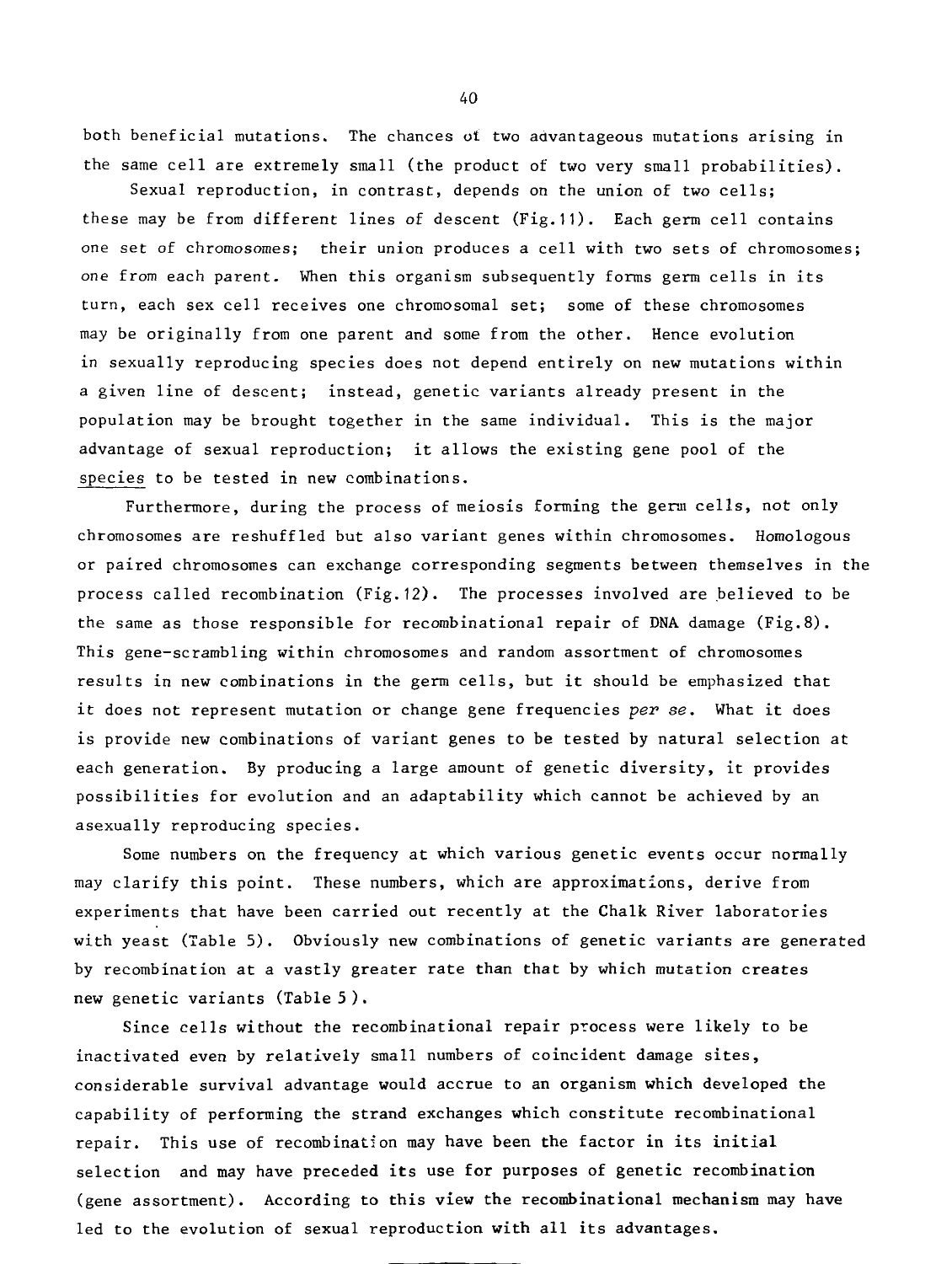| u |  |
|---|--|
|---|--|

Comparison of the approximate rate of generation of variability by various genetic processes in yeast

| Cells in each generation with a new spontaneous<br>mutation on a given chromosome                                                               | $10^{-4}(0.01\%)$ |
|-------------------------------------------------------------------------------------------------------------------------------------------------|-------------------|
| Cells in which the genes on a given chromosome<br>have been reshuffled by spontaneous recombination<br>during normal (mitotic) cell division    | $10^{-3}$ (0.1%)  |
| Cells in which the genes on a given chromosome<br>have been reshuffled by spontaneous recombination<br>during (meiotic) formation of germ cells | (100%)            |

Ionizing radiations (including heavy particles) are the most effective agents for directly producing significant amounts of double-strand breaks in DNA; these double-strand breaks would usually be lethal to dividing cells in the absence of recombinational repair. However, natural background levels of ionizing radiation would only produce one double-strand break in the DNA of a human cell once every ten years on the average (and even less frequently in the smaller amounts of DNA in a bacterial cell). A more likely source of double-strand damage would be the ultraviolet component of sunlight. Even with the current ozone layers to remove most of the ultraviolet radiation, one minute exposure to sunlight at noon on a clear June day will produce about 10,000 times more initial damage in the DNA of an unprotected cell than would be produced by exposure to natural levels of ionizing radiation for one year (see Table 3) . Repair of ultraviolet damage on opposite strands by the action of the excision process (Fig.8) can also lead indirectly to double-strand breaks. To the extent that this otherwise lethal damage may have made development of recombinational repair necessary, ultraviolet radiation may be ultimately responsible for the higher forms of life.

There is another sense in which sexually reproducing species store variability, as noted earlier. In a species with biparental (sexual) reproduction, much genetic variability can remain "hidden" in each generation because the organism usually has at least two copies of the genetic material. This reduces the cost of maintaining variability. A genetic variant producing a non-functional or an altered product is not necessarily lethal to a diploid, sexually reproducing organism which carries two copies of each gene. One good copy may suffice to direct synthesis of sufficient functional protein; the fact that the other copy yields an inactive or altered protein, unable to perform the required function efficiently, is usually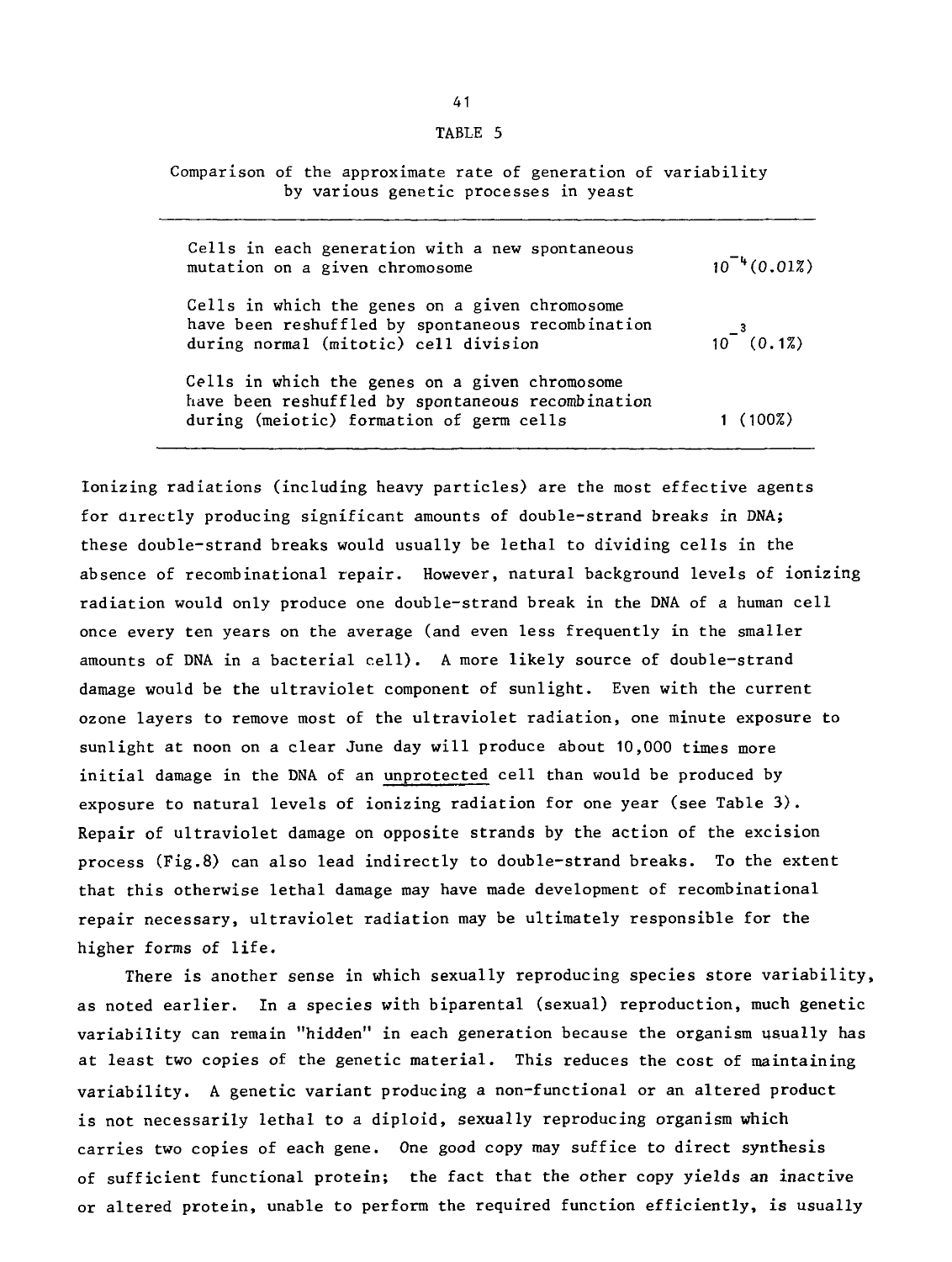irrelevant. Mutations, that is, a pool of heritable variability, can thus accumulate in a sexually reproducing population without necessarily harming even the individual. Later, such mutations may become advantageous. This store of variability makes the species rich in adaptive possibilities and is a hedge against extinction of the species due to change in the environment.

#### GENETIC VARIABILITY - HOW MUCH EXISTS?

In practically every case where man has used artificial selection to obtain some commercially desirable trait in domesticated species, it has worked. Most of our current domestic plants and animals were produced by this method. No treatment with mutagenic agents has been necessary. This argues that populations already contain genetic variation for virtually all characteristics. Any sexually reproducing organism, like man, already has a tremendous store of variability ready for recombination. Even if mutations were to stop, the adaptive possibilities available would not decline for a very long time.

It is presently difficult to measure directly variations in DNA sequence for corresponding genes in different individuals of a species. However, variation in the genetic material can be inferred from variation in its protein products. If an unbiased sample of different specific proteins is selected, estimates can be made of the number and frequency of alleles in a population. This can be expressed as the average heterozygosity (that is, the average proportion of genetic loci at which an individual possesses two functional variants). This figure is around 13% for invertebrates and about half this for vertebrates; for man it is about 6.7%. This number refers specifically to functional variants of the genetic information, i.e. the corresponding protein product shows measurable differences in properties but ean catalyse the same chemical reaction in the cell. Some of the differences between two functional proteins may be too subtle to be measured readily by available techniques in molecular biology. Moreover, various versions of nonfunctional DNA may be present. The above values therefore represent a minimum estimate of the degree of heterozygosity which actually exists.

However, even these figures represent an enormous store of adaptive potential. We can estimate the present possibilities for adaptive variation in man using this minimum value for heterozygosity. If there are about 100,000 gene loci in humans, an average individual would thus be heterozygous at a minimum of 6,700 loci. This person could potentially produce sex cells with  $2^{6700}$  (=10<sup>2020</sup>) different variations of the basic genetic information. The actual variation in genetic information in the offspring from two individuals is even greater: the other partner to a mating can produce potentially the same number of different sex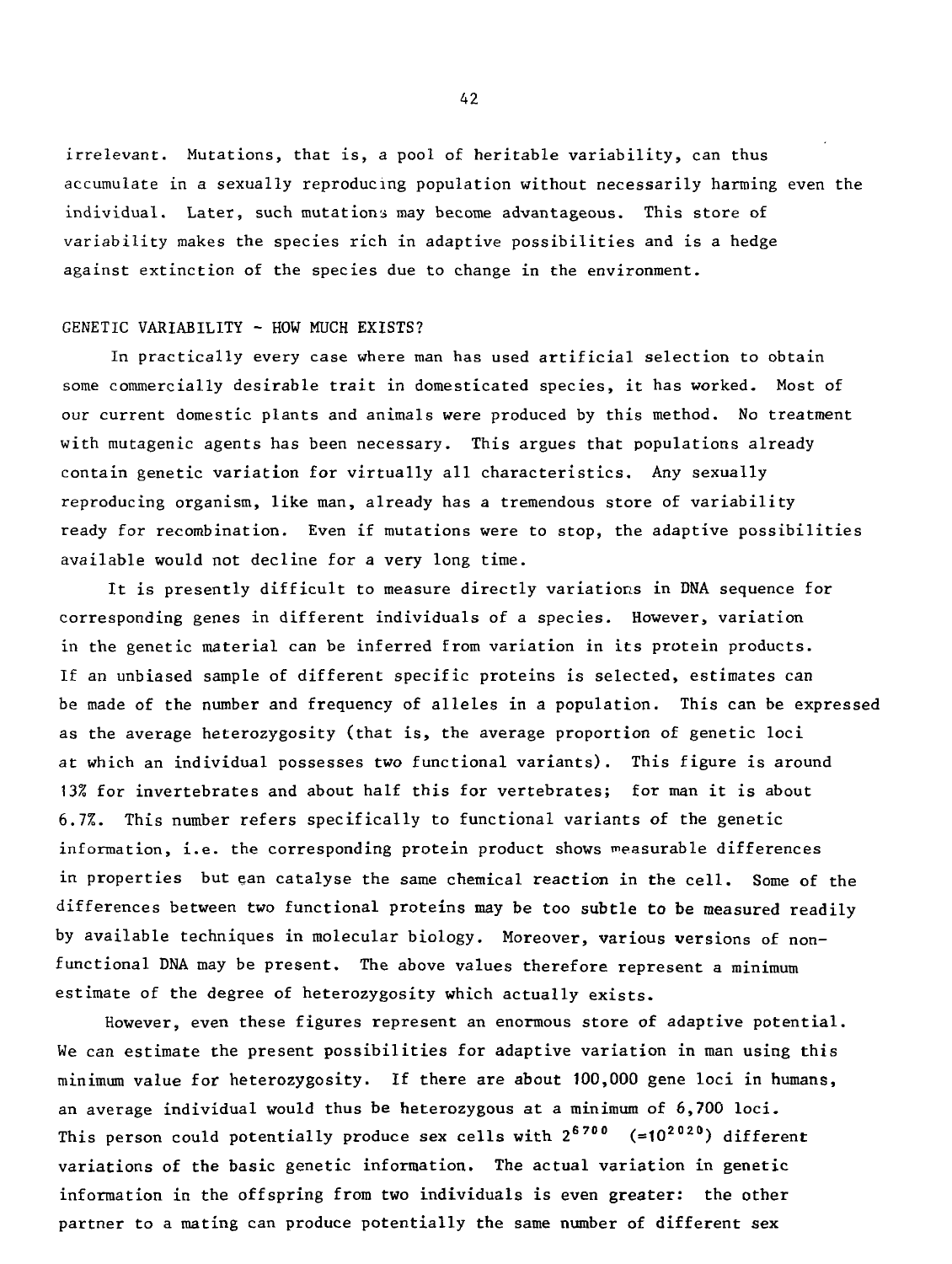cells, so the number of possible combinations is therefore 10<sup>4020</sup>. This enormous number is the genetic basis for human individuality. By way of comparison, it might be noted that the total number of human beings in the world is less than 10<sup>10</sup>. It is highly improbable, thus, unless two persons happen to be identical twins, that any individual carries exactly the same genetic information as any other human being that exists or has ever existed. From the genetic viewpoint, almost every human is unique. The same conclusion applies of course to the individual members of other species of plants and animals under natural conditions.

#### IONIZING RADIATION AND EVOLUTION

In discussing the topic of radiant energy as a natural life force, there is an inevitable tendency to concentrate on infrared, visible and near ultraviolet radiation since these particular radiations are responsible for the major portion of the radiant energy reaching the earth's surface. It seems highly probable that the origin and development of life depended on these radiations; it is certain that essentially all life on earth at present is totally dependent upon radiant energy from the sun, as indicated above (Fig.3). The role of ionizing radiation in these events seems to have been a minor one.

The levels of ionizing radiation from natural sources to which we are all exposed are normally expressed in dose units of rem and amount to about 0.1 rem per year (Fig.13). Approximately one-third of this total is derived from each of: (i) cosmic radiation; (ii) the earth itself; and (iii) the natural radioactive isotopes of constituents of our body.

Exposures to the cosmic radiation component vary appreciably; they are lowest at the equator and increase dramatically with altitude at any latitude. This increase is about 100-fold (i.e. from -0.03 to 3 rem per year) as we go from sea-level to a height of 10 kilometres. For example, the average aircraft crew member who spends about 20 hours per week (1,000 hours per year) at an altitude of 10-12 kilometres might receive an additional radiation exposure per year of about 0.4 rem over and above that of his earthbound counterpart who spends the entire year (8760 hours) near sea-level.

Exposures to ionizing radiation from the radioactive constituents of the earth also vary considerably from one place to another (Fig.13). Although the average for most inhabited parts of the world is taken to be about 0.03-0.04 rem per year, this varies considerably depending upon the natural radioactivity of the soil and rocks.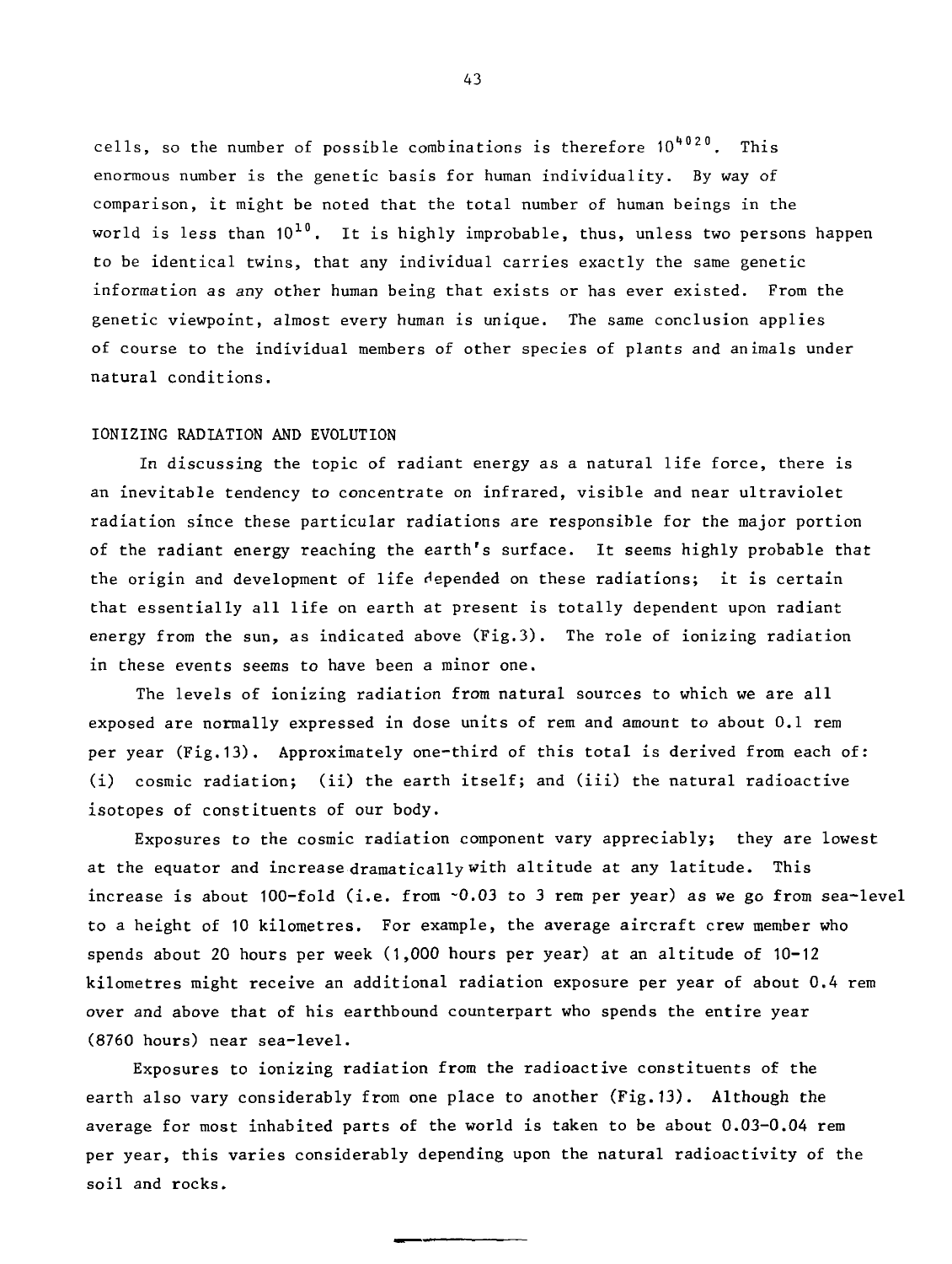# **EXPOSURES OF THE GENERAL PUBLIC TO IONIZING RADIATION**



Fig.13. Variations in average exposures of the general public to ionizing radiation from various sources.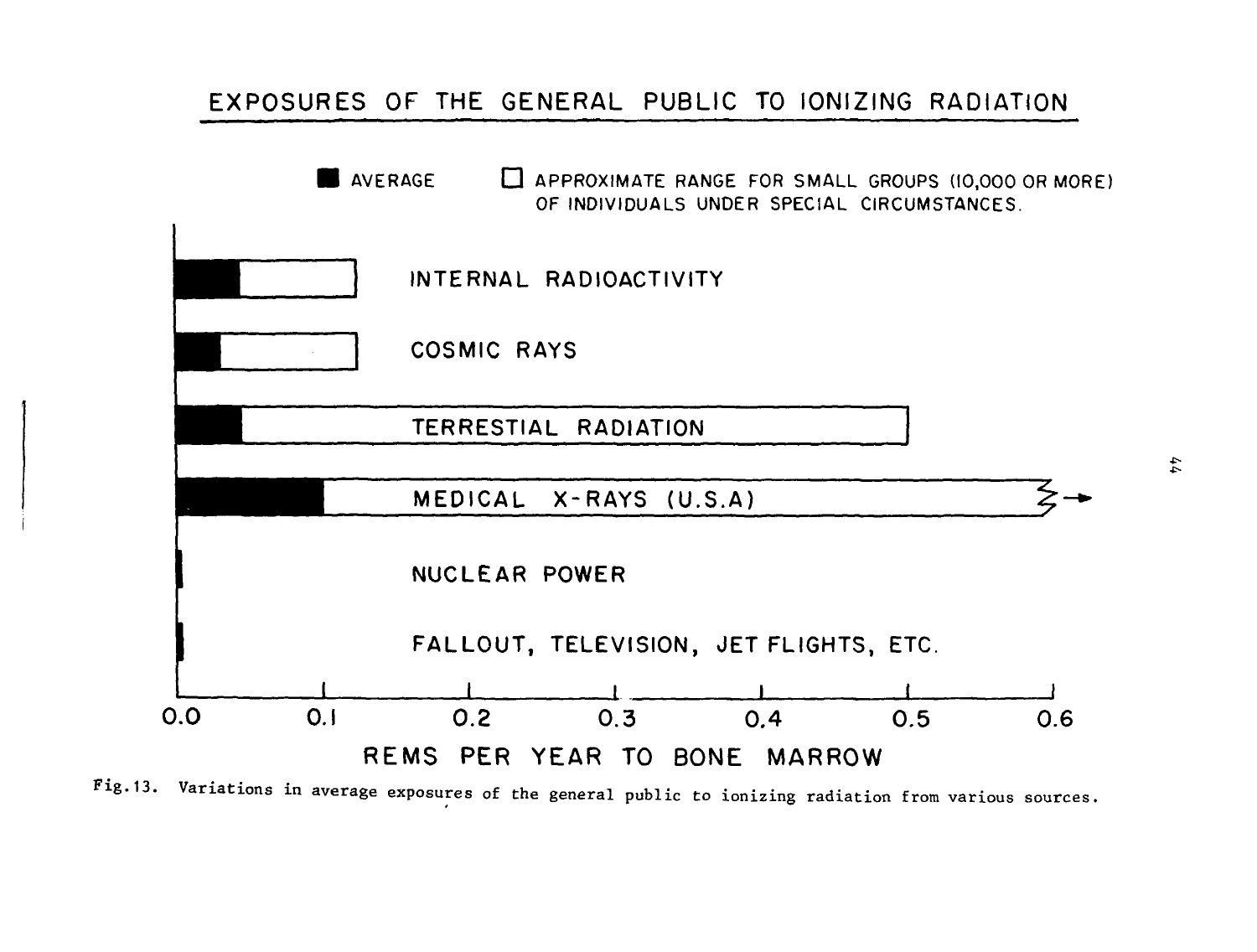No deleterious health effects can be found in populations of humans or other animals who are exposed to levels of ionizing radiation up to about one rem per year. This does not mean that low-level radiation does not produce any harmful effects, but simply that any effects produced are much too small to be detected. Current natural exposures to ionizing radiation (0.1 rem average per year) play only a minor role in the induction of heritable changes in the genetic material which is now known as DNA (see Tables 3 and 4). Furthermore, these natural radiation levels have not changed markedly during the three billion years or so since the origin of life. Ionizing radiation from the earth is due largely to trace amounts of uranium-238 and thorium-232 which are present in all rocks, soil and sand; these radionuclides decay to 50% of their original radioactivity every 4.5 and 14 billion years respectively. The single largest contribution to the natural radioactivity of our body stems from potassium-40, a primordial radionuclide which decays to 50% of its original level every 1.3 billion years. Natural ionizing radiation levels during the origin and early evolution of life some three billion years ago would have been roughly twice their present level. Therefore, ionizing radiation has probably not played a major role at any time in the evolutionary history of most organisms.

Current exposures of the general population to ionizing radiation are much the same as they have always been (that is to say, some 30 times smaller than the levels required to double the natural incidence of mutation in humans) and are expected to have little effect, if any, on the incidence of human ill-health due to deleterious mutations. We do not yet have quantitative estimates of the numbers of new mutations caused by chemicals in the environment. However, it seems probable that most mutations are still caused, as they always have been, by natural events occurring in the DNA (for example, errors introduced during replication) over which humans have no control.

There is one indirect but important role played by ionizing radiation in the evolution of living organisms. The heat liberated during the decay of the naturally-occurring radioactive elements (uranium, thorium, potassium) in the earth's mantle is thought to have contributed appreciably to the process of continental drift. In the Paleozoic era, some five hundred million years ago, the precursors of all the present continents were evidently combined into one large super-continent currently called Pangaea. According to the theory of plate tectonics, the present configurations of the continents are a consequence of the latest episode of continental drift, beginning 200 million years ago.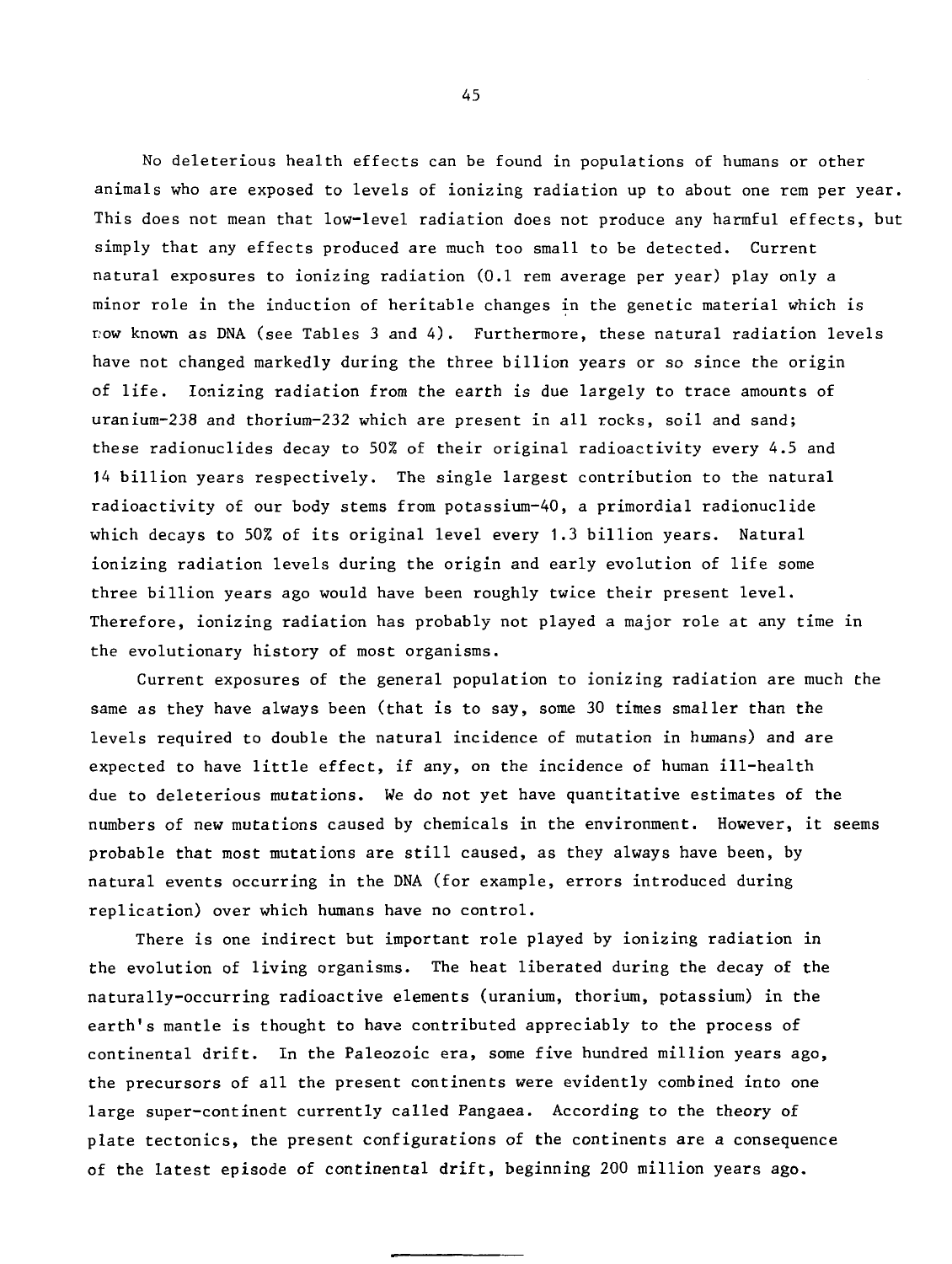A diversity of life forms has evolved on these land areas since that time, owing to the physical isolation of the land masses. Some of the most remarkable examples of this diversity occur on the continent of Australia which did not have any placental mammals before humans migrated to this continent. However, the continent provided a home for a wide variety of herbivorous and carnivorous marsupials, each of which occupied the same sort of niches in the general ecology that were . occupied by placental mammals on other continents. Other less dramatic examples of diversity have evolved on each of the land masses that have become separated due to continental drift, and even between species on a given continent which have become separated by the mountain ranges formed in the same processes. To the extent that heat from natural radioactivity in the earth has contributed to the present form of our continents, it has thus also contributed to the diversity of living organisms.

# PROGNOSIS FOR THE FUTURE?

Our own species is a product of evolution. Natural selection must have been responsible for this evolution. Mankind is still evolving; indeed, it is very young for a species. We do not know where it is heading (this will be determined by future circumstances) and can only speculate to what extent man may direct, affect or terminate his own evolution. Man, more than any other species, might develop the potential to control his own evolution. We do know that recent progress has depended more on what humans did with their environment and technology than on what they did with their genes. Man has tended to change his environment to suit his genes, rather than the converse. Whereas birds became fliers by hundreds of millions of years of evolution, man has become the most powerful flier of all, but by constructing flying machines, not by reconstructing his genotype. Presumably the same principle will continue to hold in the immediate future as humans expore the possible uses of their natural environment, although recent research on recombinant DNA does provide some indications that humans will be able in the future to manipulate the genes of selected organisms to their own benefit.

There is little doubt that humans have already altered evolutionary processes for their own benefit. Other species of animals which are considered harmful to humans have in general been reduced to small numbers, and humans have acted as conscious agents of evolution in the selective breeding of domestic animals and plants. Selective pressures (for example, famine, disease) against deleterious genes in humans have also been reduced in many areas of the world. Some geneticists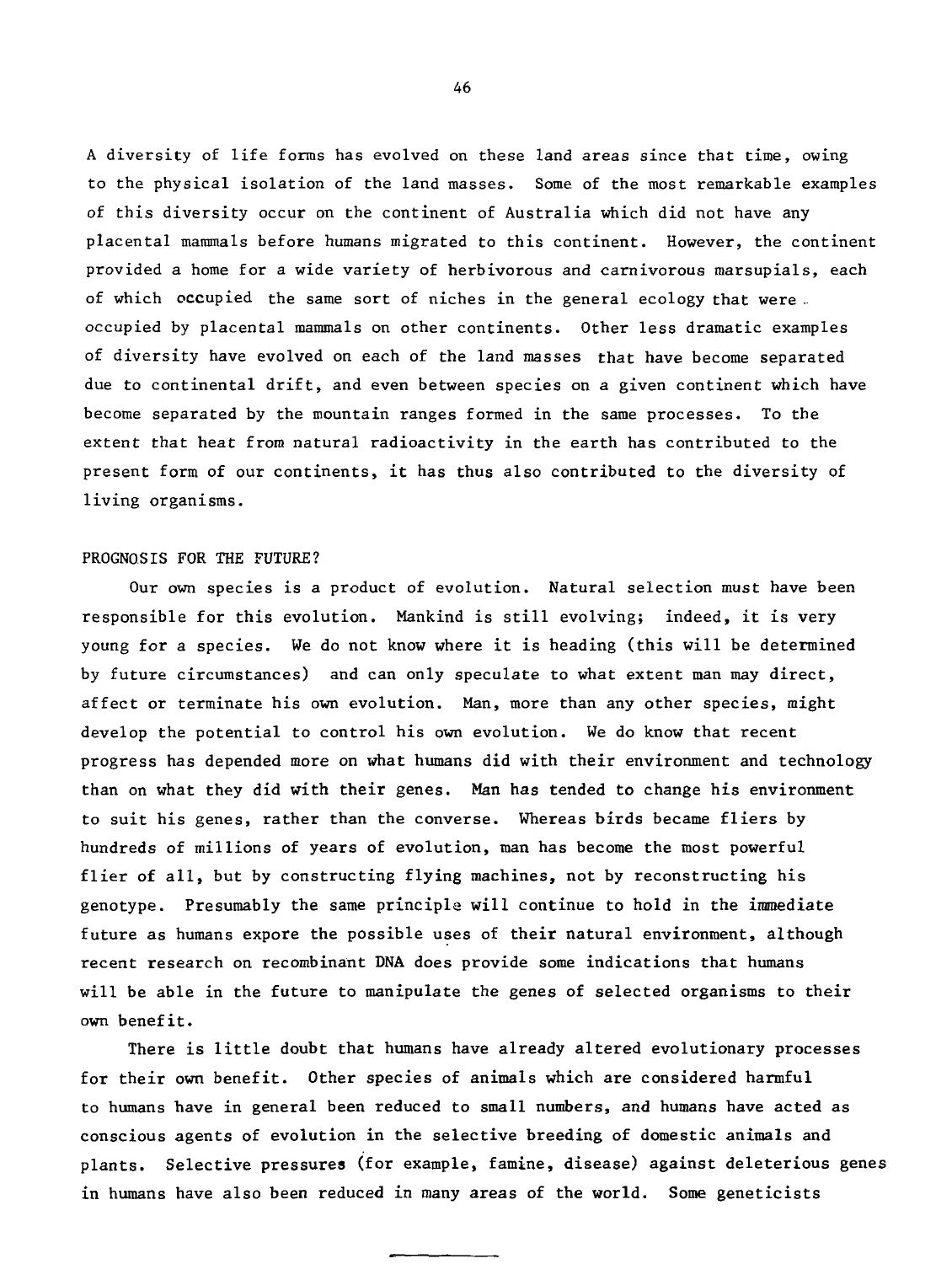have warned of the potential for harm resulting from what might be interpreted as a gradual erosion of our genetic constitution. Modern medicine, sanitation, and social practices have certainly saved the lives of many individuals who might otherwise have died before reproductive age because of genetic disabilities. There is not at present much evidence to indicate that this is a serious problem. First, the more serious genetic defects in human populations rarely reproduce, even with the advantages of modern medicine. Second, approximately 90% of the human ill-health which has a genetic component is thought to be maintained by past selection pressures in favour of the variant genes; heterozygote superiority and hybrid vigour are two general examples of this. A continued change in the conditions under which people live will undoubtedly lead to slow changes in the genetic characteristics of human beings over very long periods of time. It does not, however, seem profitable to attempt to predict the probable direction of these future evolutionary changes.

The concepts outlined here are all a direct result of basic research in various areas of science. An attempt has been made in this review to integrate concepts from the fields of chemistry, physics and biology, each of which represents an artificial, if necessary, division of human knowledge of the universe. Basic research in the specialized area of radiation biology has made an appreciable contribution to our understanding of biological evolution and the role of radiation as a natural life force. At one time, both the mechanisms of life and the origin of the vast diversity of living organisms on the earth appeared to be shrouded in mystery. Our history books record many speculations on the origin of life and of human beings. A large number of distinct advances in knowledge over the past 150 years has been involved in the elucidation of current understanding of the actual events involved. There is no reason to believe that the concepts outlined here will not require amplification and appreciable revision in details within a decade or two as a result of further research into the nature of the universe in which we live. The main outline, however, does seem fairly clear and has not altered drastically since the time of Darwin. Given current understanding of molecular biology, it appears relatively simple now to describe the mechanisms by which a simple bacterium can evolve into a more complex organism such as a mammal.

One other point may be of interest in conclusion. There is no direct proof available to us as yet that living organisms of some kind actually exist elsewhere in this galaxy or in the universe. From our present understanding of the evolution of life on earth, and the ole of radiant energy as a natural life force, this conclusion does, however, seem highly probable. The processes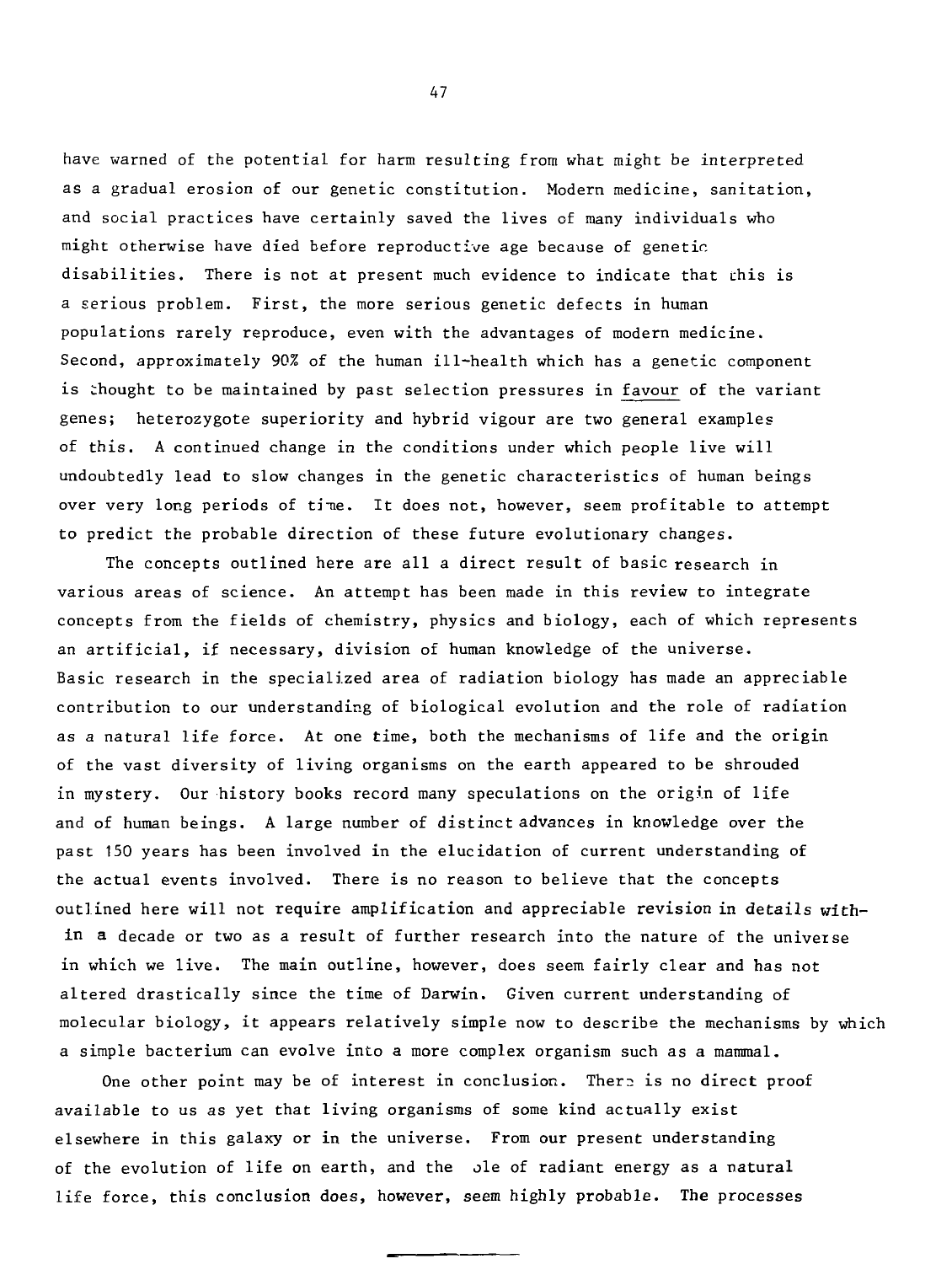of the creation and evolution of living organisms (including ourselves) appear to be explicable as the inevitable natural consequence of chemical and physical laws. There is thus no reason to suppose that similar events have not occurred elsewhere in our galaxy and in other galaxies or that radiation energy has not played the same vital role in these events elsewhere in the universe as it has done on this planet earth.

# ACKNOWLEDGEMENTS

The authors are indebted to H.C. Birnboim, D.R. Champ, J.D. Childs, I.L. Ophel and P. Unrau for valuable comments on this manuscript. This paper is dedicated to our favourite heterozygotes.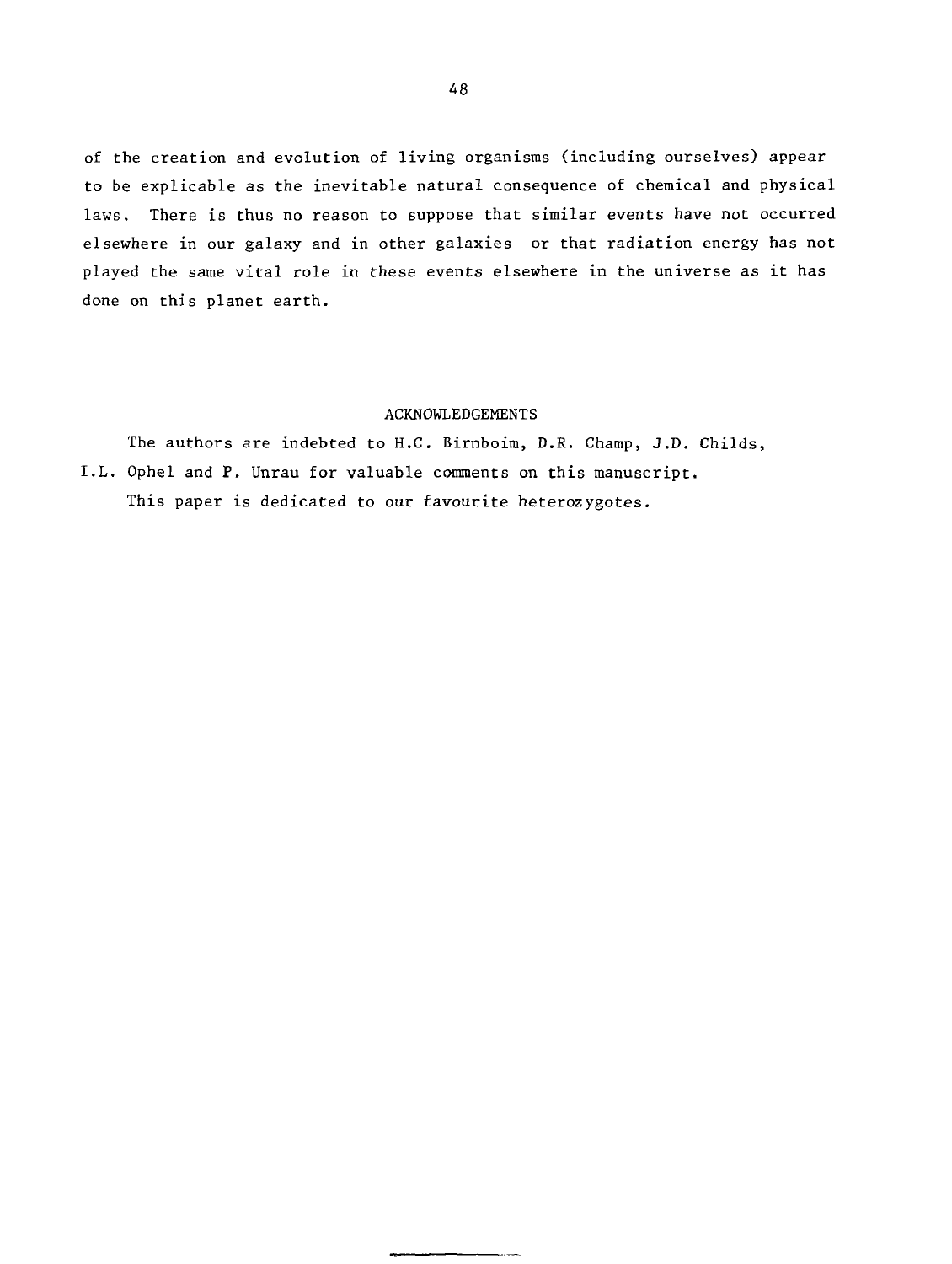#### REFERENCES

- Alexander, J.: Life: its nature and origin. Reinhold Publishing Corp., New York, 1948.
- Auerbach, C. : Genetics in the atomic age. Oliver and Boyd, Edinburgh, 2nd ed., 1965.
- Ayala, F.J.: The mechanisms of evolution. Scientific American 239, 56-59(1978).
- Baas Becking, L.G.M.: On the origin of life. In The evolution of living organisms. A centenary symposium of the Royal Society of Victoria (G.W. Leeper, ed.). Melbourne University Press, 1962.
- Barghoorn, E.S.: The oldest fossils. Scientific American 2^24, 30-42 (1971).
- Birnboim, H.C., D.K. Myers and P. Unrau: Genetic engineering and recombinant DNA the controversy and present state of the art. Atomic Energy of Canada Limited, Report AECL-5822 (1977).
- Blum, H.F. : Time's arrow and evolution. Harper Brothers, New York, 1954.
- Cameron, A.G.W.: The origin and evolution of the solar system. Scientific American 233, 33-41(1975).
- Carrier, W.L. and J.D. Regan: The number and fate of near-UV (FS 40 sunlamp) and far-UV (254 nm) induced pyrimidine dimers in the DNA of human fibr-blasts. Radiation Res., 83, in press (1980).
- Crine, P. and W.G. Verly: A study of DNA spontaneous degradation. Biochim. Biophys.Acta 442, 50-57 (1976).
- Crow, J.F.: Ionizing radiation and evolution. Scientific American 201, 138-147 (1959).
- Cutchis, P.: Stratospheric ozone depletion and solar ultraviolet radiation on earth. Science J84, 13-19 (1974).
- Darlington, C.D.: The origin of Darwinism. Scientific American 200, 60-66 (1959).
- Dickerson, R.E.: Chemical evolution and the origin of life. Scientific American 239, 70-86, (1978).
- Dobzhansky, T.: The genetic basis of evolution. Scientific American 182, 32-41(1950).
- Drake, J.W.: The molecular basis of mutation. Holden-Day, San Francisco,1970.
- Eglington, G. and M. Calvin: Chemical fossils. Scientific American 216, 32-43 (1967).
- Gouge, T.A.: The ascent of life. University of Toronto Press, 1961.
- Harm, W.: Biological determination of the germicidal activity of sunlight. Radiation Res. 40, 63-69 (1969).
- Henahan, J. : Men and molecules. Crown Publishers, Inc., New York, 1966.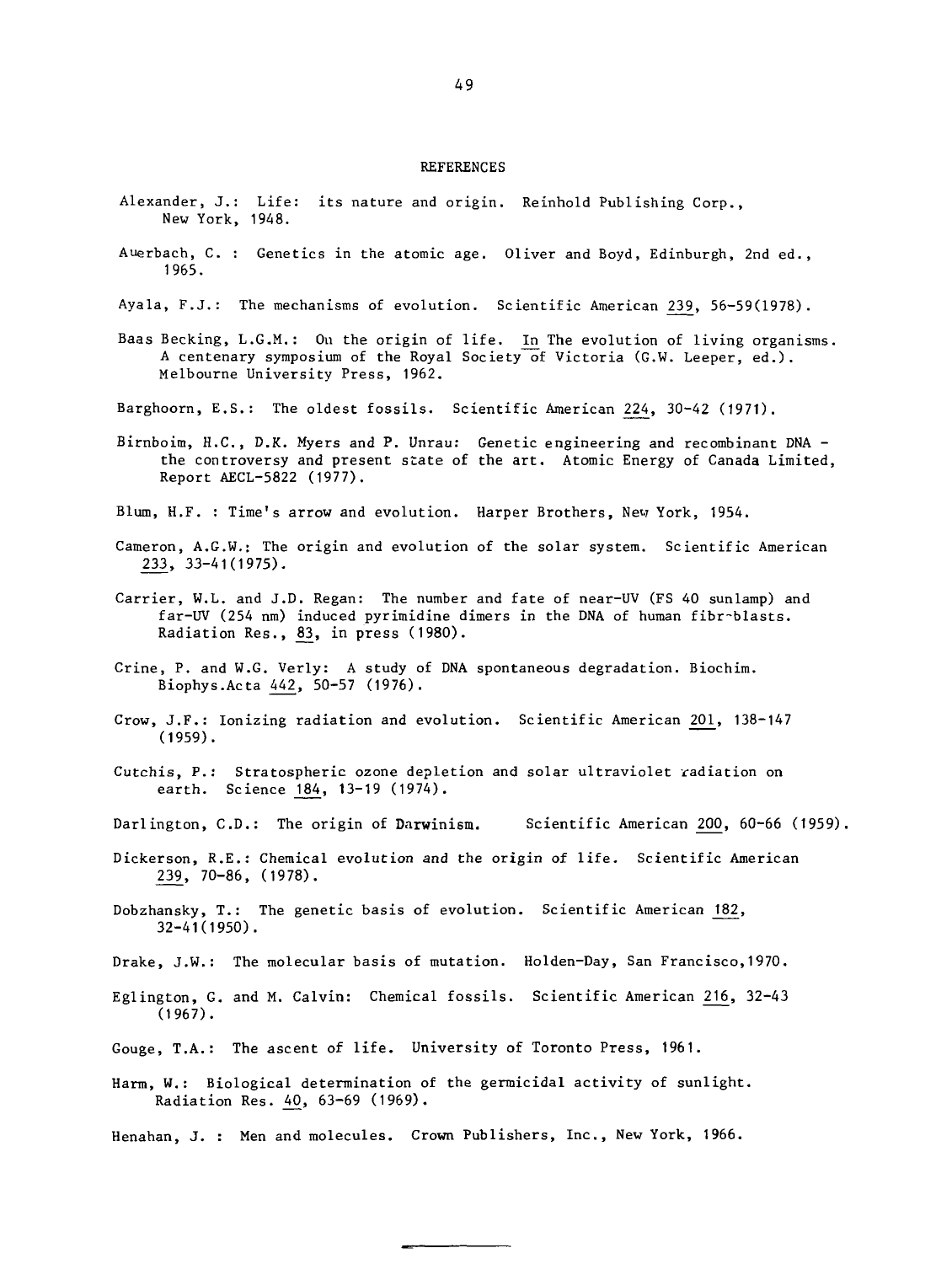- Kimura, M. : The neutral theory of molecular evolution. Scientific American 241, 98-126 (1979).
- Leakey, R.E. and R. Lewin: Origins what new discoveries reveal about the emergence of our species and its possible future. Macdonald and Jane's, London, 1977.
- Linsley, K.: The highest-energy cosmic rays. Scientific American 239, 60-70 (1978).
- Mason, B. : Organic matter from space. Scientific American 208, 43-49 (1963).

Mayr, E.: Evolution. Scientific American 239, 47-55 (1978).

- Miller, S.L. : Formation of organic compounds on the primitive earth. In The origin of life on the earth. I.U.B. Symposium Series, Vol.1, Pergamon Press, Ltd., London, 1959.
- Moorbath, S. : The oldest rocks and the growth of continents. Scientific American 236, 92-104 (1977).
- Muller, H.J. : Radiation and human mutation. Scientific American 192, 58-66 (1955).
- Muller, R.A. : The cosmic background radiation and the new aether drift. Scientific American 238, 64-69 (1978).
- Myers, D.K. : Low-level radiation; a review of current estimates of hazards to human populations. Atomic Energy of Canada Limited, Report AECL-5715 (1977).
- NCRP Report No.45: Natural background radiation in the United States. National Council on Radiation Protection and Measurements, Washington, D.C., 1975.
- NCRP Report No.64: Influence of dose and its distribution in time on dose-effect relationships for low-LET radiation. National Council on Radiation Protection and Measurements, Washington, D.C., 1980.
- Newcombe, H.B. : Public health aspects of radiation. Atomic Energy of Canada Limited, Report AECL-590? (1977).
- Objectives of research activities in Biology Branch, Chalk River Nuclear Laboratories, 1976. Atomic Energy of Canada Limited, Report AECL-5613 (1977).
- O'Brien, B.J.: Radiation  $b$ elts. Scientific American 208, 84-96 (1963).
- Oparin, A.I. : Life: its nature, origin, and development. Academic Press, New York and London, 1966 (2nd printing).
- Parker, E.N.: The sun. Scientific American 233, 43-50 (1975).
- Radiation a fact of life. International Atomic Agency, Vienna, 1979.
- Reynolds, E.L.: Irradiation and human evolution. In The processes of human evolution (G.W. Lasher, ed.) Wayne State University Press, Detroit, 1960.
- Sagan, C.: The solar system. Scientific American 233, 23-31 (1975).
- Setlow, R.B.: The wavelengths in sunlight effective in producing skin cancer: a theoretical analysis. Proc. Natl.Acad.Sci.USA 21. 3363-3366 (1974).
- Siever, R. : The earth. Scientific American 233, 83-90 (1975).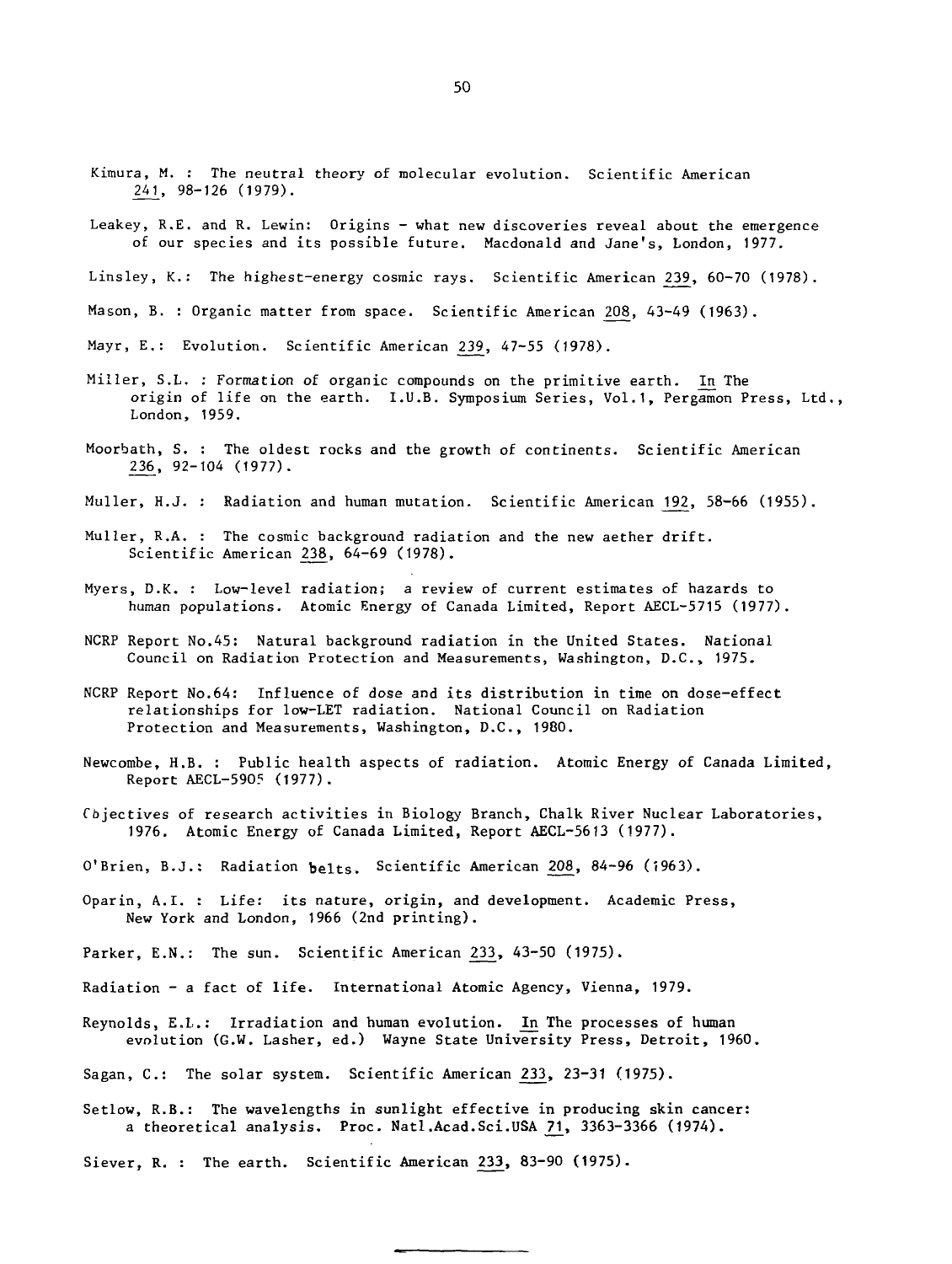Simpson, G.G.: Biology and Man. Harcourt, Bruce and World, Inc., New York, 1969.

- Smith, K.C. and P.C. Hanawalt: Molecular photobiology. Academic Press, New York and London, 1969.
- Stern, C. : Principles of human genetics (third edition). W.H. Freeman and Company, San Francisco, 1973.
- Tobias, C.A. and P. Todd: Radiation and molecular and biological evolution. I\_n Space radiation biology and related topics (C.A. Tobias and P. Todd, eds.), Academic Press, New York and London, 197A.
- Trosko, J.E., D. Krause and M. Isoun: Sunlight-induced pyrimidine dimers in human cells in vitro. Nature ^28, 358-359 (1970).
- United Nations Scientific Committee on the Effects of Atomic Radiation: Sources and effects of ionizing radiation. United Nations, New York, 1977.
- Wald, G. : **The origin of life.** Scientific American 191, 44-53 (1954).
- Wald, G. : Light and life. Scientific American  $201$ ,  $92-108$  (1959).
- Watson, J.D.: Molecular biology of the gene. W.A. Benjamin, Inc., New York, 1965.
- Woese, C.R.: The genetic code: the molecular basis for gene expression. Modern perspectives in biology, Harper and Row, Publishers, Inc., New York,1967.